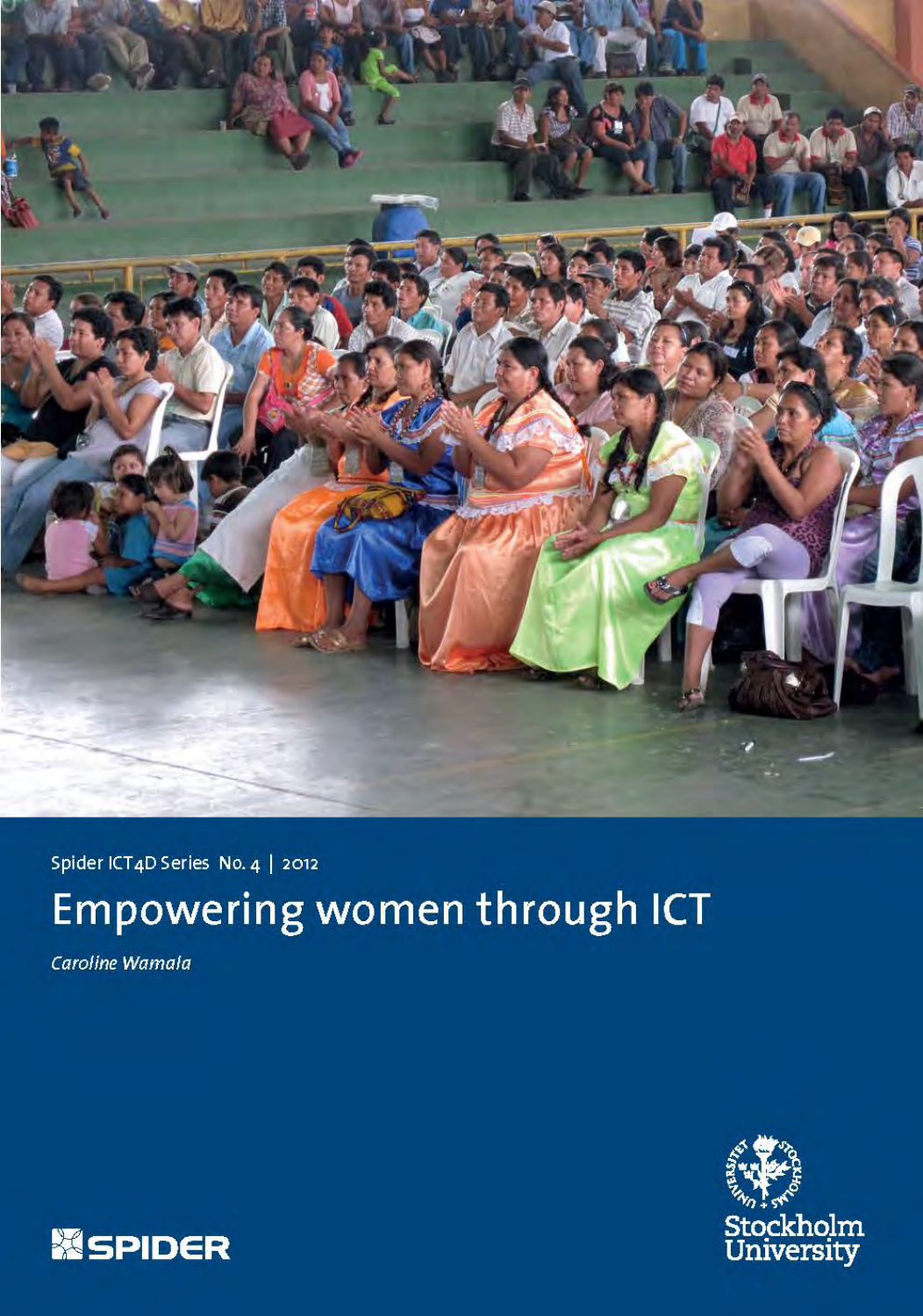# Empowering Women Through ICT

Spider ICT4D Series No. 4 | 2012

© 2012 Spider - The Swedish Program for ICT in Developing Regions

Author Caroline Wamala Printed by Universitetsservice US-AB, Stockholm **ISBN** 978-91-85991-03-7

Cover photo courtesy of IICD (The International Institute for Communication and Development)

This publication can be downloaded from www.spidercenter.org/publications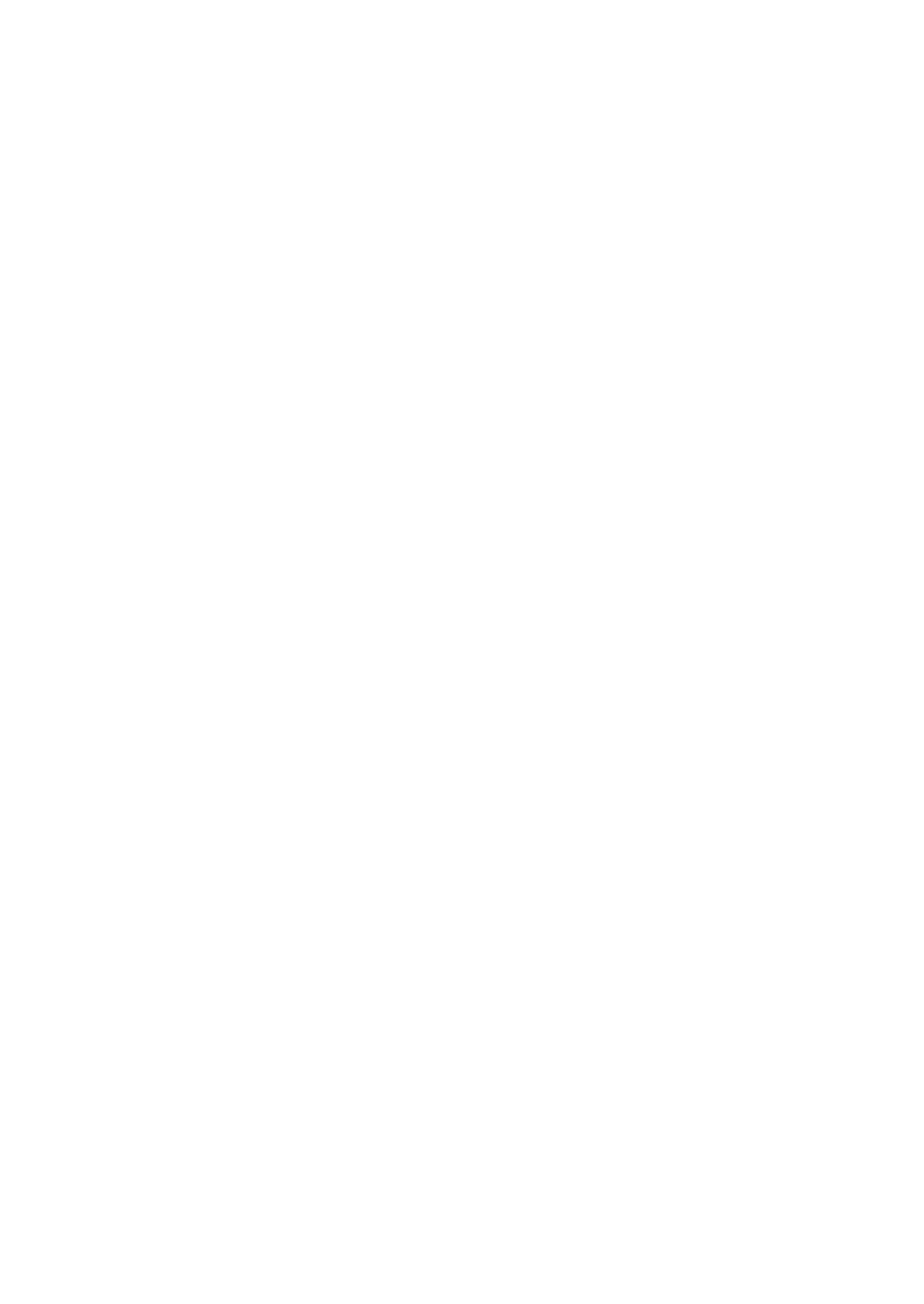## **Contents**

| Foreword                                                                                                                                                                                                                                                                                                                                | 1                                            |
|-----------------------------------------------------------------------------------------------------------------------------------------------------------------------------------------------------------------------------------------------------------------------------------------------------------------------------------------|----------------------------------------------|
| Introduction                                                                                                                                                                                                                                                                                                                            | 3                                            |
| Gender, technology, ICTs and development                                                                                                                                                                                                                                                                                                | 7                                            |
| Empowering female indigenous leaders through ICT - Bolivia                                                                                                                                                                                                                                                                              | 11                                           |
| Online consulting service on domestic violence - Bolivia                                                                                                                                                                                                                                                                                | 15                                           |
| Putting knowledge to better use - Vietnam                                                                                                                                                                                                                                                                                               | 19                                           |
| Women's digital baskets - Rwanda                                                                                                                                                                                                                                                                                                        | 25                                           |
| Empowering self-help groups in Kenya and India through ICT                                                                                                                                                                                                                                                                              | 31                                           |
| Technological and social sustainability                                                                                                                                                                                                                                                                                                 | 37                                           |
| Epilogue: Reflections from Swedish Partners & Project Implementers                                                                                                                                                                                                                                                                      |                                              |
| Ordering Messiness? - Diffracting an ICT-Project in Rwanda                                                                                                                                                                                                                                                                              | 45                                           |
| CORDIO Project: Empowering Self Help Groups in Kenya and India<br>through ICT                                                                                                                                                                                                                                                           | 55                                           |
| Putting Knowledge to Better use: Industry responsiveness to gender differences<br>in ICT demand in Vietnam                                                                                                                                                                                                                              | 67                                           |
| List of images                                                                                                                                                                                                                                                                                                                          |                                              |
| CIDOB - Bolivia<br>Indigenous female leaders - Bolivia<br>http://www.casadelamujer.org.bo - Bolivia<br>Pie Chart from Survey Report - Vietnam<br>One of the ICT Companies that responded to the Survey - Vietnam<br>Women's digital baskets - Rwanda<br>Women's digital baskets cooperative - Rwanda<br>Shared digital baskets - Rwanda | 10<br>12<br>16<br>20<br>22<br>26<br>27<br>28 |
| Women's digital baskets - Rwanda                                                                                                                                                                                                                                                                                                        | 29                                           |

CORDIO self-help groups - Kenya 33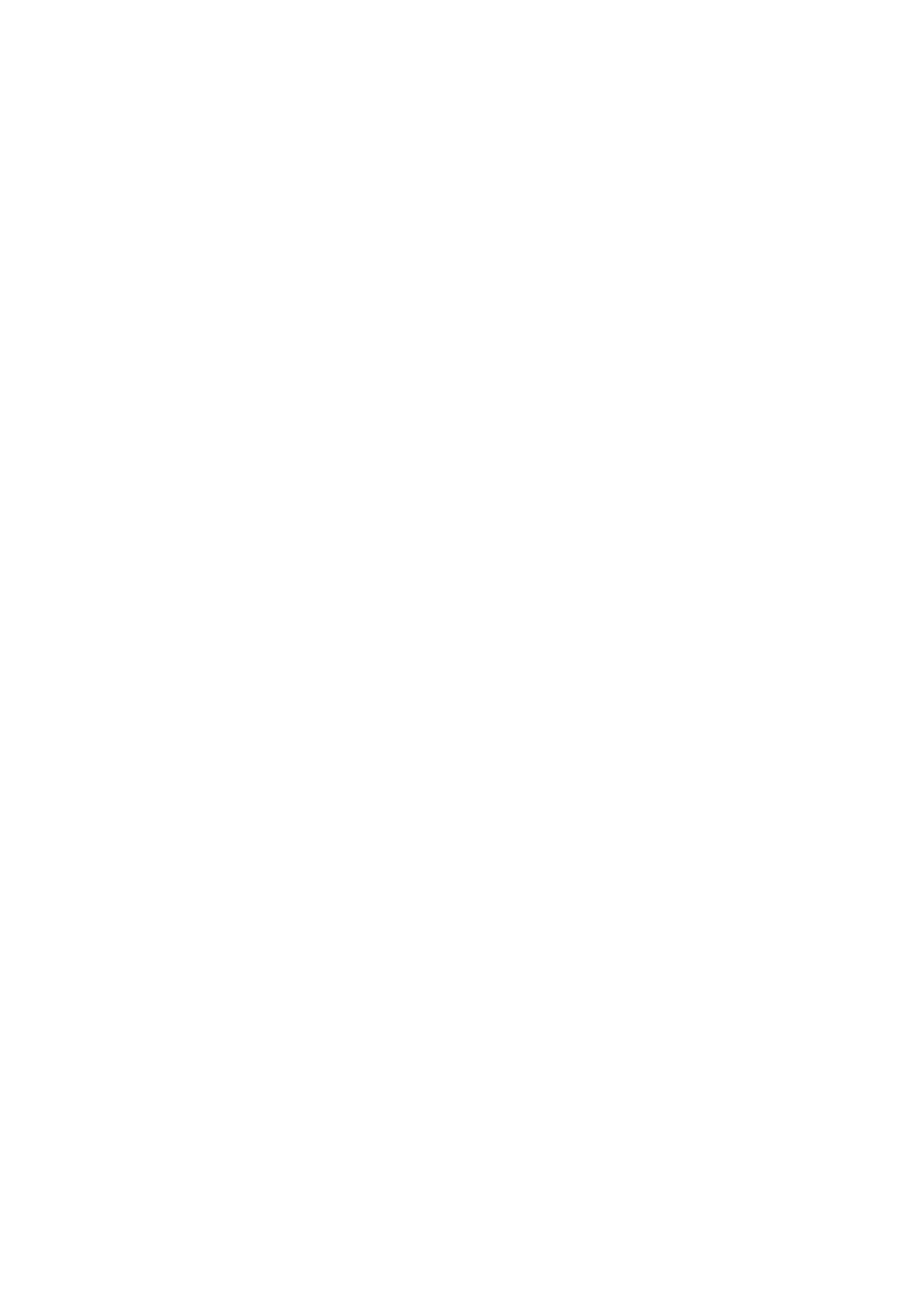### Foreword

In March 2008, The Swedish Program for ICT in Developing Regions (Spider) and the Swedish International Development Cooperation Agency (Sida) gender help desk organized a workshop on gender, ICT and development. The aim of the workshop was to get an overview of actors and activities in Sweden in the area of ICT, development and gender. The workshop focused on areas where ICT could promote and create equality between men and women. Other points raised were how to empower women through ICT because women cannot achieve equality if they continue to have limited or no access to information and communication.

A crucial outcome of this workshop was a call for applications to Spider's Swedish partner universities to submit concepts that would address gender, ICT and development. The Swedish partner universities were encouraged to collaborate with partners in developing regions. In addition, co-funding partnerships with other development aid organizations focusing on the same objective were explored with much success. The result was a number of projects that sought to empower women in the global south through the use of ICT.

There are several initiatives that focus on addressing the access and use gaps between men and women; much can be learned from the different approaches to gender and overall ICT for development (ICT4D) outcomes. This publication contributes to on-going work in gender and ICT4D. An account of the Spider supported projects is given, along with a gender analysis of lessons learned.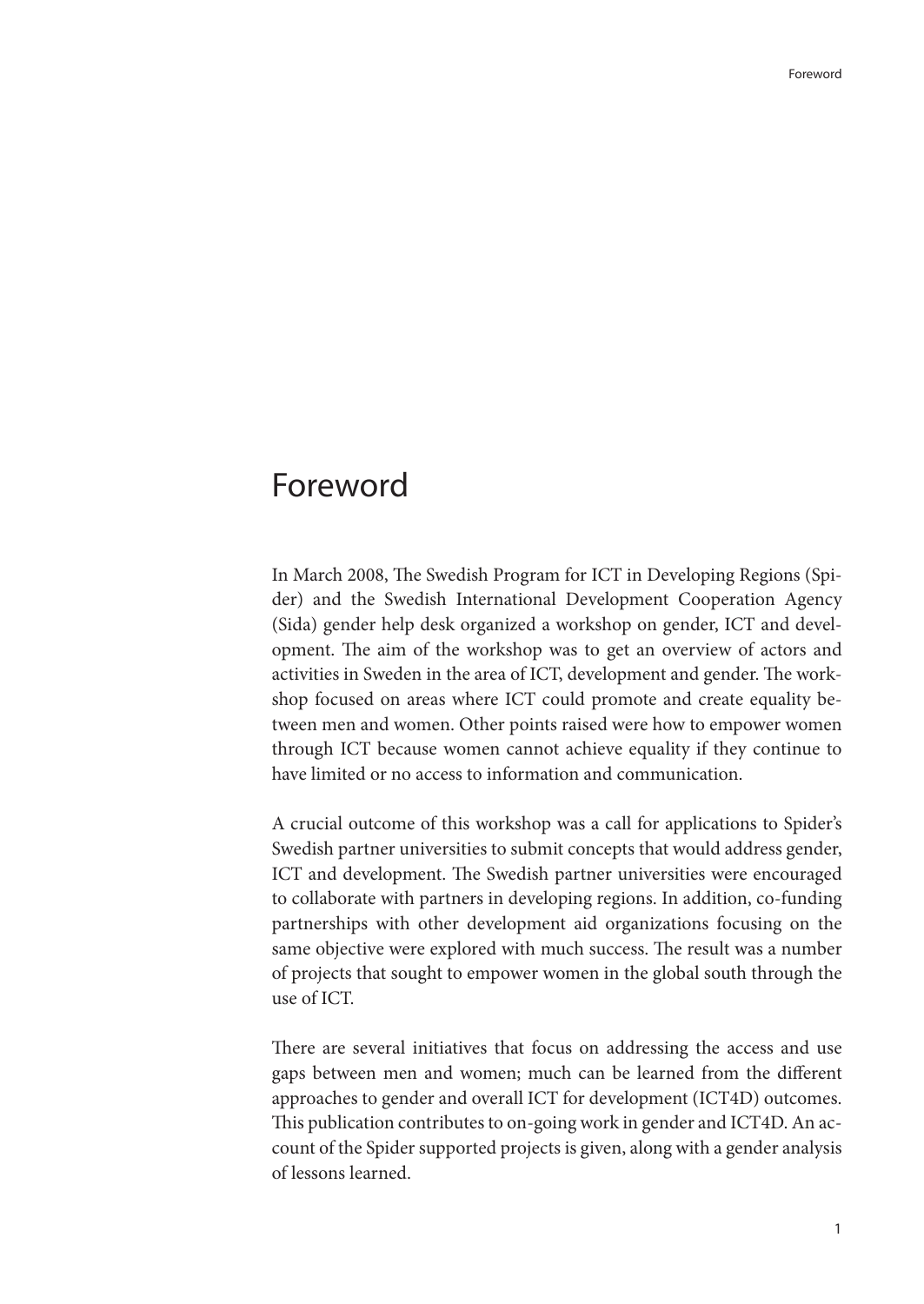#### A note on authorship

The contents of this review are drawn from project reports submitted by project coordinators, facilitators and other staff involved in the projects.

The following people in no particular order have developed the reports, blogs and websites that this publication builds upon

- Pirjo Elovaara (PhD) and Kerstin Gustavsson from Blekinge Institute of Technology (BTH) for the work among rural women in Rwanda.
- Bo Göransson (PhD, Lund University) coordinated the research project in Vietnam, in collaboration with Tran Ngoc (PhD), Le Thi Quy (PhD).
- David Obura (PhD), Ms. Sarah Ater, Mr. Stephen Oluoch, Mr. Brigid Mibei, Ms. Jane Nyanapa, J.K. Patterson (PhD), Ms. Jamila Patterson, Ms. Britt-Marie Sundell and Ms. Eva Linden who worked towards empowering coastal communities in Kenya and India with alternative livelihoods through the use of ICT.
- • The support and coordinated efforts of the International Institute for Communication and Development (IICD) through TiC Bolivia to empower marginalized groups of women in Bolivia.

This review further benefitted from comments and feedback on earlier versions from the project implementers.

To provide a more holistic perspective on the projects an epilogue of reflections from the Swedish university partners and other project implementers is included in this volume. A truly inspiring piece from Pirjo Elovaara (PhD) and Kerstin Gustavsson from BTH titled "Ordering messiness? - Diffracting an ICT-project in Rwanda" offers a reflective analysis of the position of Europeans in an African context. The texts by Bo Göransson (PhD) from Lund University and David Obura (PhD) et al. for the CORDIO project provide a comprehensive overview with reflections on lessons learned in their projects.

#### Acknowledgements

Special thanks directed to the Spider team for comments on earlier versions and providing valuable suggestions. Thanks to Daniel Berggren for layout and design, and Katja Sarajeva for proof reading the manuscript.

The contributions of the project participants are also highly acknowledged.

The views expressed herein are those of the author and do not represent the views of Spider, or the projects implementers.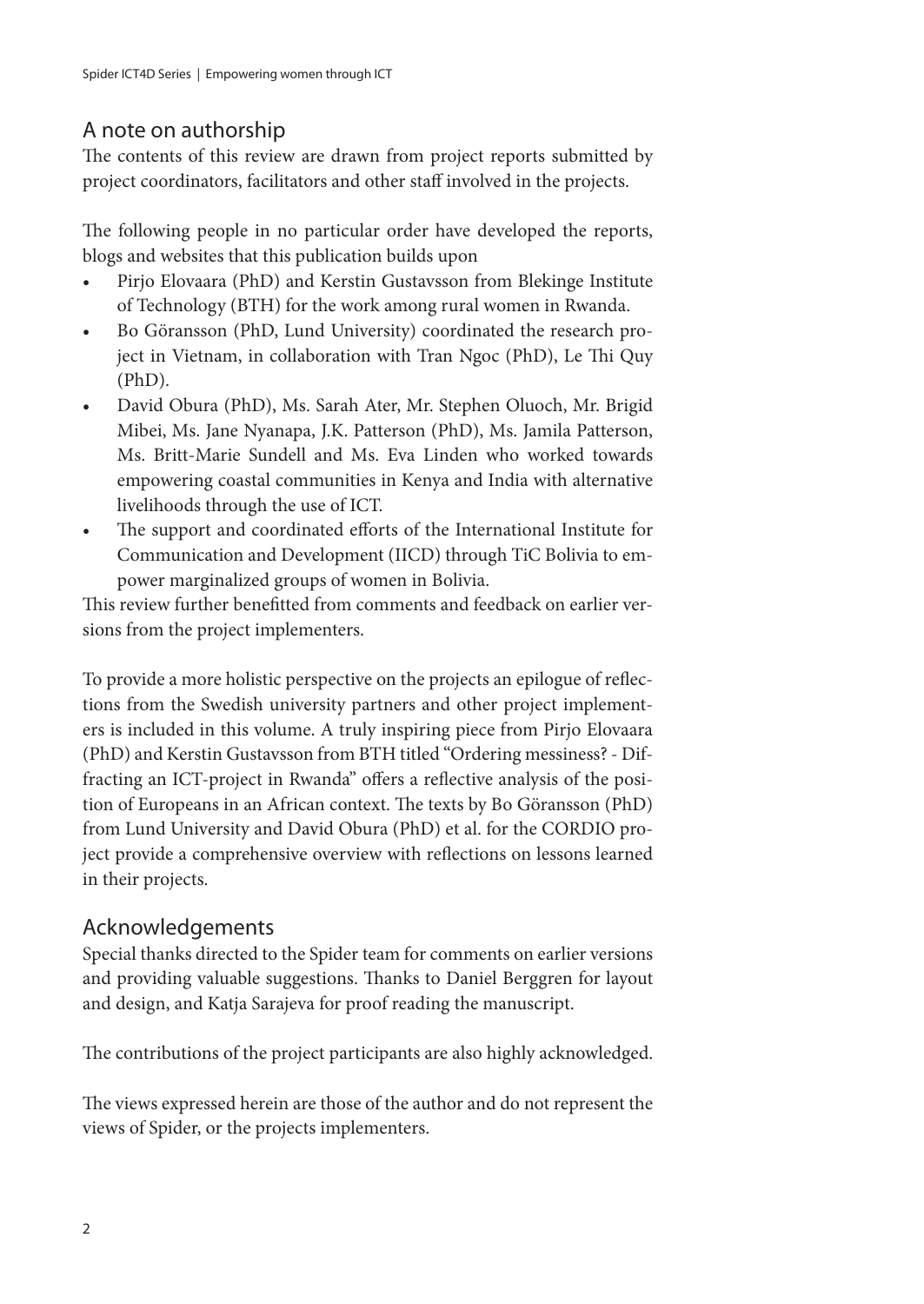### Introduction

From 2007 up until early 2011 Spider supported various gender-focused initiatives that sought to uplift women particularly in the rural regions of the global south. This report offers an analysis of the impact on the lives of the women that participated in the projects. Various Information communication Technology (ICT) platforms were used to address a particular need or enhance a specific activity in the women's lives.

The empowering use of ICTs is closely connected to socio-economic development, and this potential towards social transformation demands that everyone should have access. Prevailing inequalities in access to ICTs throughout the world suggest that many groups are hindered by their social and economic circumstances from developing a relationship with ICT. In relation to women, this inequality is referred to as "the gender digital divide". The concept of a gender digital divide is supported by empirical evidence that shows that women all over the world use ICT to a lesser extent than men (e.g. Huyer & Carr, 2002; Primo, 2003; Lie, 2006). A variety of efforts have aimed to address this gap. If access to ICTs can promote sustainable socio-economic development and women lag behind, a significant portion of the world's population must be aided by a targeted approach.

Women in the global south experience multiple challenges when it comes to access to and use of ICT (Kole, 2002; Huyer & Carr, 2002; Hafkin & Huyer, 2006; Parmentier & Huyer, 2008; Wamala, 2010).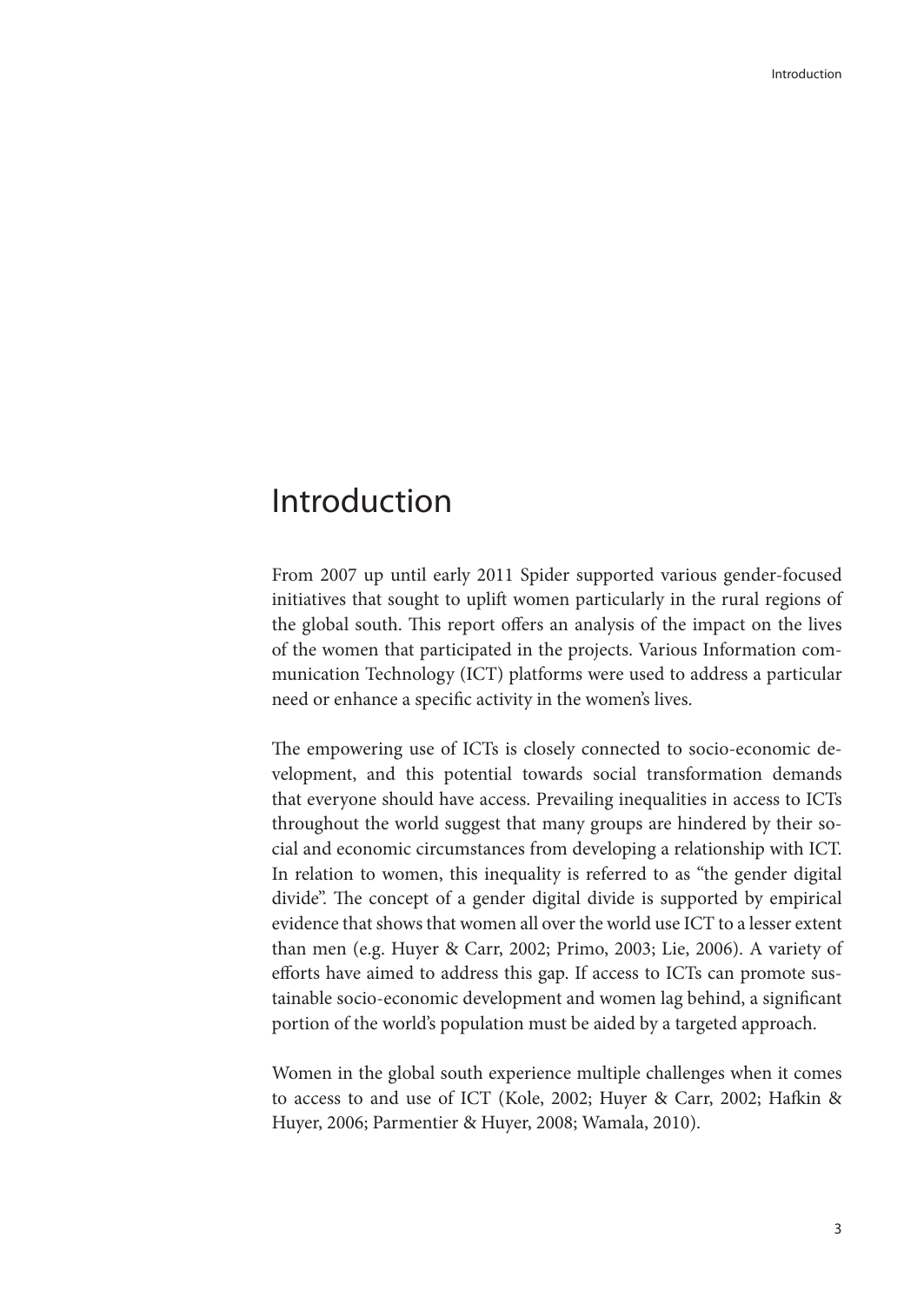Most of these challenges are a result of social processes that marginalize women from technology, change and ultimately progress. The potential of ICT is twofold: it can contribute to socioeconomic development and promote gender equality.

It is important to remember that while gender is usually assumed to be synonymous with women, it is not only about women (Carver, 1996). Thus the term 'Gender Focused Projects' is a misnomer; the Spider initiative should have correctly been termed 'Women Centered Projects'. Drawing upon Gender Role Theory, expressions of masculinity and femininity are dependent on and defined in light of each other (Hardy, 1995: 425ff). Initiatives that focus on just women run the risk of neutralizing men as a gendered category. Similarly (in relation to the current document) there may be the assumption that men in developing regions do not experience access challenges related to ICT: this is not the case.

Even though men are largely absent in this report, they are also paradoxically present because men are the invisible norm against which women are measured (Fox Keller 1992: 51). It is important to reiterate that discussions related to women, or gender for that matter, concern men and women, a point that was underscored during the 2008 workshop between Spider and the Sida Gender help desk. In mentioning this, the aim is to ensure that men do not disappear from discussions or are themselves exonerated as gendered. However, in relation to technology, men are visualized as the norm against which use of technology is understood.

The importance of women centered efforts cannot be underplayed but inclusion practices must be scrutinized with caution because the interventions may in fact reinforce the very differences they aim to bridge (Faulkner & Lie, 2007). If one of the expected outcomes of women having access to ICT is to enable gender equality, initiatives focusing on women only may fail to achieve this measure, a point that will be revisited subsequently. Having said this, there is evidence that suggests that efforts focused on women are addressing gender differences regarding ICT use and access. Best & Maier (2007) and Cockburn (1985) argue for ventures focused solely on women, because this is the one way to encourage women to develop relationships with ICT. There are a number of reasons why this approach is effective. It breaks the image of a male recluse who socializes with the world through the computer, an image that has alienated women (Turkle, 1984). There is also evidence that in efforts to integrate ICT into a community, with equal access for men and women, there is still a tendency for men to take over (Wamala, 2010).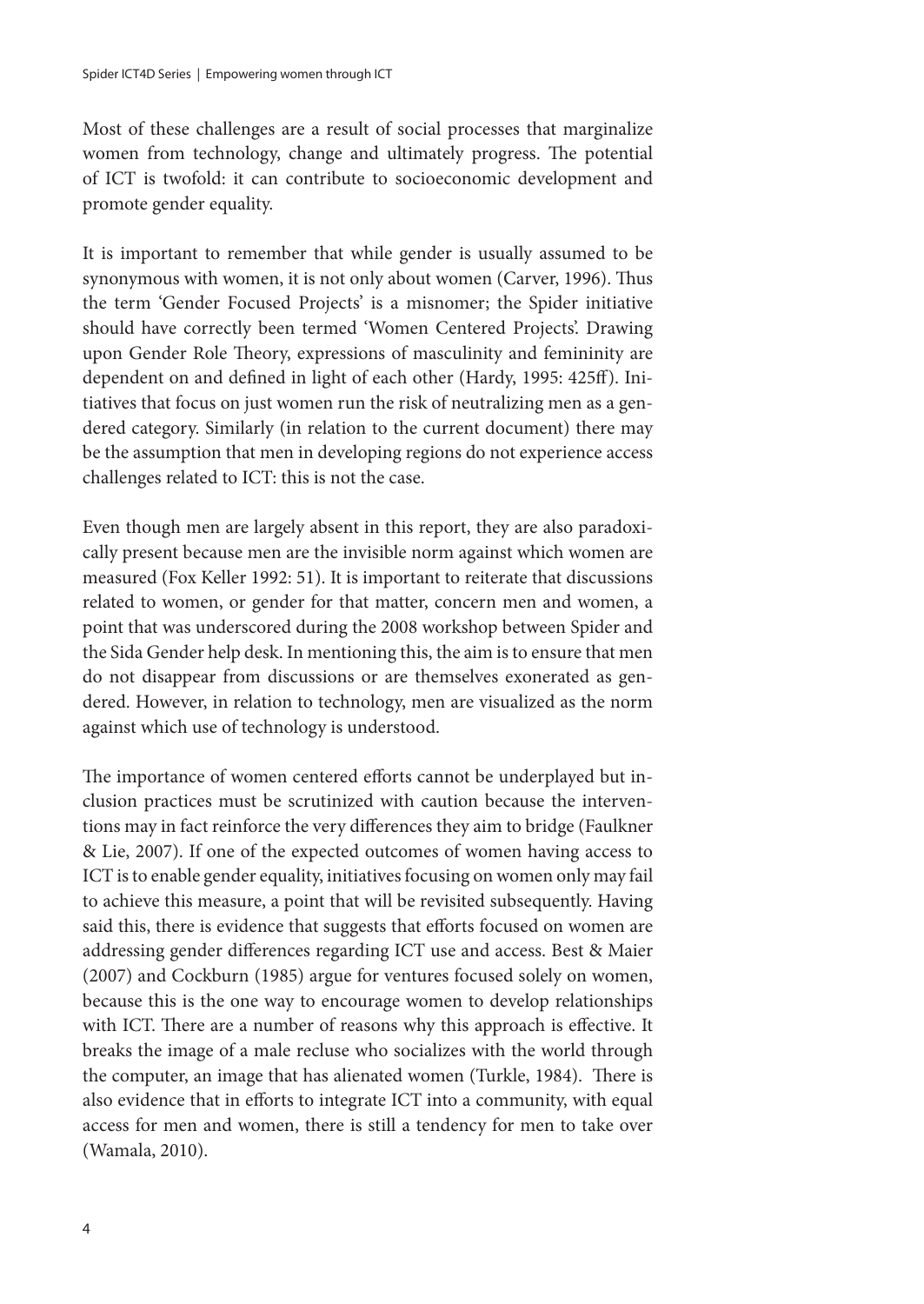It should be remembered, that gender as a social category is intersected by a multitude of other social attributes, such as age, ethnicity, class, race, caste, disability etc. which can, depending on the cultural context, be more significant (cf. Mellström, 2009). The variability of the primary identification is closely connected with power structures and hierarchies as gender, caste, class, age, race, disability or ethnic differences are embedded in processes of power that both privilege and marginalize groups. In other words, not all women in the global south are underprivileged, and not all men are privileged when it comes to access to ICT. It is therefore imperative to look at other social circumstances that shape one's identity and locate one in the network of social relations.

#### About the projects

This publication covers five different projects carried out in six different locations. There were two projects in Bolivia, one focusing on empowering female indigenous leaders and the other provided female victims of domestic violence with a safe virtual environment where they could receive support and exchange experiences and information. Another project was carried out in two separate countries on the coast of the Indian Ocean. The project focused on ecological sustainability, diversification of livelihood, basic training in ICT and focused primarily on women's self-help groups in Kenya and India. In Rwanda the project focus was on integrating ICT into women's basket weaving practices in order to explore the opportunities of an online presence as well as the preservation of traditional practices. A research project in Vietnam focused on the consideration given to gender in the development of ICT.

These projects were initiated in collaboration with actors that had established networks and a keen understanding of the local contexts. The Bolivian projects were co-funded with Dutch development partner, International Institute for Communication and Development (IICD).1 IICD had a wellestablished presence as a development partner in Bolivia and their goals meshed well with Spider's. The project in Kenya and India was coordinated by Coastal Oceans Research and Development in the Indian Ocean (COR-DIO, East Africa, Kenya). Suganthi Devadsason Marine Research Institute (SDMRI) was the principle implementing organization in India. This partnership was established to encourage south to south exchange of ideas and knowledge. Nyköpings Folkhögskola rounded up the team of implementing actors in the project and developed the pedagogical methods used for ICT in learning.

<sup>1</sup> www.iicd.org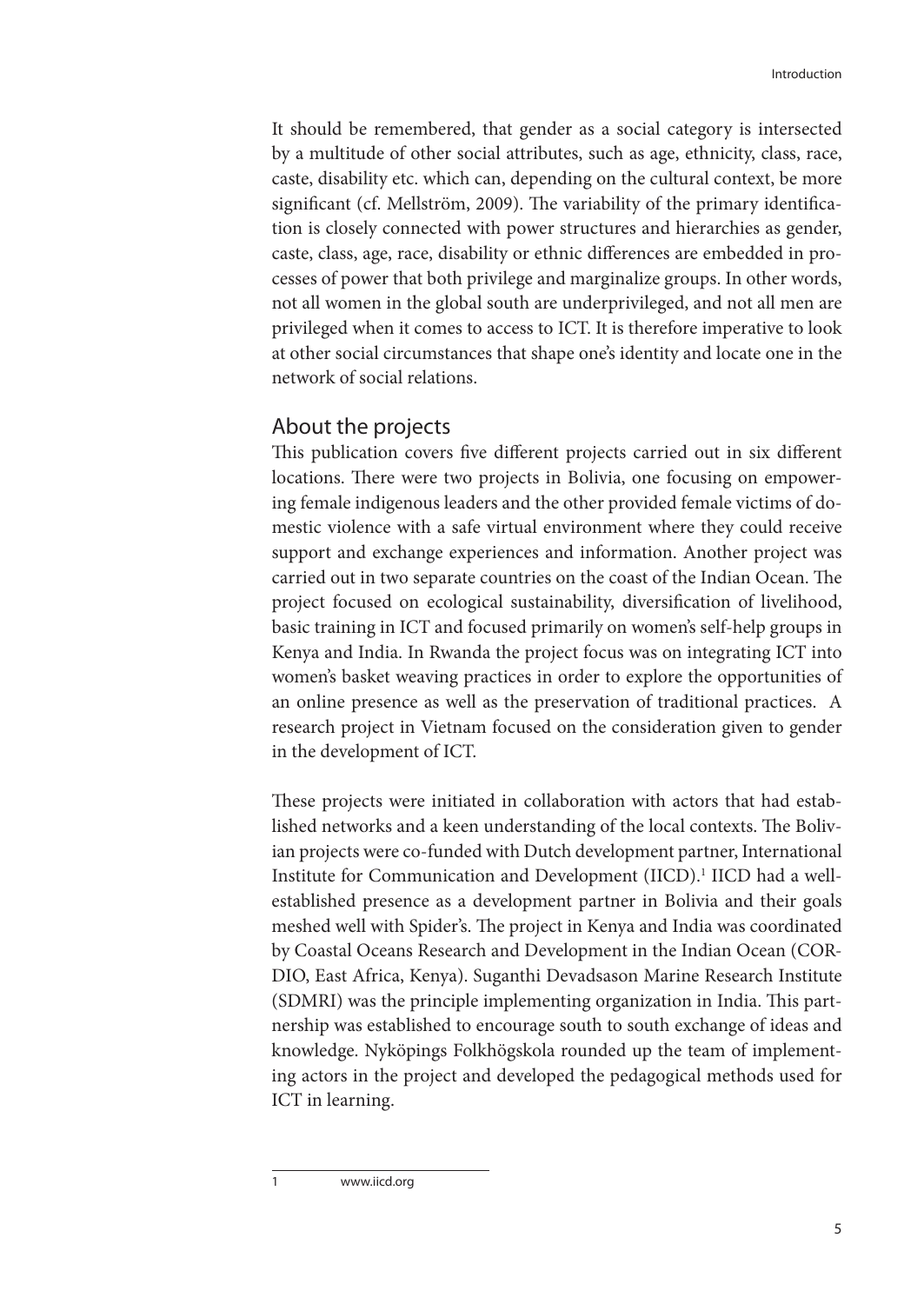An outcome of the ICT, gender and development workshop in March 2008, was the support of two gender focused projects in Rwanda and Vietnam submitted by Blekinge Tekniska Högskola and Lund University respectively.

#### **Disposition**

This report focuses on the influence of ICT on the lives of women who participated in the projects discussed here. As mentioned earlier implementing and initiating these projects required the collaborative efforts of different actors and these relationships in themselves are important to consider for their role in the project outcomes. Two forth coming publications will cover all the concluded Spider projects from the general perspective of lessons learned (Popova, 2012; Sarajeva, 2012), while this volume focuses exclusively on the projects through Spider's focus on gender. The role of the relationship between implementing partners is also explored in these forthcoming volumes.

After a brief overview of gender, technology, and ICT in development the project activities situated within the local context are discussed with a general profile of each country. Thereafter, the details of the project activities and outcomes are provided in broad strokes leading up to an analysis of the impact of ICT on the women's lives. Each project is presented in a separate section that can be read independently. The projects in Bolivia are presented first, followed by the project in Vietnam. Thereafter the project in Rwanda is outlined. Finally the project in Kenya and India is presented. The presentation of the projects is followed by an analytical section before rounding up the report with concluding remarks.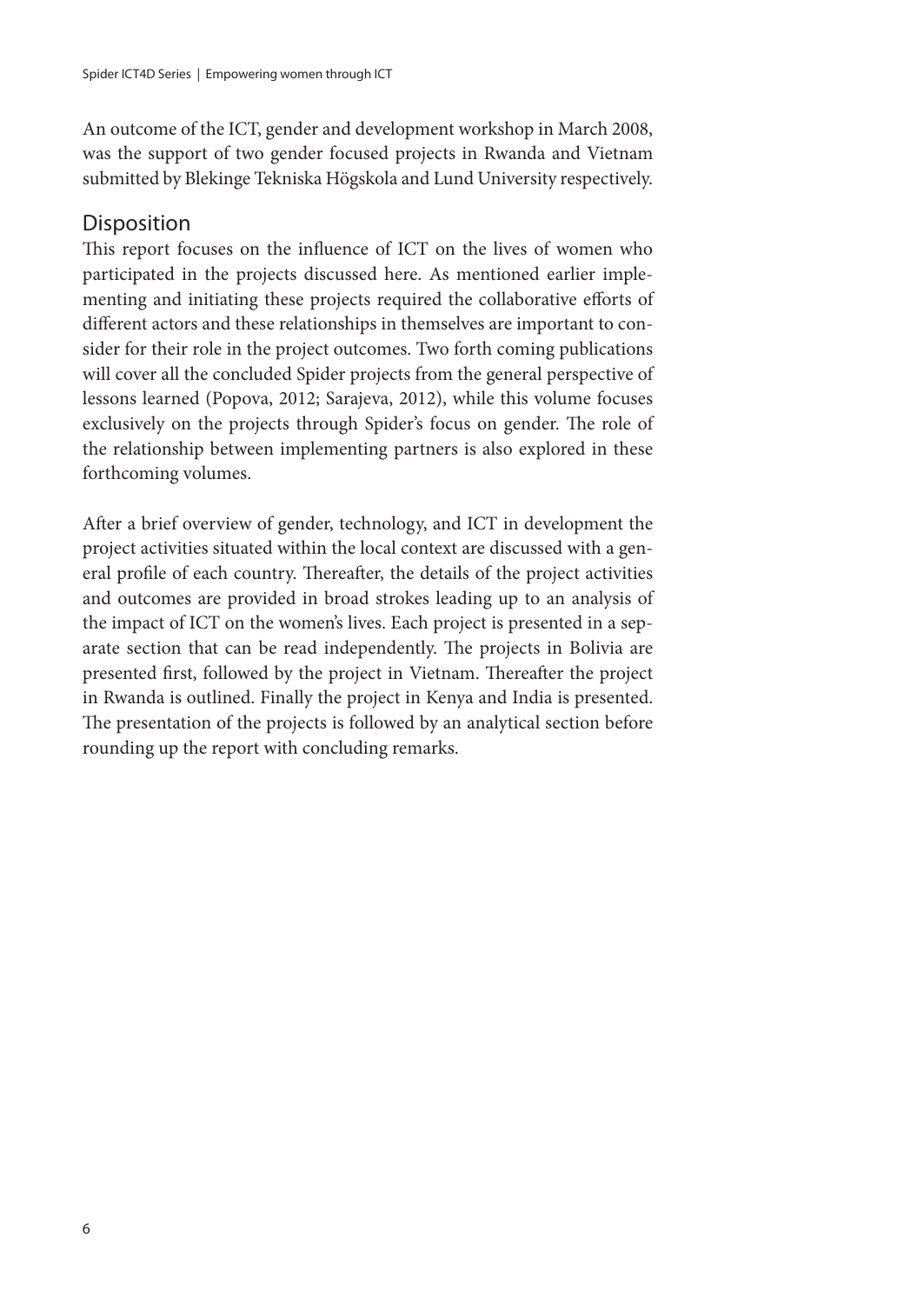### Gender, technology, ICTs and development

#### Unpacking ICT

While exploring the significance of ICTs in the lives of women, it is important to note the range of technologies that are subsumed under this acronym. Even though the newer ICTs, namely mobile phones and computers tend to dominate discussions of ICTs, print media, radios and televisions, often referred to as traditional mediums still play an important role especially in developing countries, as they expand the reach of ICT initiatives and facilitate the spread of information. While this report is dominated by the Internet and, by extension, the computer, the reader is asked to keep in mind that this is not the only ICT.

#### Gender and technology

The analyses are contextualized within gender technology and development discourse. Technology exists in a social world; it shapes and is shaped by the social landscape that influences its integration processes. If technology is considered in this social context, the subsequent relationship with social attributes such as gender, disability, race, caste, ethnicity and age become of interest.

As a category of social organization, gender has attracted significant attention in how it shapes technology. In the current publication, gender is regarded as a social category, which differs over time as well as place. Doing gender (West & Zimmerman, 1987 & Fenstermaker & West, 2002) or performing gender (Butler, 1990) suggests that relating to the world, and how the world perceives one's enactment of gender is of primary concern.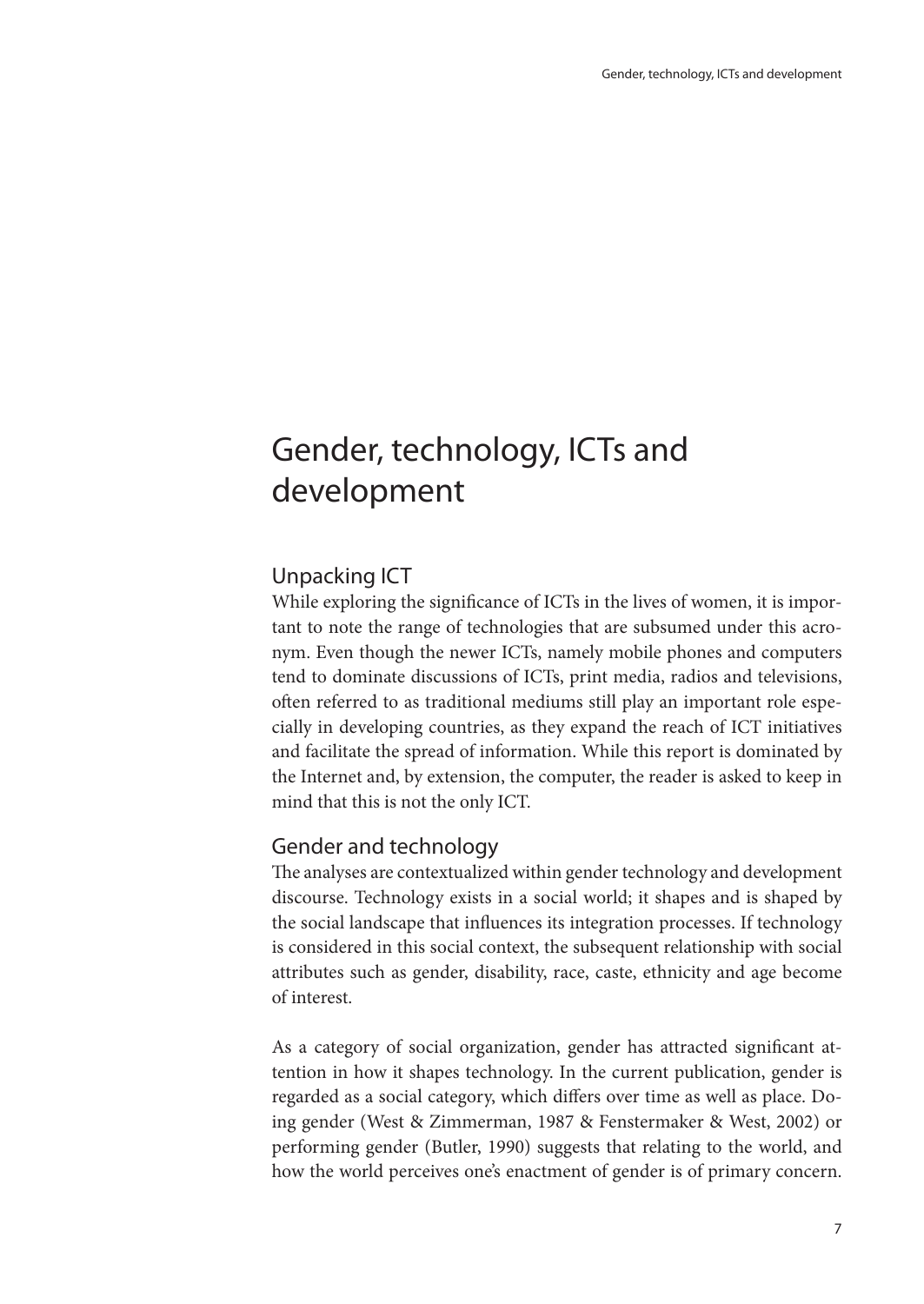To be accepted, understood and respected in society, requires that people act in accordance with the socio-cultural norms that shape how gender is expressed. How one relates to technology is part of these norms.

This report considers gender and technology as cultural enterprises that co-constitute each other. In other words technology affects gender just as gender affects technology.

#### ICTs in development

Some of the cases presented in this report illustrate how women's relationship with technology is often regarded in light of men's relationship with technology. There is an enduring (almost undisputed) link between men and technology (Faulkner, 2000). Even in the global south, experience and research has found that more men than women access ICTs (cf. Huyer & Carr, 2002; Polikanov & Abramova, 2003; Wamala, 2010). Even where efforts exist to enable rural populations to partake in the information revolution, there continue to exist social digital divides. Many of these are tied to cultural structures that marginalize women into domesticity, thus limiting their mobility and exposure. Under these circumstances, education and exposure remain distant for women. The cases illustrated in this report further point to the importance of continued women-centered efforts to not only address the gender digital divide, but also empower women and open up opportunities for a better life.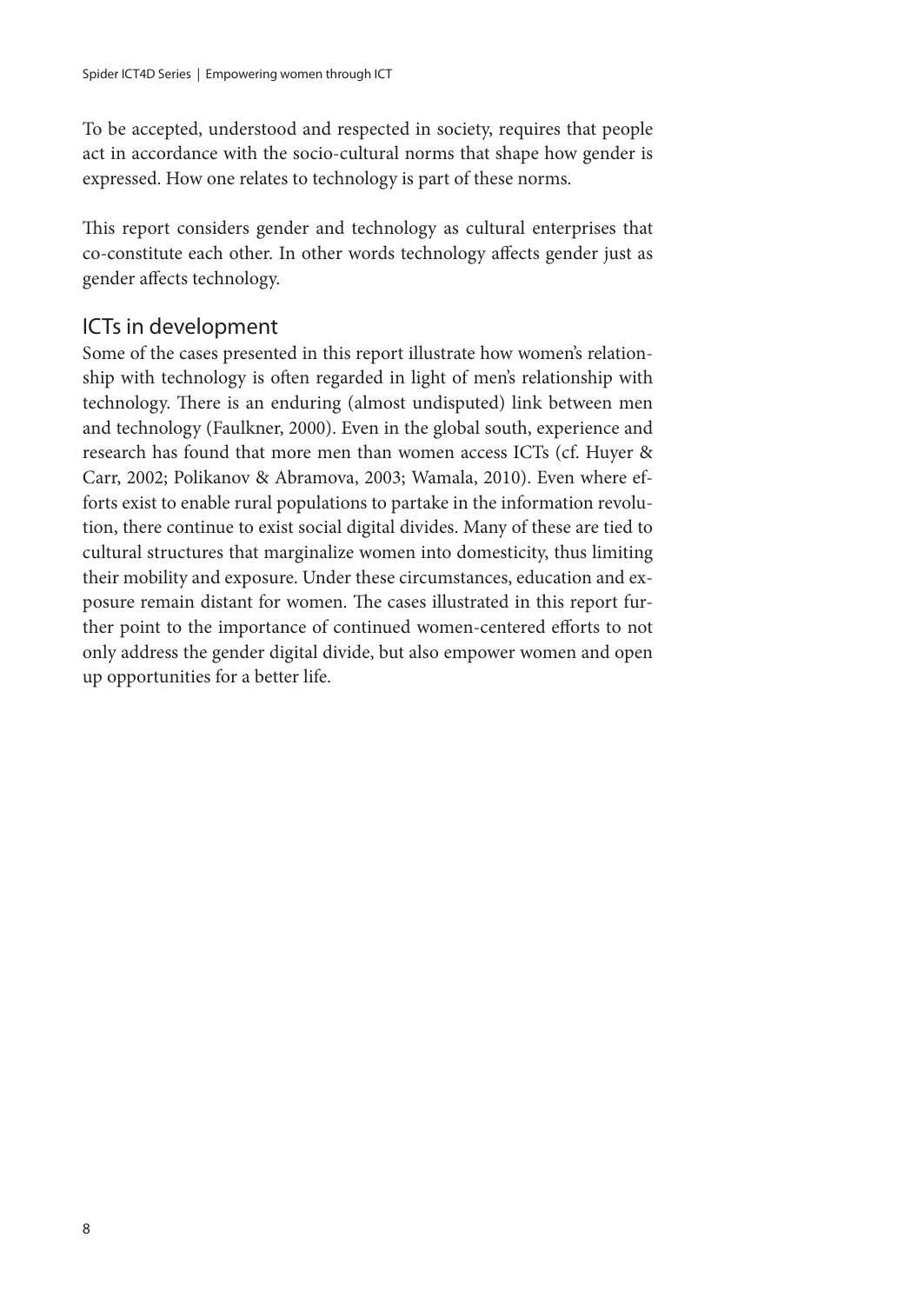## Empowering female indigenous leaders through ICT - Bolivia

Bolivia is a landlocked, multiethnic country located at the heart of South America. A third of its 10 million inhabitants live in the rural areas, almost two-thirds of the population is under the age of 25 and at least two thirds of the population claims indigenous ancestry. The current president, Evo Morales of the Aymara indigenous group, made history as the first indigenous president of Bolivia when he won the election in 2005. Since then Morales has worked tenaciously to restore more rights to the indigenous people of Bolivia. The president's efforts have ensured that the three-dozen indigenous communities have a right to their "language, territory as well as communitarian justice"2 .

Like many indigenous populations in other parts of the world, the Bolivian indigenous people have met with resistance in their efforts to maintain their social, cultural, economic and political values. Riding against colonial remnants and reformist, 'modern' tides of change, the struggle to be respected and recognized continues and has united more than 300 million indigenous people all over the world warranting a special UN task force<sup>3</sup>. In a similar vein an International Indigenous ICT Task Force was established at the 2005 World Summit on the Information Society (WSIS) in Tunisia.

Article 15 of the 2005 WSIS declaration recognizes the importance for indigenous populaces to partake in the information society while "preserving their heritage and cultural legacy"4 .

- 2 http://www.bolivianconstitution.com/ Accessed 14 September 2011
- 3 http://www.un.org/esa/socdev/unpfii/ Accessed 22 November 2011

<sup>4</sup> http://www.indigenousportal.com/IICTF.html Accessed 23 November 2011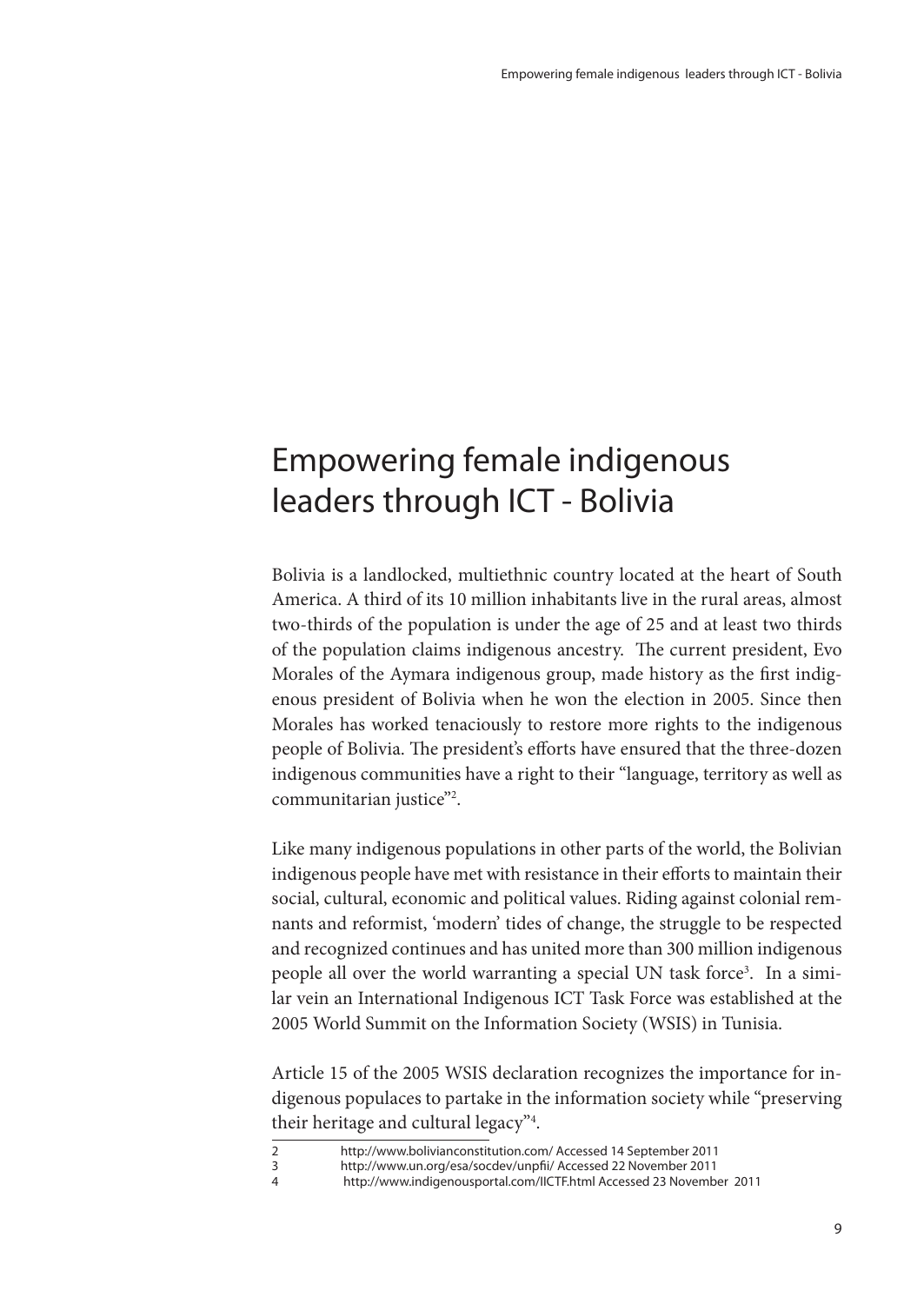TiCBolivia, supported largely by IICD since 2000, is a locally established multi-stakeholder network of national actors working with ICT for development (ICT4D) in the areas of governance, agriculture and education. The Confederation of Indigenous Peoples of Eastern Bolivia (CIDOB) is part of this network5 and one of CIDOB's national chapters focuses on solidifying leadership and public policy advocacy for indigenous women. Spider partnered with IICD from January 2009 to December 2009 to assist in developing ICT competences of indigenous female leaders.

Integrating computers into the lives of the members of CIDOB was a gradual process that begun in 2002 with support from IICD. The establishment of 11 regional centers strengthened the development of ICT competence among the CIDOB members. On the wave of this success, IICD and Spider narrowed their focus on the female indigenous leaders to increase their participation in political processes.

In order to increase lobbying activities and decision-making practices a core group of 100 women participated in computer skills development that qualified them in:

- Computer and Internet skills: such as email, Skype, blogging and writing wikis
- The use of applications such as Word, Excel and Power Point



CIDOB - Bolivia. Photo by: IICD

Web development and maintenance

The training was tailored to political leadership and succeeded in building the women's self-worth. Through the use of interactive platforms such as blogs and wikis, the women's appreciation for information exchange grew. The Internet was not the only medium through which the female indigenous leaders found and articulated their voice. Some of the traditional media such as television and radio were used to increase outreach opportunities. For example, through television an advertisment campaign on the new constitution was subjected to a gender analysis that gave special focus to the unique rights and needs of indigenous women in Bolivia.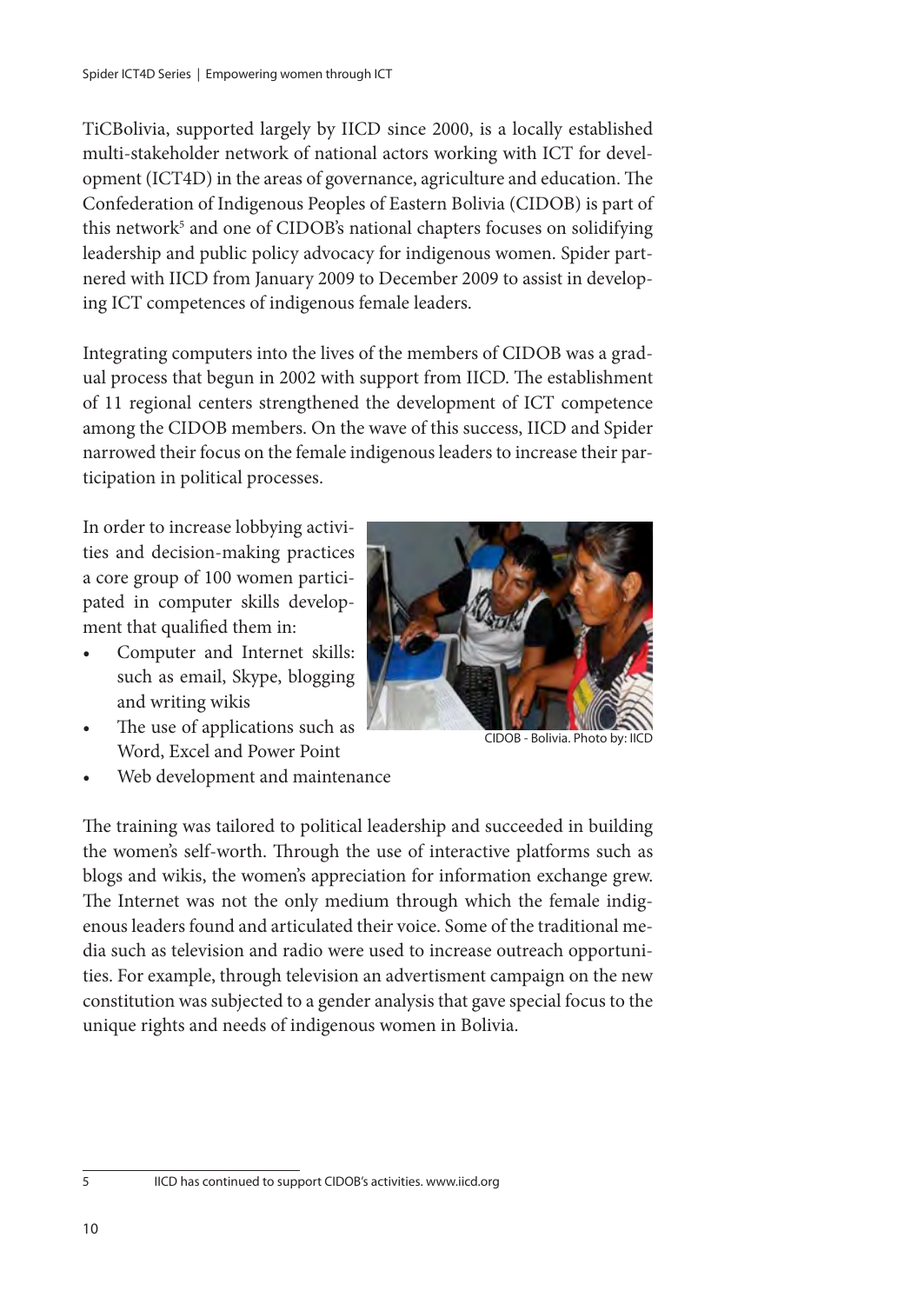*"It was a successful part in the courses to lose the shyness of being able to demonstrate and be more informed of what's happening in our country and learn more, this is important in everyday life".* 

- Project participant

#### Impact on the women

Due to the project "an increasing number of female leaders have been able to gain key political positions at local, regional and national levels"6 . Media such as Skype gave female indigenous leaders an "easier and cheaper" way to connect to each other; which in turn advanced their confidence and unity in speaking about issues most pertinent to them. Online platforms such as blogs and wikis as well as traditional media such as radio and television enabled them to communicate their message to a wider audience. The impact of these efforts is underscored in the fact that a number of women's demands were addressed when a local leader in CIDOB assumed a national leadership role.

*"The management of the computers that I am learning has changed my knowledge of reality a lot".* - Project Participant

The overall use of ICTs has empowered these women especially the Internet resources have created a greater awareness of governance issues and technical forms of communication. Declarations such as "I learned to use ICT and to communicate with others" and "I have posted my news to tell you how we live" attest to communication beyond the local environment. Similarly the women suggest "with great satisfaction how [communication] with people that I need to streamline my activities with is easier and cheaper through the Internet." From the training others claim "I can write and read messages because I managed to learn about computers and the Internet. I do this for the good, the women in my organization, to have more information and to know what is happening in other departments and other countries."

It is very encouraging to see that for these female leaders, the key to the achievements enumerated can largely be attributed to the acquisition of knowledge. Even though they held leadership positions before ICTs were introduced into their work, the assumption is that their activities and perhaps aspirations were restricted to their constituencies. Introducing ICTs into their work - Internet, radio and television - expanded their "reality".

<sup>&</sup>quot;The impact of ICT in Bolivia in 2009: experiences of TiCBolivia: Published in 2008 by the Analysis of Social and Economic Policy (UDAPE) and the Interinstitutional Committee for the Millennium Development Goals (CIMDM).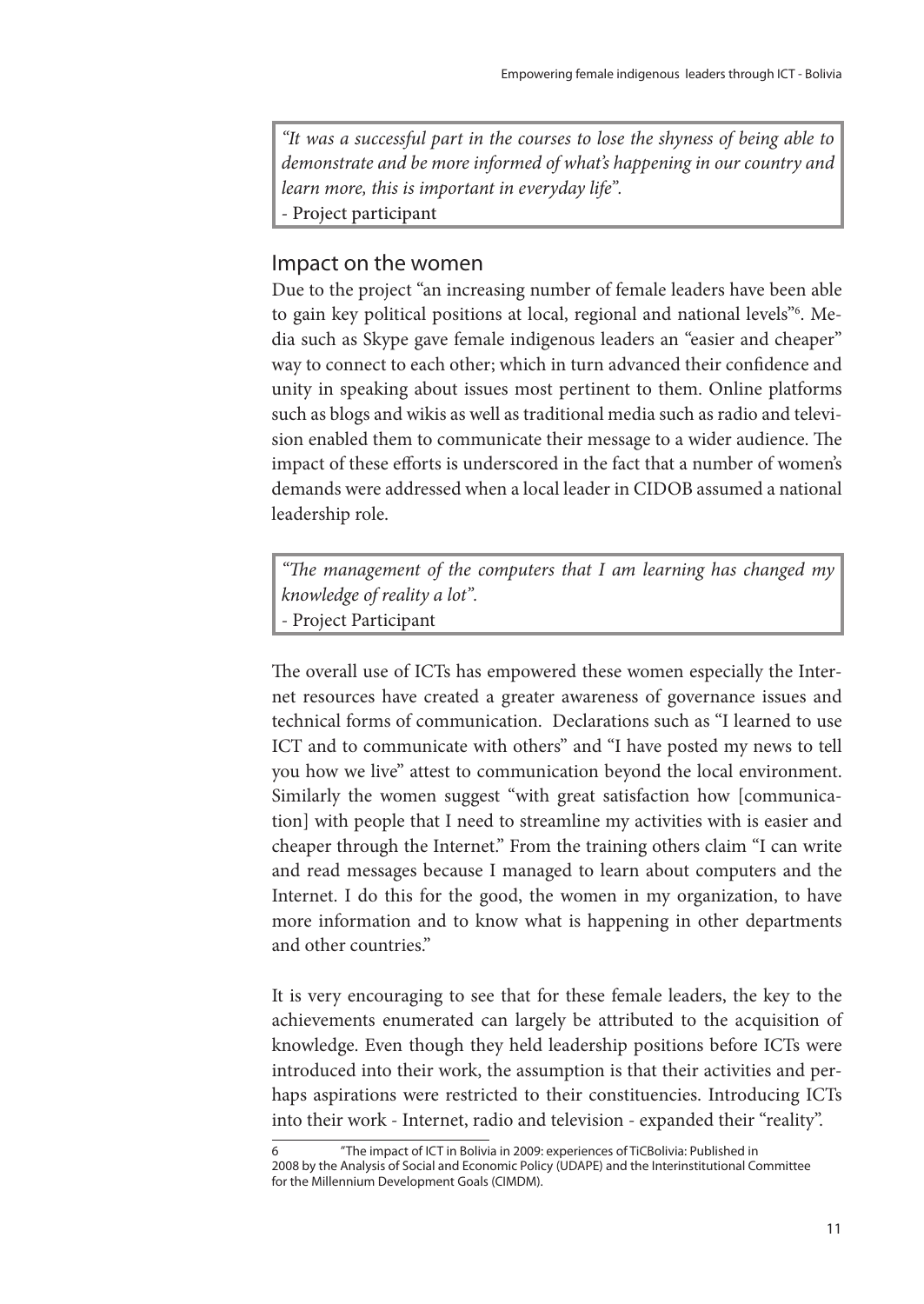

Indigenous female leaders - Bolivia. Photo by: IICD

*"With the training we've had, I have improved my leadership because I have more knowledge".* - Project Participant

Drawing on theories from gender and technology studies, it is helpful to unpack the prefix "indigenous" and what it suggests to the women in this project and to their current and previous relationship with ICT. As noted earlier, Evo Morales president of Bolivia, by his very own indigenous ancestry altered the socio-economic, socio-political and socio-cultural landscape of the indigenous people of Bolivia. Statements such as "[t]he management of the computers that I am learning has changed my knowledge of reality a lot", can be read in light of previous segregated practices based on ethnicity that established a particular reality for of these women. Related to the current discussion the socio-political climate is a critical factor in the appropriation of technology. In other words for multi ethnic countries like Bolivia, one's ethnic or racial background regardless of or in conjunction with gender can be an inhibiting or enabling factor to social progression. Put differently, one's ethnic background may determine access or non-access to ICT. Another example can help put this discussion within the frame of understanding the socio-political environment and its impact on the gendering of technology.

By comparison women in Malaysia and India dominate the computer sciences profession. When establishing how this status quo has been sustained in Malaysia, Mellström (2009) and Lagersen (2008) found that politically induced quotas endorsed by government offer educational privileges and employment to the Malay. This means that Malaysians of Indian and Chi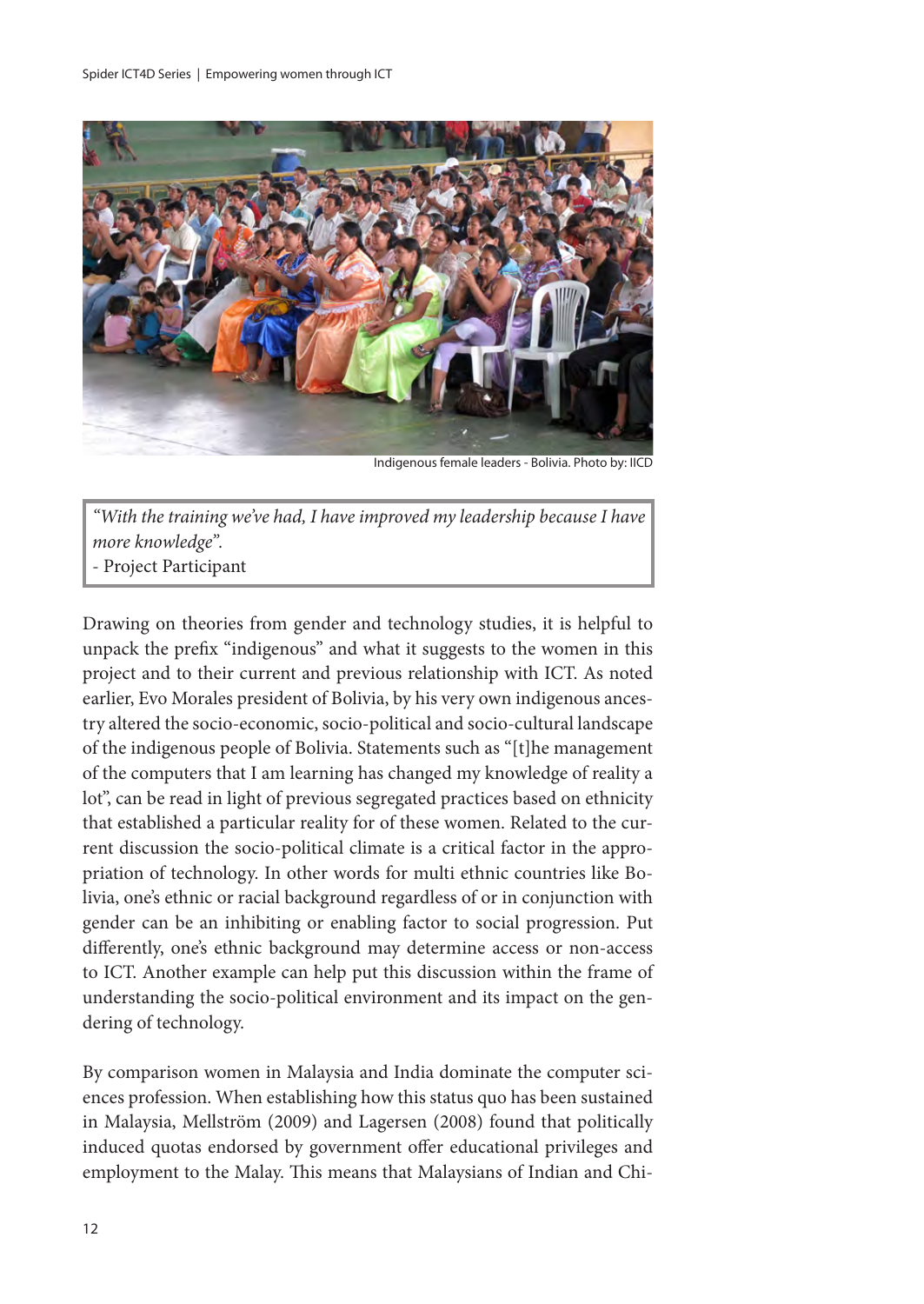nese decent are not offered the same "free tuition, special scholarships" and college entrance qualification opportunities as the Malay (Mellström, 2009; 893). This has opened up computers sciences to the Malay females who by virtue of their racial identity are awarded educational privileges ahead of Malaysians of Chinese and Indian decent. A combination of factors reinforces this situation even within the Malays. The first is the idea that computer sciences is an ideal profession for women because it is associated with "indoor spaces" that are safe for women as opposed to the hard sciences such as civil engineering "defined as masculine because of its outdoor working environment" (Ibid.; 895). Also reinforcing this situation is the concern of the under-achieving Malay men. The socialization processes impress a laissez faire attitude as articulated by one of Mellström's informants, because no matter their educational attainment, men will still be the heads of their families "So why bother?" (Ibid.; 897). These enumerations suggest that despite Malay women dominating a previously male dominated industry, the socio-cultural hierarchies based on gender endure. But the point emphasized in this account is the influence of one's racial or ethnic identity towards social advancement. This identity assisted by the sociopolitical climate, or power structures can have a great impact on who has access to ICT.

Some indigenous women may by virtue of their ethnicity face segregating practices, while at the same time other women may experience different and privileged opportunities. As such, in addition to one's gender, marginalization processes can be deeply embedded in one's race or ethnicity (Crenshaw, 1999). Studies or analyses on the gendering of technology must acknowledge the expansive and complex identities that situate each individual in different social positions. Projects should similarly acknowledge the multiplicity associated with each community. These illustrations cannot deny that engaging with ICT can provide women with higher "education and economic power" (Wajcman & Le, 2007; 23).

#### Challenges and way forward

The initial core group of the project participants was determined to pass on their knowledge to other women, and actively formulated strategies to ensure sustainability of the regional centers and political activities after the eventual end of support from IICD and Spider. To date the women have initiated twenty-three socio-economically sustainable projects in the areas of the promotion of indigenous handicrafts, tourism, forestry and livelihood. Similarly the women have sought financial assistance from the national indigenous fund. The regularly maintained website www.cidob-b.org remains informative with audio streaming adding to its sophistication.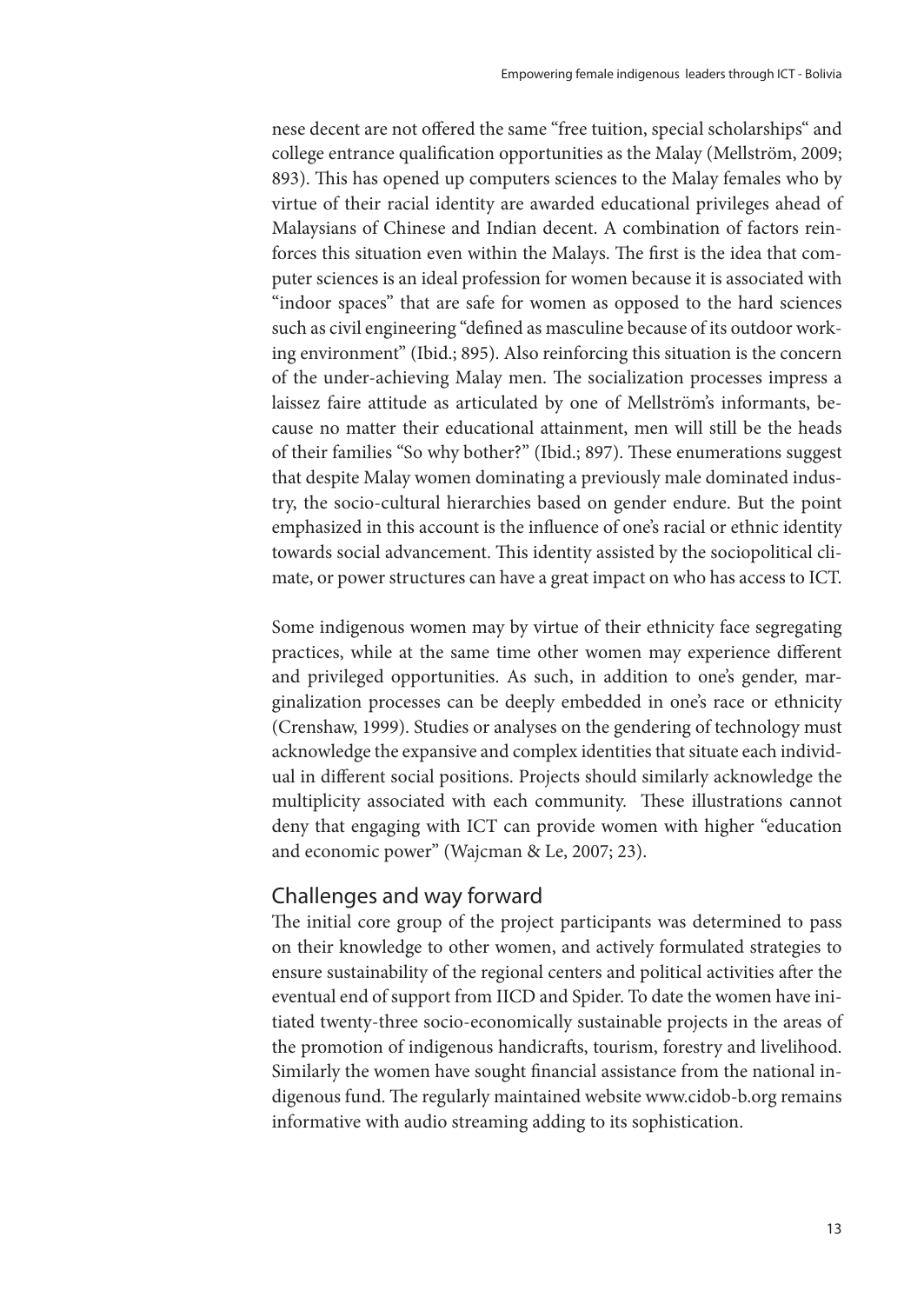The challenges in this project were many, the limited infrastructure being the most prominent, and the limited education of the women. The latter was addressed with the use of images and alternative forms of information and communication. Infrastructural challenges demand alternative and technologically innovative solutions. But the improved levels of literacy have positively influenced a significant number of female indigenous leaders as well as their constituencies.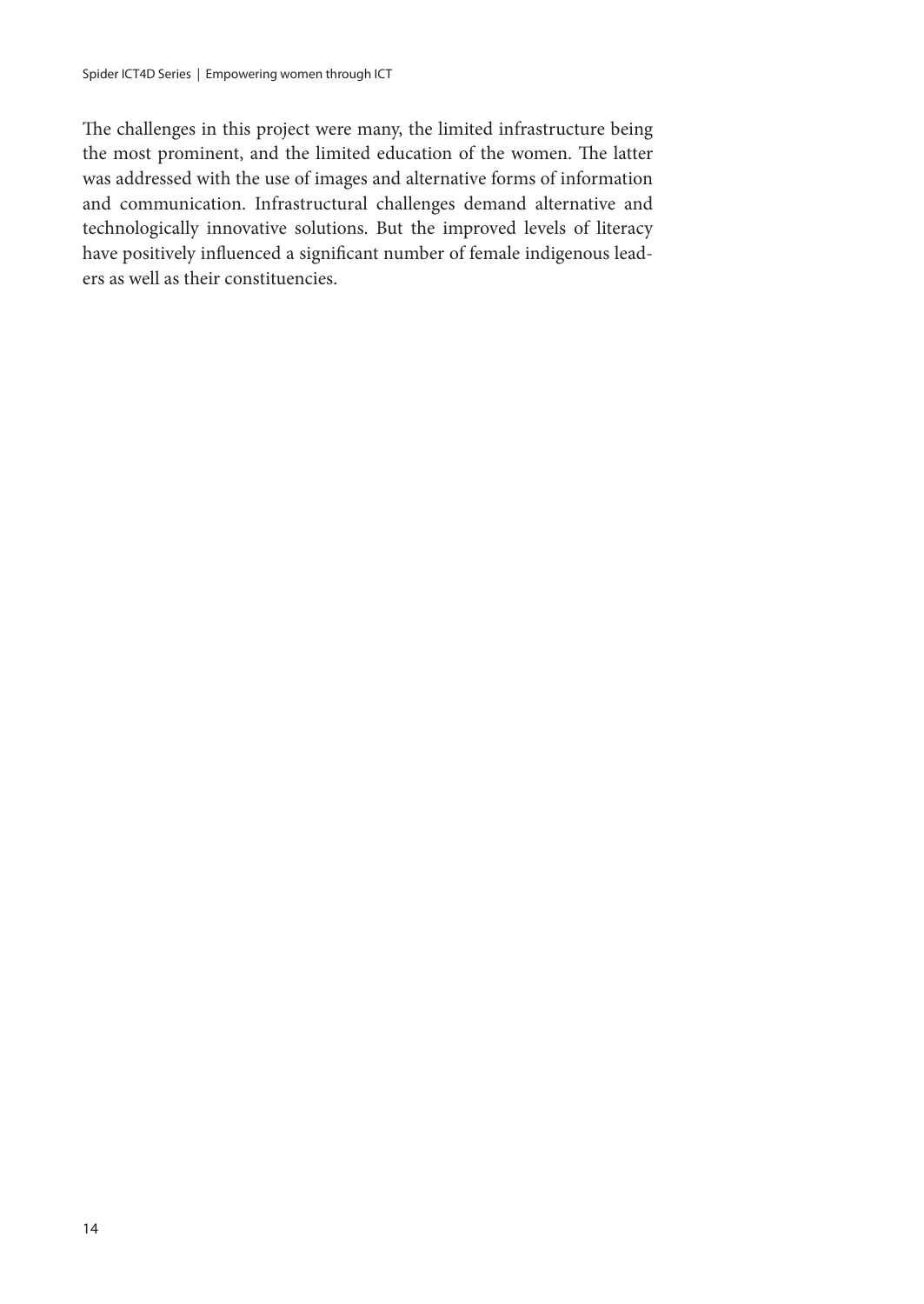### Online consulting service on domestic violence - Bolivia

Women who are victims of domestic violence endure shame, vulnerability and powerlessness, in Bolivia and in the rest of the world. The abuse is suffered in silence because its revelation would violate established relations of power and domination. Abused women often have no where to go, and even if such frameworks exist, the enduring boundary between private and public spaces often prevents action. This boundary is often fortified with cultural norms and myths such as ideas that a good woman would ensure that private matters of the home remain private. Women's social economic statuses may also help strengthen the public-private boundary. Many organizations dedicated to assisting victims of domestic violence are turning to the use of ICT to capture the stories and offer advice. The Internet in particular offers a possibility to remain anonymous, and is a crucial component for many of the women who wish to seek help.

#### Casa de la Mujer

The Casa de la Mujer domestic violence support program is another project that was supported by IICD and Spider. It has helped many victims to speak out about their situations by creating an online clinic. Building on their experience of consulting services for battered women, the Casa de la Mujer support program, initiated this project to complement their activities. As such this endeavor is not just an online entity.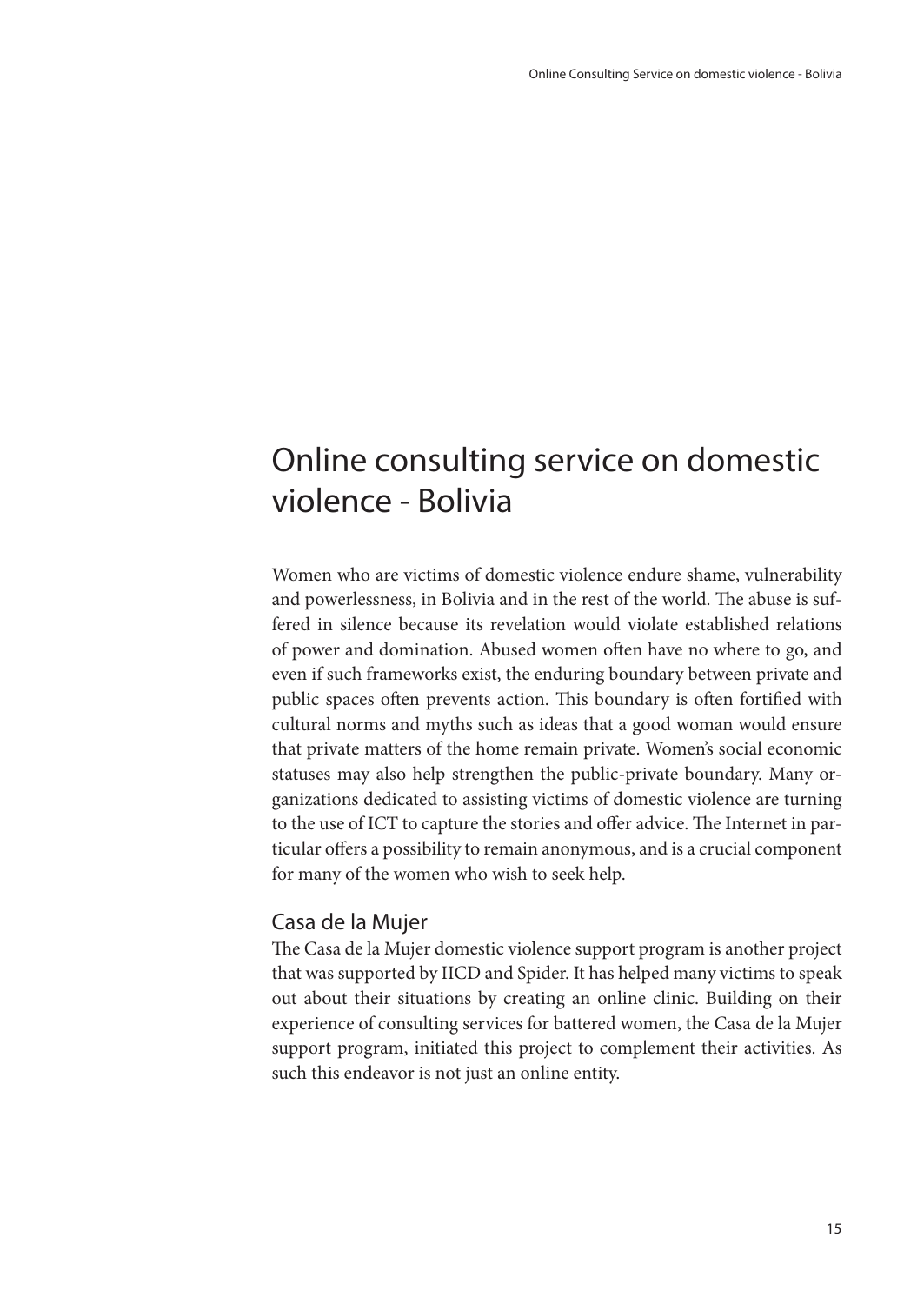

http://www.casadelamujer.org.bo/ - Bolivia

*Stephanie (not her real name) looks visibly tired. She states simply "I come*  because I was told that this office defends women. I'm tired of the abuse of *my husband, which I have been exposed to for more than 23 years living with him, we have 2 children (22 and 15), I have always been at the receiving end of my husband's abuse (hitting, pushing, and words that cannot be repeated, he has humiliated me, etc.). I have tolerated my husband's drinking, often he gets drunk at any hour of the night or early morning and I must be up to open the gate for him whatever time he comes home. He does not want to carry a key. The minute I hear any movement I must wake up and rush and personally open the door, or else he will kick the door, this is no life for anyone "says Stephanie.* (Translation of testimonial above)

This online clinic has other narrations similar to Stephanie's and was a one year project in 2009 that was supported by IICD and Spider. IICD continued funding after 2009 and the platform gave other women like Stephanie an outlet that had not been previously available to them. Women who had been victims of domestic violence readily shared their experiences via weblogs and the radio. However it was a challenge to get these women, and others, to attend support group meetings held at The Casa De la Mujer. The online clinic was established to cater to women's needs to speak while at the same time heeding their desire to remain anonymous. Having been subjected to domestic violence, these women found it difficult to discuss thier problems publicly or confide in authorities.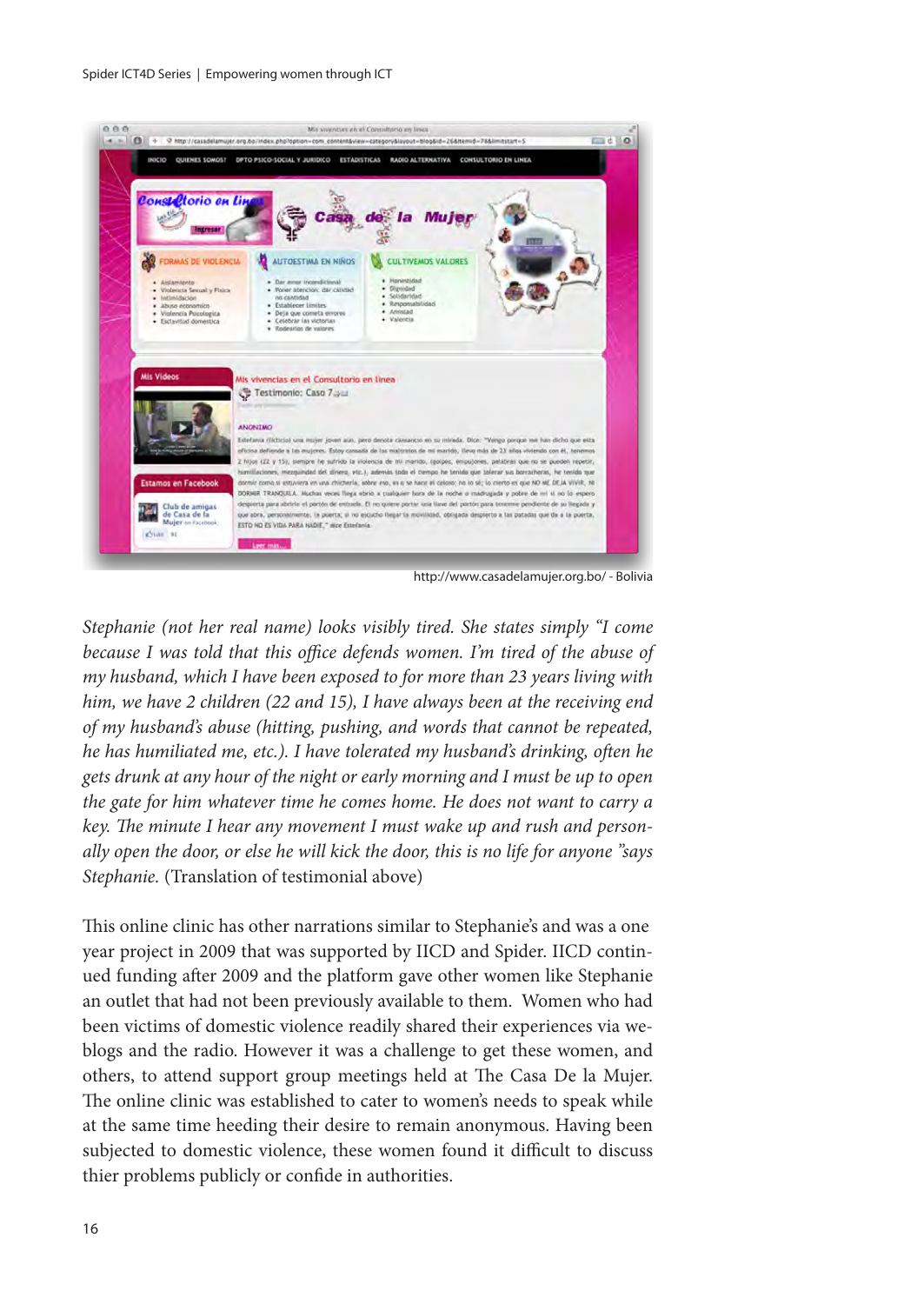6 telecenters were established across three districts in the region of Santa Cruz. Around 100 women participated in the project activities and acquired training in legal issues related to domestic violence. The women learned to write blogs and how to handle legal procedures of cases of domestic abuse. They developed training content and virtual platforms, such as the web page capture shown on the previous page, that are still in use. The courses included education on raising their self-esteem, human rights, and introduced gender equality discussions within the framework of domestic violence. The women established forums at the telecenters to expand the number of end users. Casa de la Mujer successfully partnered with legal experts to guarantee the provision of legal advice to the abused victims. The virtual office offers anonymous consultations, which has led to a considerable increase in the number of queries from women who want to know how they can exercise their human rights<sup>7</sup>.

*"I am a useful person for society and for my family, I am a woman, I can defend myself, I have enforced my rights as a woman, and thus there is no domestic abuse".*

- Participant in project

For many of these women the online network provided a sense of security. Using pseudonyms enabled them to share their experiences, and open up to other victims about their problems without worrying about being found out. Women gained self-confidence through knowledge of their rights, "I have more knowledge on how to defend myself and to assert my rights as a person". Some victims found the strength to escape the isolated and repressed existence of victims of domestic violence.

*"Because of the project we have more knowledge about non-violence against women; we have increased self-esteem so that we don't have to tolerate discrimination and abuse by man and that they will respect us as women".* - Participant in the project

#### Impact on the women

In this particular project ICT formed a bridge between women who were suffering in silence and the help and advice they needed to stand up for themselves, as narrated by the women's gratitude in the following statement "the online service clinic is very beneficial and accessible to women who need help to handle violent abuse. Thank you."

The anonymity of the Internet enabled women to find information and sup-

<sup>7</sup> The impact of ICT in Bolivia in 2009: experiences of TiC Bolivia, published in 2008 by the Analysis of Social and Economic Policy (UDAPE) and the Interinstitutional Committee for the Millennium Development Goals (CIMDM). Page 6.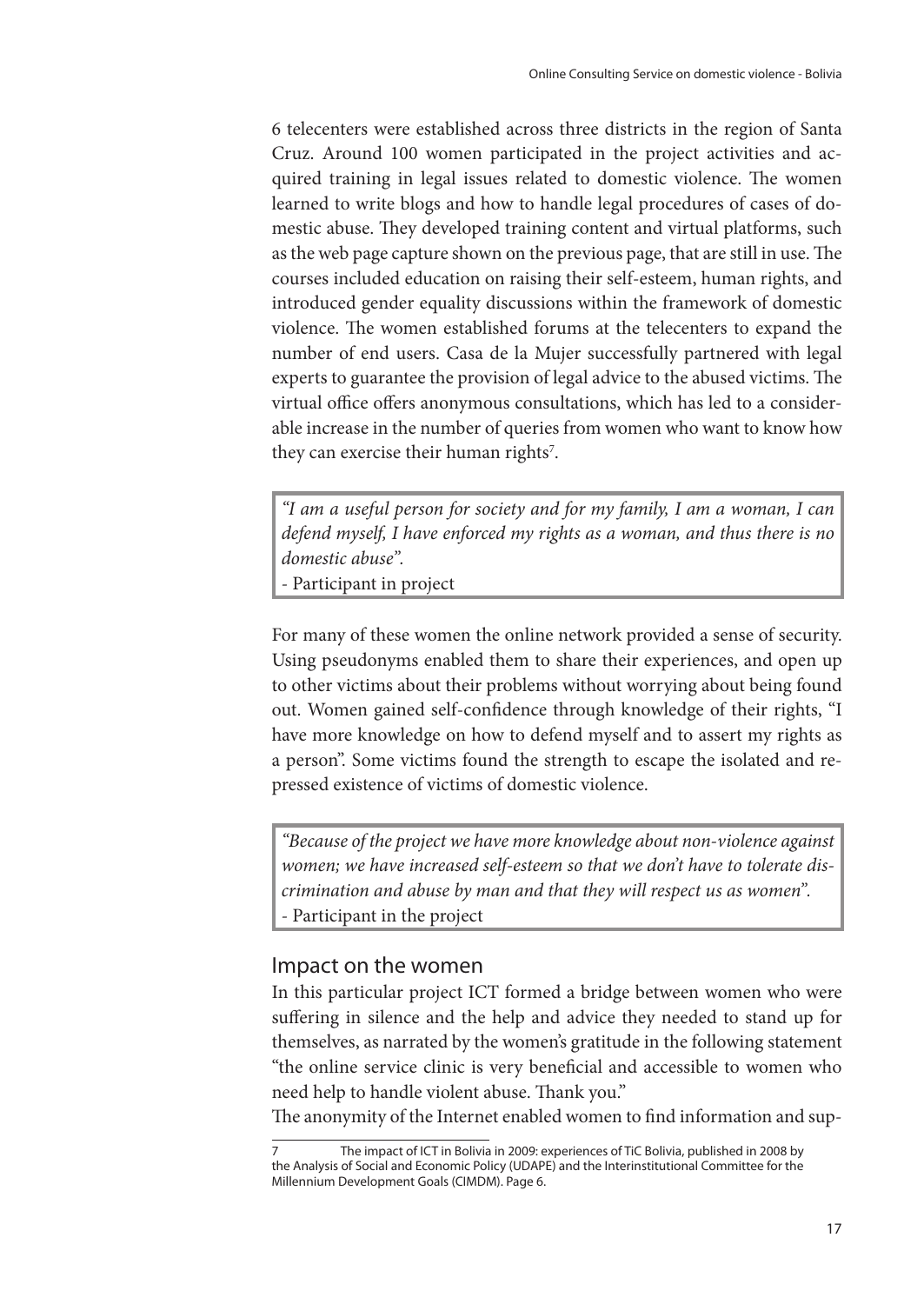port without risking public admonishment and shame. The quotes above are testimonials of women who finally dared to "stop being afraid". The project found that victims of domestic violence are paralyzed into silence by the fear of being identified. ICTs, however, are changing this situation as regular radio broadcasts featuring stories of domestic violence and the online clinic are slowly chipping away at the public, private boundary as the public exposure of real stories has given more women the courage to come forward.

*"I learned that I have rights, and that women can go ahead in life alone, and we do not have to stay in abusive relationships".*  - Project participant

While the virtual space has changed the lives of abused women as in the case of the online clinic, the Internet has at the same time enabled cyberbullying, cyber-stalking and other forms of violence towards women. Adam (2001) notes the helplessness that many victims experience which stems in part from the loose legal frameworks governing the online realms. It is not only the Internet that has a dark side. Women who have acquired mobile phones gain not only the possibility to communicate, but are also at the risk of being controlled or threatened if they communicate in ways that are not approved of by the men around them. A woman in Uganda was killed by her husband after she received a text message from a male friend that her husband perceived to be a little too friendly<sup>8</sup>. The fact that the same technology can be both a help and a threat to women underscores the social embeddedness of technology, i.e. that technology in itself is neither good nor evil but only an enabler.

#### Challenges and way forward

The women who could not read and write faced various challenges with using the technology. This gap was addressed by developing training manuals and alternate forms of communication, using audio visual materials that helped to successfully integrate these women into the program. The website www.casadelamujer.org.bo/ requires regular updates, and has been a target to hacking exercises enough times to warrant special efforts being made to create greater security in the platform. Still the benefits outweigh any form of obstacle or threat for women like Stephanie.

<sup>8</sup> This story was shared by Dorothy Okello, (PhD) director of Women of Uganda Network during Spider's Democrazy Workshop in Stockholm June 2011.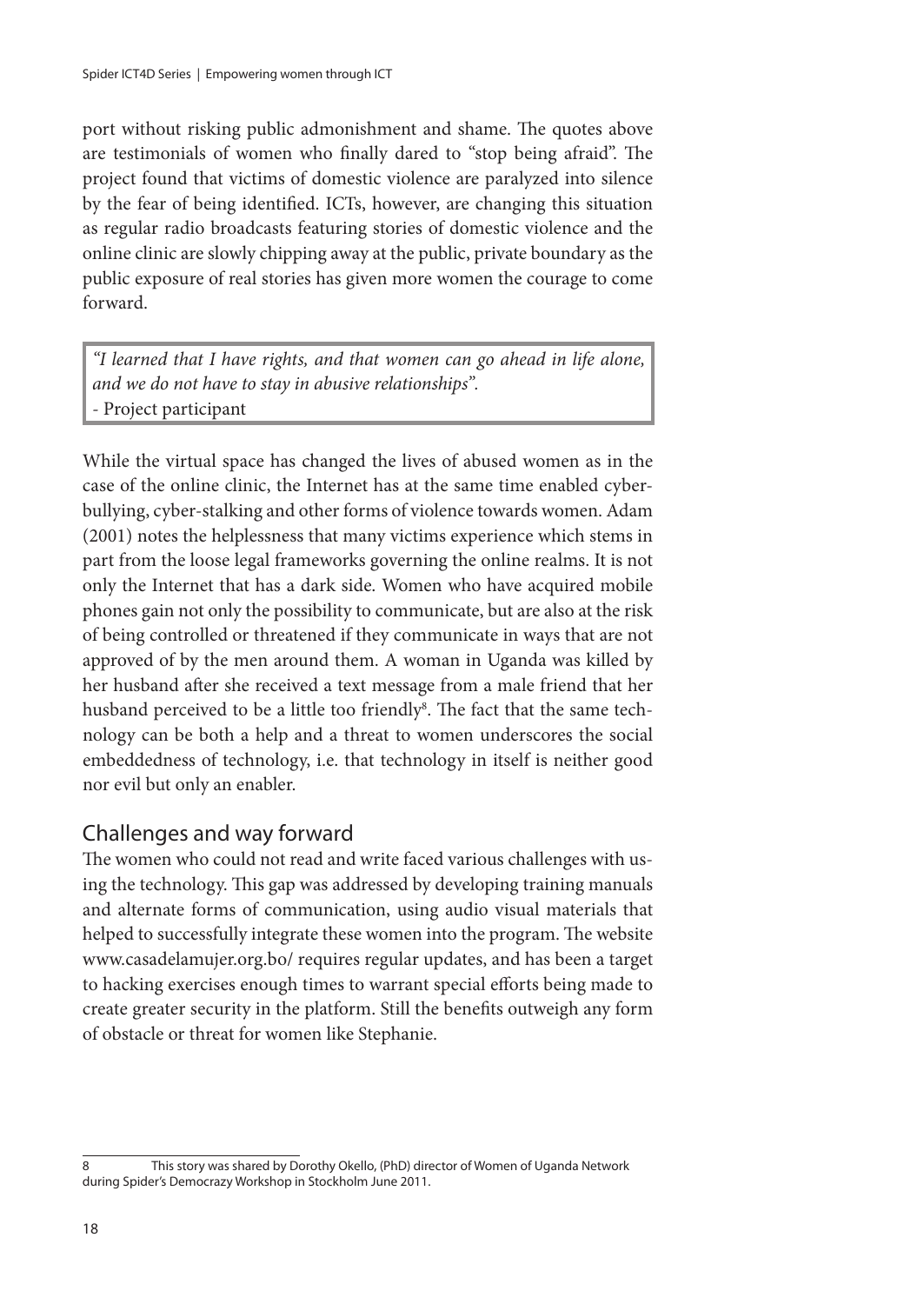### Putting knowledge to better use – Vietnam

In the current era of economic globalization, productivity and manufacturing no longer abide to national borders. Computer parts are designed in one country, manufactured in another and often assembled in a third. The labels on the front and back of various forms of equipment tell a story of the geographic eclecticism of production cycles. The Asian high-tech industry has grown exponentially thanks in part to the global transference of the manufacturing processes. Not without its critics, this trend has transformed countries like India, China, Malaysia, The Philippines and Vietnam into globally reckoned producers of ICT. This section focuses on Vietnam who, like other Asian countries is becoming a seasoned ICT developer.

The Spider supported project "Putting knowledge to better use – industry responsiveness to gender differences in ICT demand in Vietnam" sought to inquire whether gender was a consideration in the design and production of ICT products and services. The results from the project are provided in broad strokes leading up to an analysis of the survey results.

#### Does gender matter?

This project combined the expertise of the Research Policy Institute at Lund University (Sweden), The Vietnam ICT Association, the National Council for Science and Technology Policy (Vietnam) and the Research Center for Gender and Development (Vietnam). The main aim of the project was to investigate to what extent gender is taken into consideration in ICT demands in Vietnam. The project also sought to understand what obstacles existed to gender-specific technological development in ICT and whether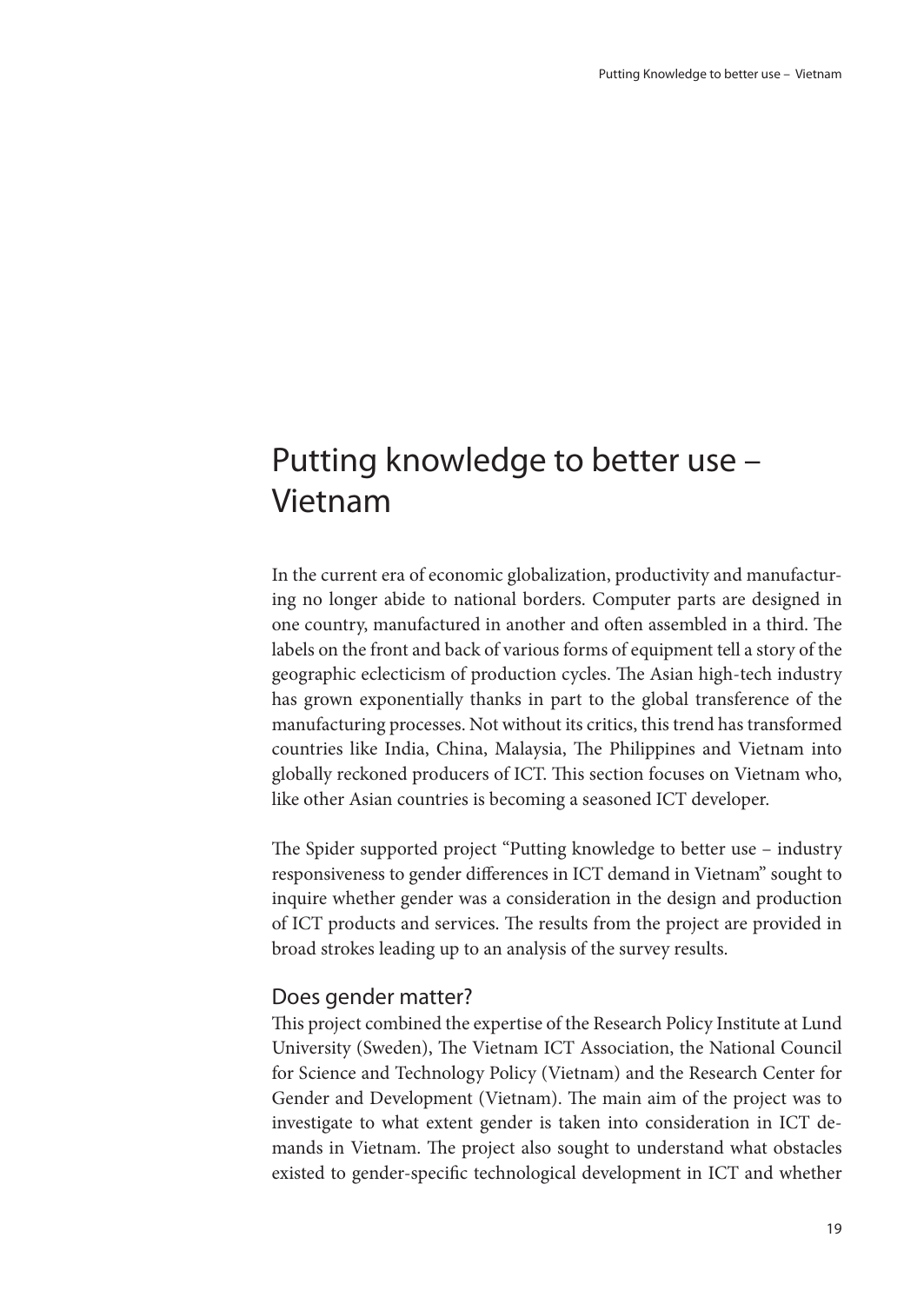there was a viable business model aimed at women as ICT users. The focus was directed at companies in hardware, software and ICT services development in Hanoi and Ho Chi Minh City. The material was gathered through survey questionnaires, as well as personal interviews with the companies. The general findings indicate that while the number of women in research and development in ICT is increasing it is still low. Further, technology developers do take user perspectives into consideration, but give limited or no attention to gender-specific interests. The graph below indicates the distribution of responses.



Graph taken from the survey report - p.26

Of the 207 companies interviewed only 6, i.e. 3%, confirmed taking women's technical needs into consideration, while 74% did not differentiate between men and women (23% did not answer the question). None of the respondents (0%) had explicitly considered products exclusively to men. However, as mentioned in the introduction to this volume, men are the implicit norm and are therefore by default assumed to be the 74%. The project coordinators in Sweden and Vietnam concluded that women's needs "have mostly been considered when the inventor has been a woman herself" (Göransson, 2011). The survey also concluded that the enterprises do not differentiate between men and women's needs and that the products and services are not affected by whatever differences there may be within these two groups. The project commenced with the following assumptions, many of which were proven correct at the conclusion of the project.

- Women are poorly represented in scientific research in engineering fields
- Few women inventors, women as end users poorly taken into account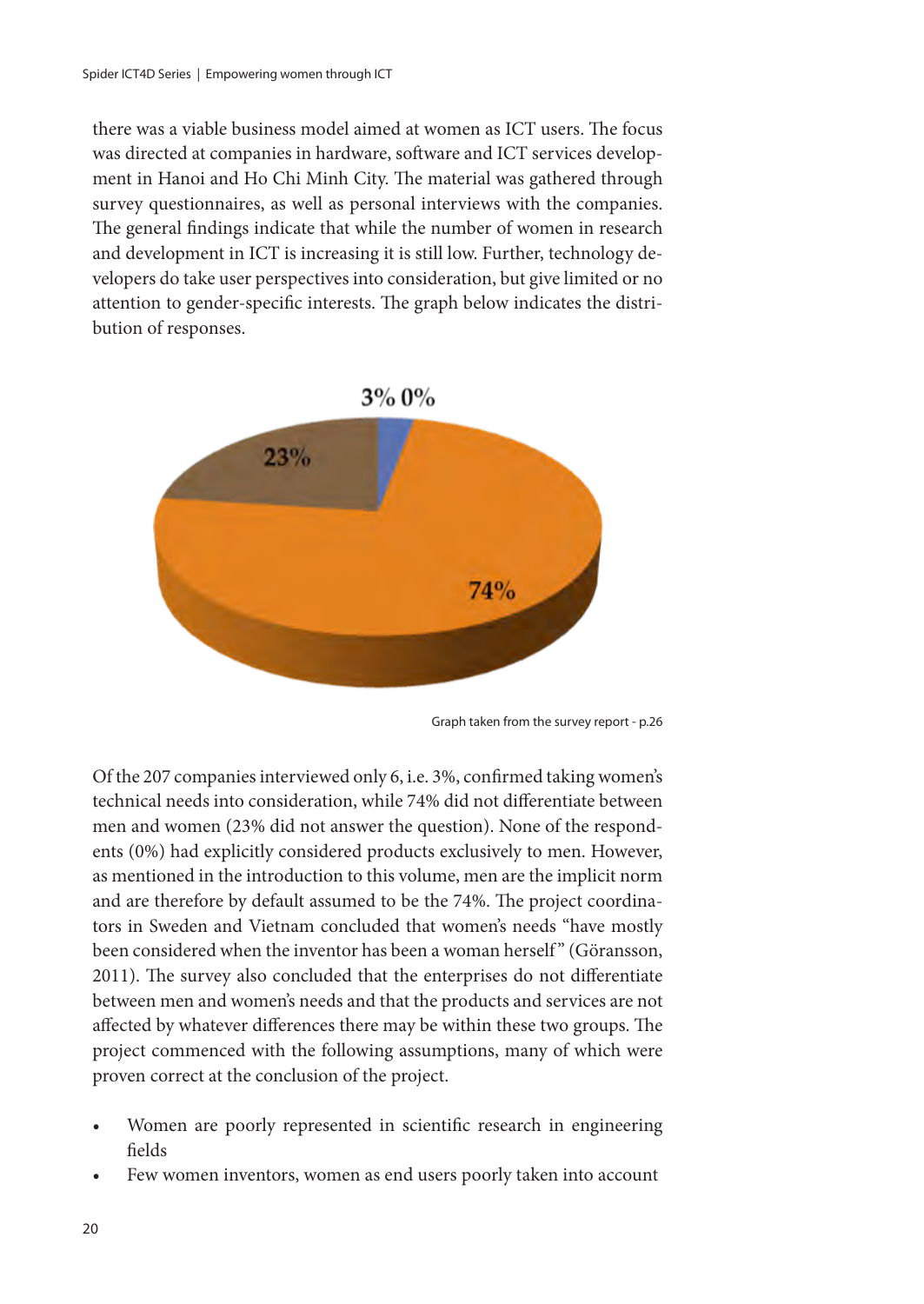- Women's needs only considered when the inventor is a woman
- Opportunities are opening up for women ICT entrepreneurs in Vietnam to develop products

In response to the current focus on women one might ask whether technology is gender-neutral. History studies of technology suggest that gender does matter and is often take into consideration during the design processes. The microwave oven and the house telephone provide very good illustrations of how designers' intentions can be subverted by the end users. The intention of the domestic telephone was not for "trivial gossip", as explained by the designers, but for "practical business" and the development of this technology, as well as the marketing, was towards men (Wajcman, 1992). When the technology reached the home however, it was women who gravitated towards it as it enabled them to keep in touch with friends and relatives (Wajcman, 1992, 252f). The microwave oven was also conceived for young bachelors, as a convenient way to prepare their meals in minimal time. The technology was marketed alongside other 'brown' goods, e.g. stereos and hi-fis, that are considered masculine. However, it was not young men who took to the technology, rather women, which forced the designers to reconsider not only the design of the technology but the marketing strategies as well (Cockburn & Ormond, 1993).

These two illustrations indicate that technology is socially shaped and how people will relate to it and use it will more often than not differ from the intentions of the designers. The examples of the microwave and telephone also suggest that taking into consideration the preferences of the imagined end users is an important part of design and marketing processes.

The project thus argued for "putting knowledge to better use" with the further explanation that "the capacity for technological development [in Vietnam] is not fully utilized and that there is pent up innovation potential in the innovation system" (Göransson, 2011). It is specifically in respect to women's preferences that the enterprises are missing out on a market share, something "that could be translated into a competitive advantage given that women represent a growing proportion of customers" (Ibid).

The ICT industry is a growing phenomenon in Vietnam and women dominate the production processes, particularly in the software industry. Wajcman & Le (2007) established that increased employment of women in previously male dominated professions in Vietnam does not necessarily entail equality between men and women. Instead, women's skills are undervalued by placing women in "less skilled" positions "such as testing as opposed to programming and systems design" (Wajcman & Le, 2007; 1). The result is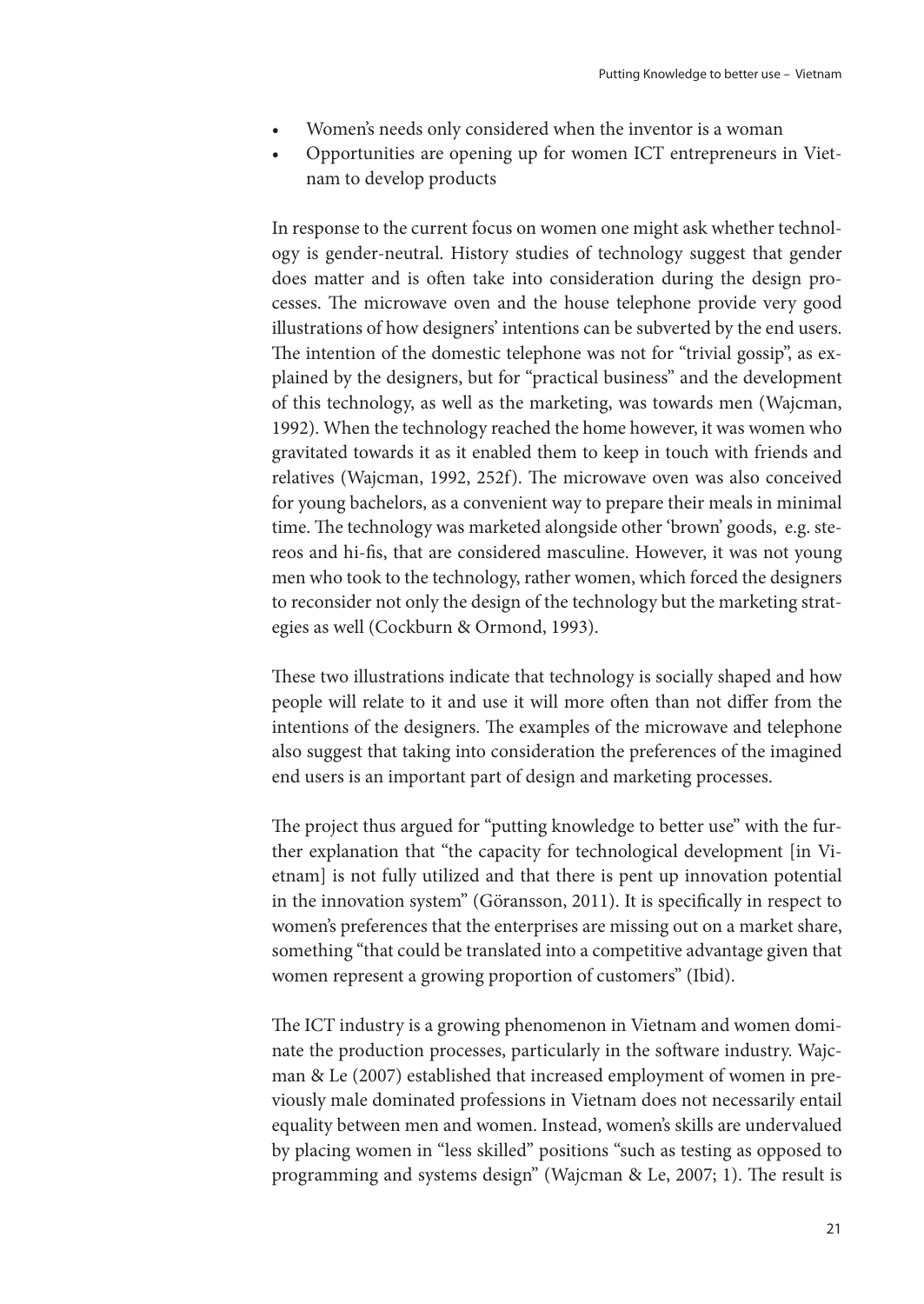that women are underpaid, and remain marginalized even when they have the same qualifications as their male colleagues (Ibid). While photographs from the surveyed firms show a high number of female employees this should not be mistaken for equality in the work space or any particular consideration for gender in design or marketing.

#### Challenges and way forward

While the survey results revealed an increasing percentage of women involved in corporate research and development as well as corporate management, the same companies harbor doubts as to whether such a market for products specifically giving focus to women exists. This can partly be explained by the fact that the majority of the production of these enterprises is on a sub-contractual basis. Production is thus geared towards contractual obligations.



One of the ICT Companies that responed to the survey. Photo by: Ca Tran

Even though it is noteworthy to see women gaining entry to predominantly masculine professions, one should also question in what capacity and for whose benefit the women are engaged in these professions.

Thanks to this project, 207 Vietnamese companies became more aware of the benefits of having a gender aspect during their work processes. Some of them have expressed an interest in diversifying production to include specific requirements that take gender differences into account.

Liberal feminists may disapprove of and argue against gender specific technologies on the basis that these perpetuate differences between men and women. The production of pink phones or laptops that converge with "feminine aesthetics" may not so much bridge but further widen the technological gaps that exist between men and women. However, keeping in mind the examples of the microwave and the household telephone, it be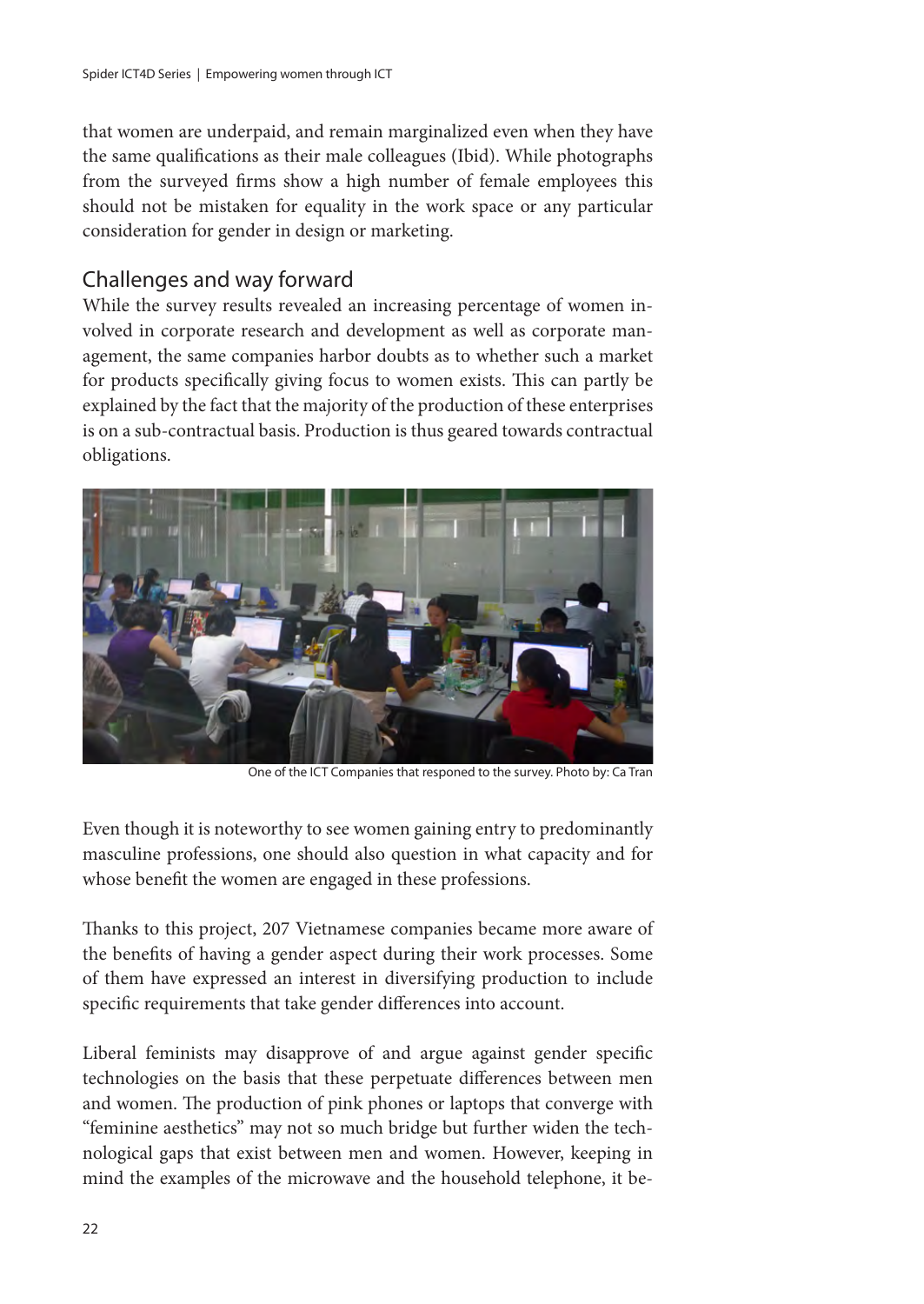comes evident how important it is to take into consideration the possibility of alternative user interests. In this case, catering to the varied market concerns provides a wider scope of expansion and profit for the manufacturers. At the same time, it also produces a sense of ownership among the end users. By knowing that their concerns have been taken into account, users may have greater interest in the product.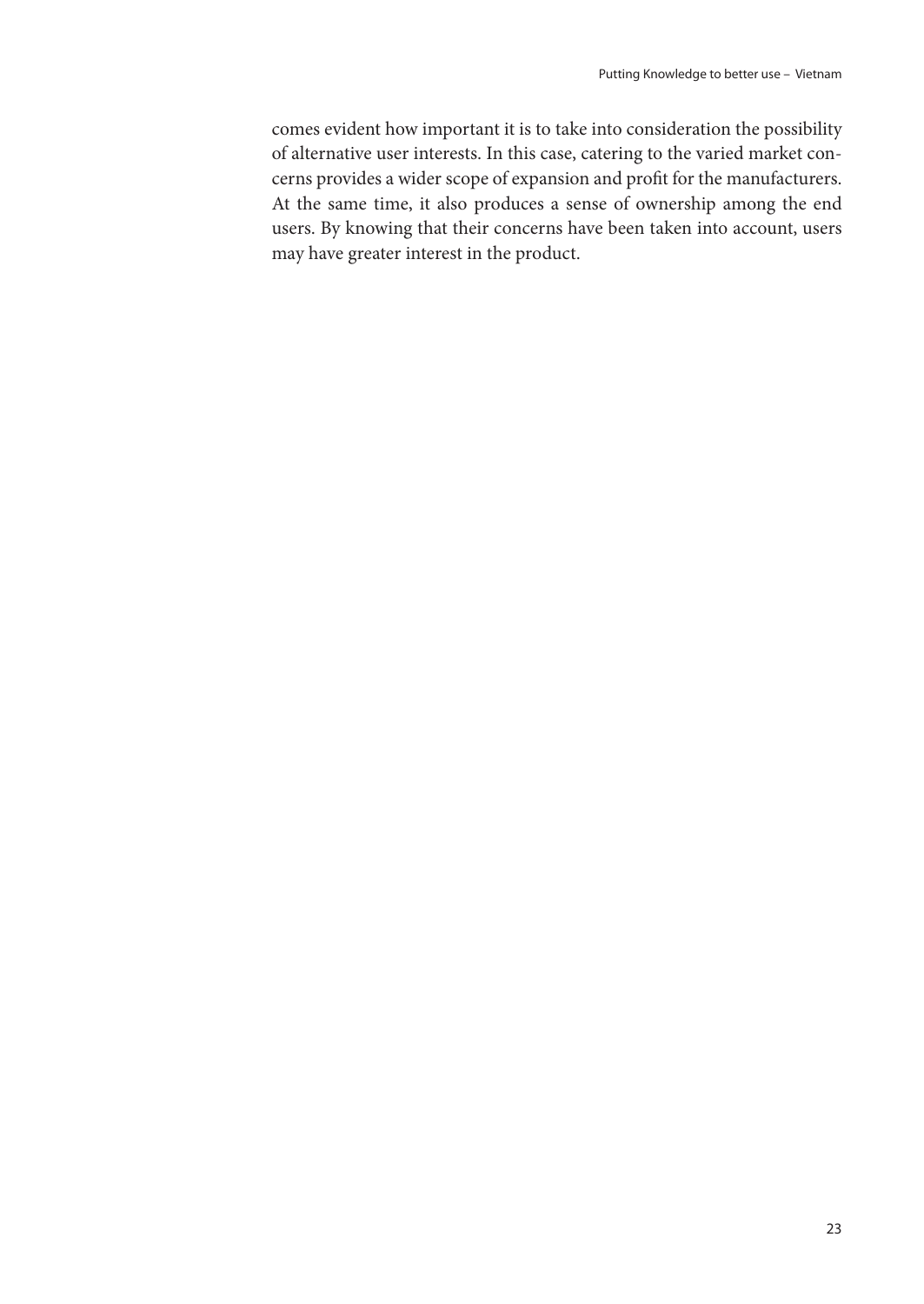Spider ICT4D Series | Empowering women through ICT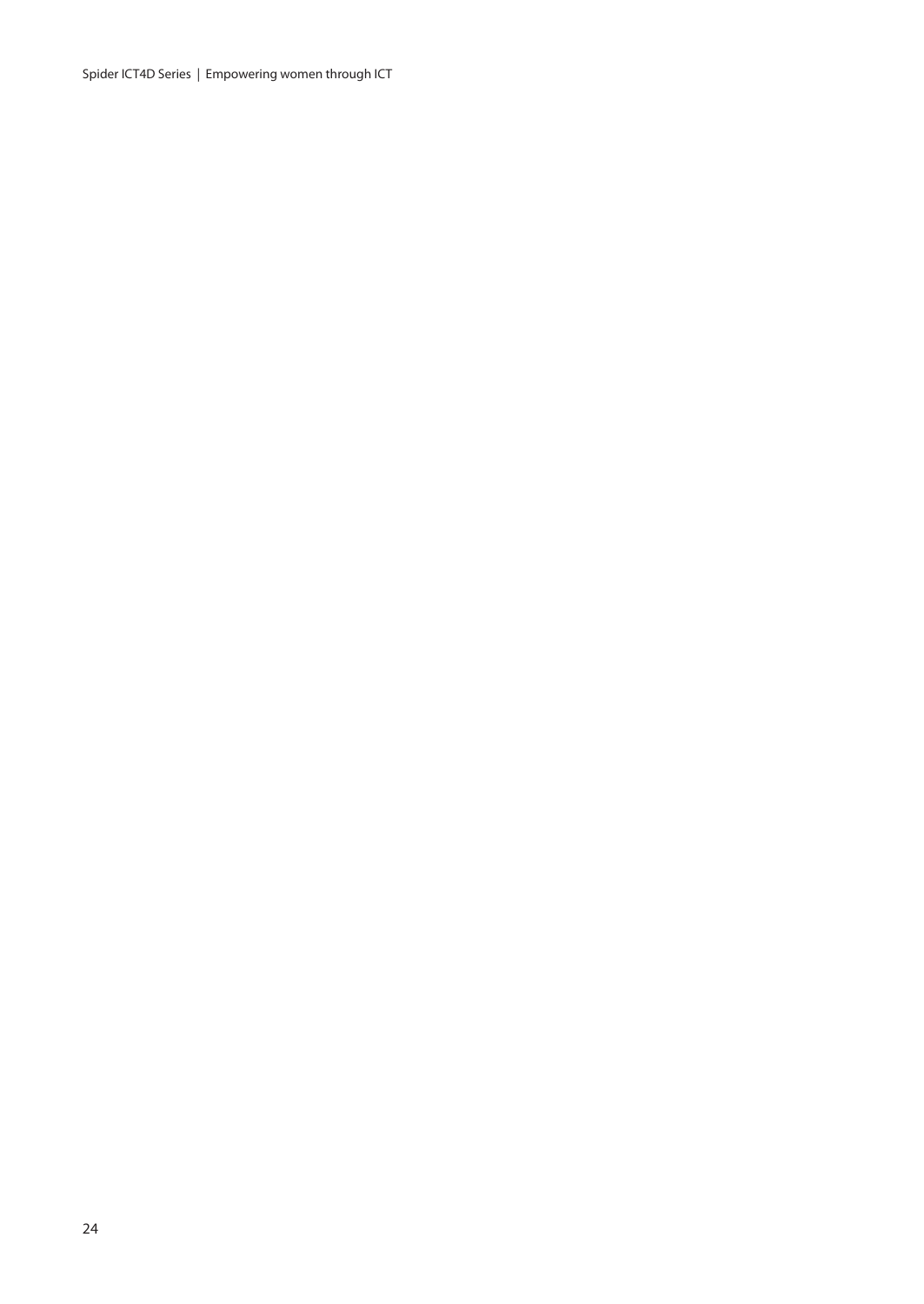### Women's digital baskets – Rwanda

While Rwanda is the first country in the world to have 50-50 gender representation in parliament<sup>9</sup>, discrimination against women is still present throughout society in subtle and sometimes not so subtle ways<sup>10</sup>. Subordination of women, dressed up as adherence to culture, tradition and customary laws prevails in what for all intents and purposes, appears as a country and people committed to gender equality<sup>11</sup>. The formal sector and political structures, have adapted gender-friendly laws that support women in Rwanda, but despite the existence of laws that for instance prohibit violence against women, or stipulate equal access to land inheritance rights, unequal practices continue to favor Rwandan males. At the level of family structure married women enjoy limited civil liberties, which spill over to public transactions<sup>12</sup>. All this indicates that the culture is still male-dominated despite gender liberal legislations. The Rwandan government is fully committed to transforming the country to a middle income, knowledge based economic country by the year 2020, and has placed particular emphasis on ICT as a cross cutting priority. While the government spearheads this vision for 2020, the technical empowerment of women may remain constrained within socio-cultural values if a targeted approach is not applied to women.

#### Digital baskets

This project was carried out over a period of two years from January 2009 to December 2010 and was located in Kamonyi district. With fa-

10 http://www.landcoalition.org/sites/default/files/publication/1159/RWN%20Poli-

<sup>9</sup> http://www.idea.int/publications/wip2/upload/Rwanda.pdf<br>10 http://www.landcoalition.org/sites/default/files/publication

cy%20Brief%2027%2010%2011\_WEB.pdf

<sup>11</sup> http://genderindex.org/country/rwanda<br>12 http://www.law.emory.edu/wandl/WAI-s

<sup>12</sup> http://www.law.emory.edu/wandl/WAl-studies/rwanda.htm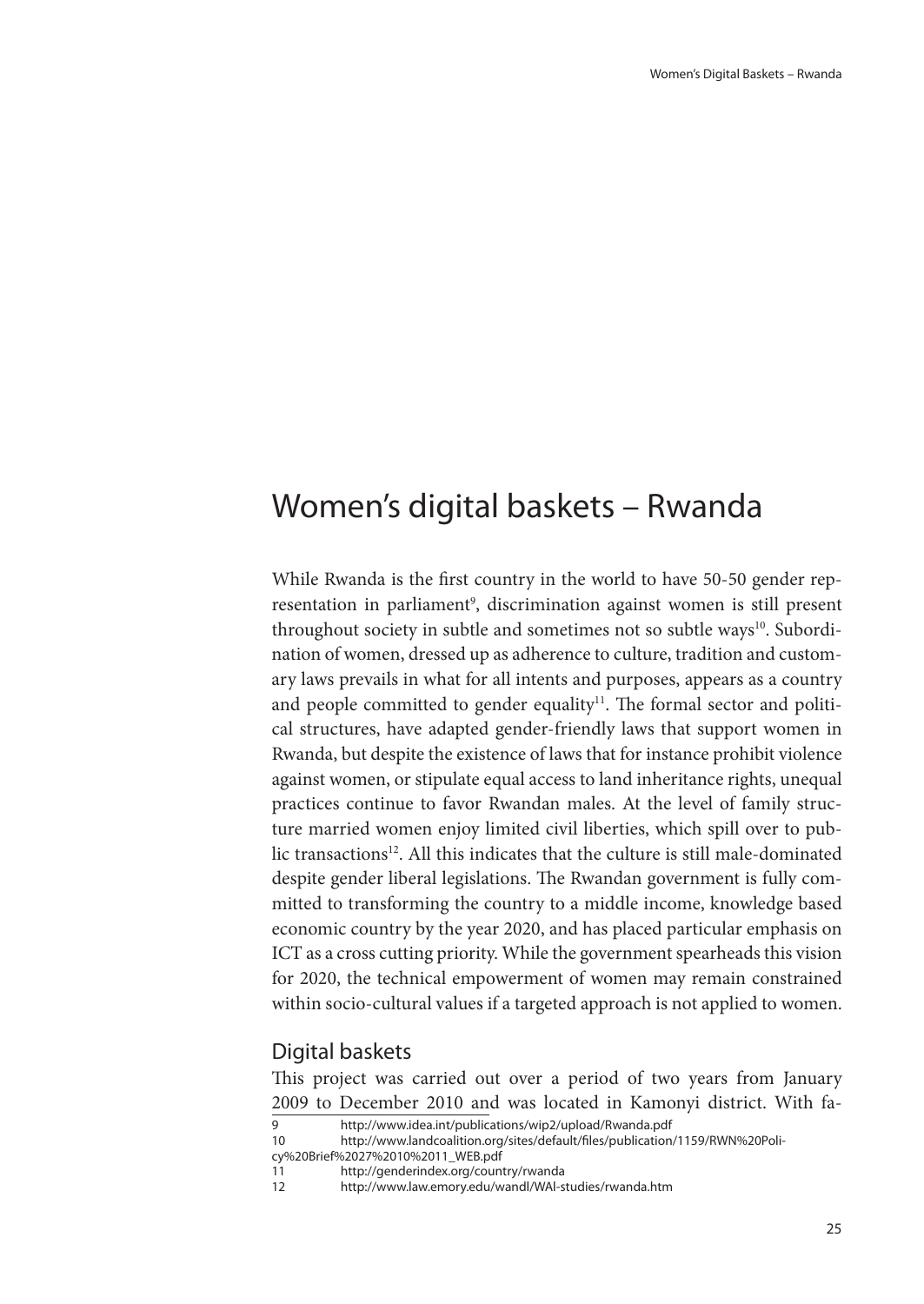cilitation from Blekinge Institute of Technology (BTH) the project was implemented through "contextual learning" which entails focusing on current activities in the community and digitalizing the practices, thus placing technology in the context of everyday life. BTH worked together with Duhuzimbaraga Cooperative<sup>13</sup> an umbrella organization for handicraft cooperatives. 8 women were given laptops and digital cameras in order to capture the process of basket weaving. The women were taught how to use the camera to capture their basket weaving skills as well as the finished products. They were also instructed in how to upload the pictures onto computers and create a descriptive log for each basket.



Women's digital baskets - Rwanda. Photo by: Pirjo Elovaara & Kerstin Gustavsson

The explicit objectives of the project were the following:

- Bring together Rwandan women's everyday activities, with specific focus on traditional basket making and ICT
- To document traditional skills and knowledge of handicraft methods and products by creating digital presentations – preserving knowledge and skills and presenting them to a wider audience – that can also be used as training tool to teach and learn traditional techniques of basket making
- To create new business opportunities (e-business)

The success of the project at hand lies to a large extent in the fact that ICT was streamlined into everyday activities of rural women. The project used basket weaving, a practice that women were already skilled in, as a gate-way

<sup>13</sup> Duhuzimbaraga handicraft cooperatives changed their name to Forum of Handicraft Cooperatives during 2010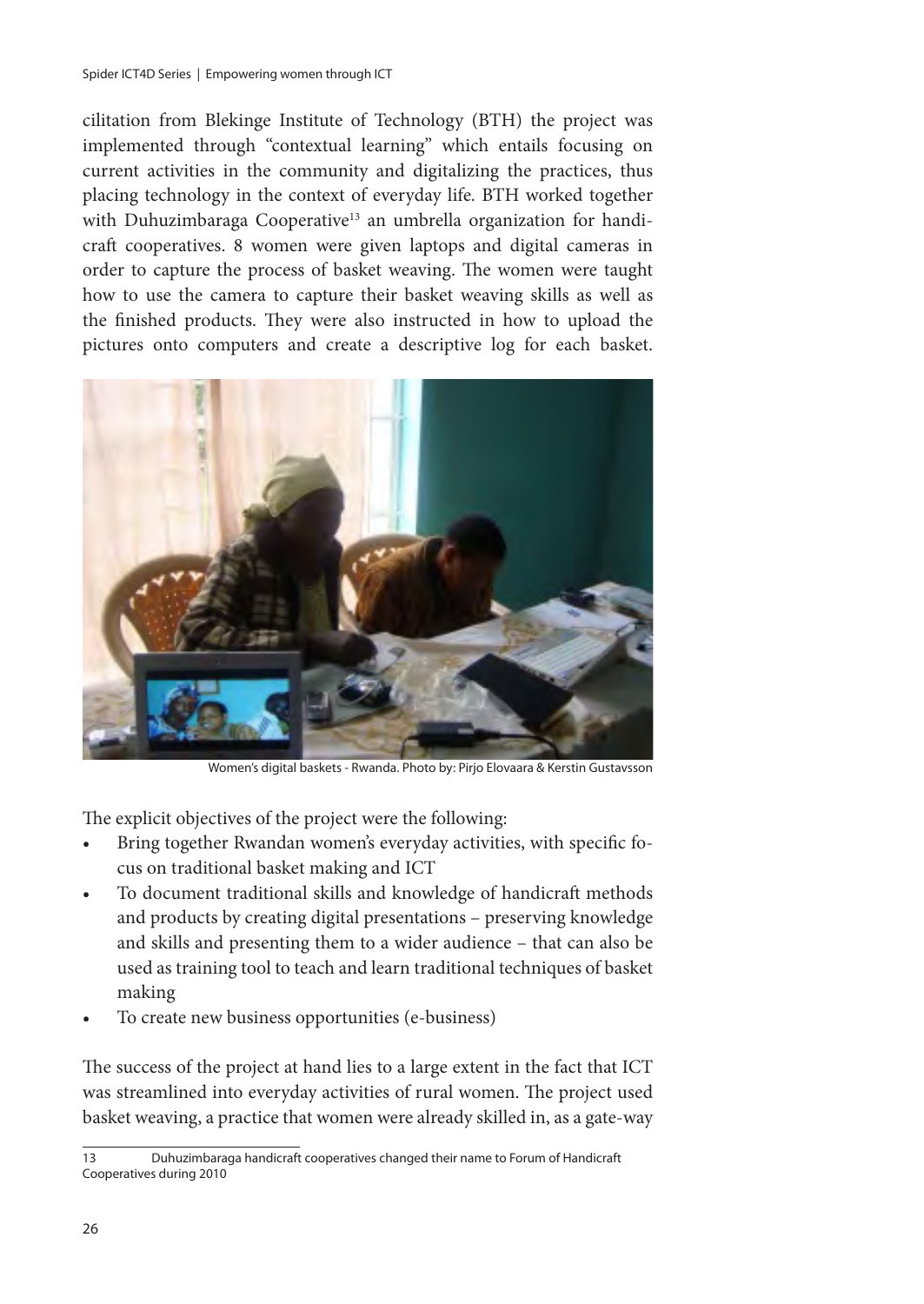to introduce ICT. These women had no prior experience with computers or digital cameras. As such the learning process proved quite challenging and was further exacerbated by the fact that the women's domestic responsibilities took up a substantial amount of time (see Elovaara & Gustavsson, in this volume).



Women's digital baskets cooperative - Rwanda. Photo by: Pirjo Elovaara & Kerstin Gustavsson

The lack of support from local leaders compounded the existing challenges. With BTH in charge of the facilitation and training, the language barrier proved to be yet another challenge. However, this last challenge also proved to be an unprecedented opportunity. Even though the instructions were translated to Kinyarwanda, the local language, the exercise provided the women with an opportunity to learn English.

Despite all these challenges the women were determined to carry on with the project. The fruits of their efforts are illustrated in images such as the one the above.

#### Women's Empowerment

In a wider perspective, the introduction of ICT into basket weaving had several benefits and outcomes. While ICT and basket weaving may seem worlds apart, bringing them together did more than simply prove that rural women can learn to use ICT, if only the activity that the ICT is applied to is relevant to them. The project instilled these women with the knowledge that their craft does matter and is likely to appeal to an audience that is both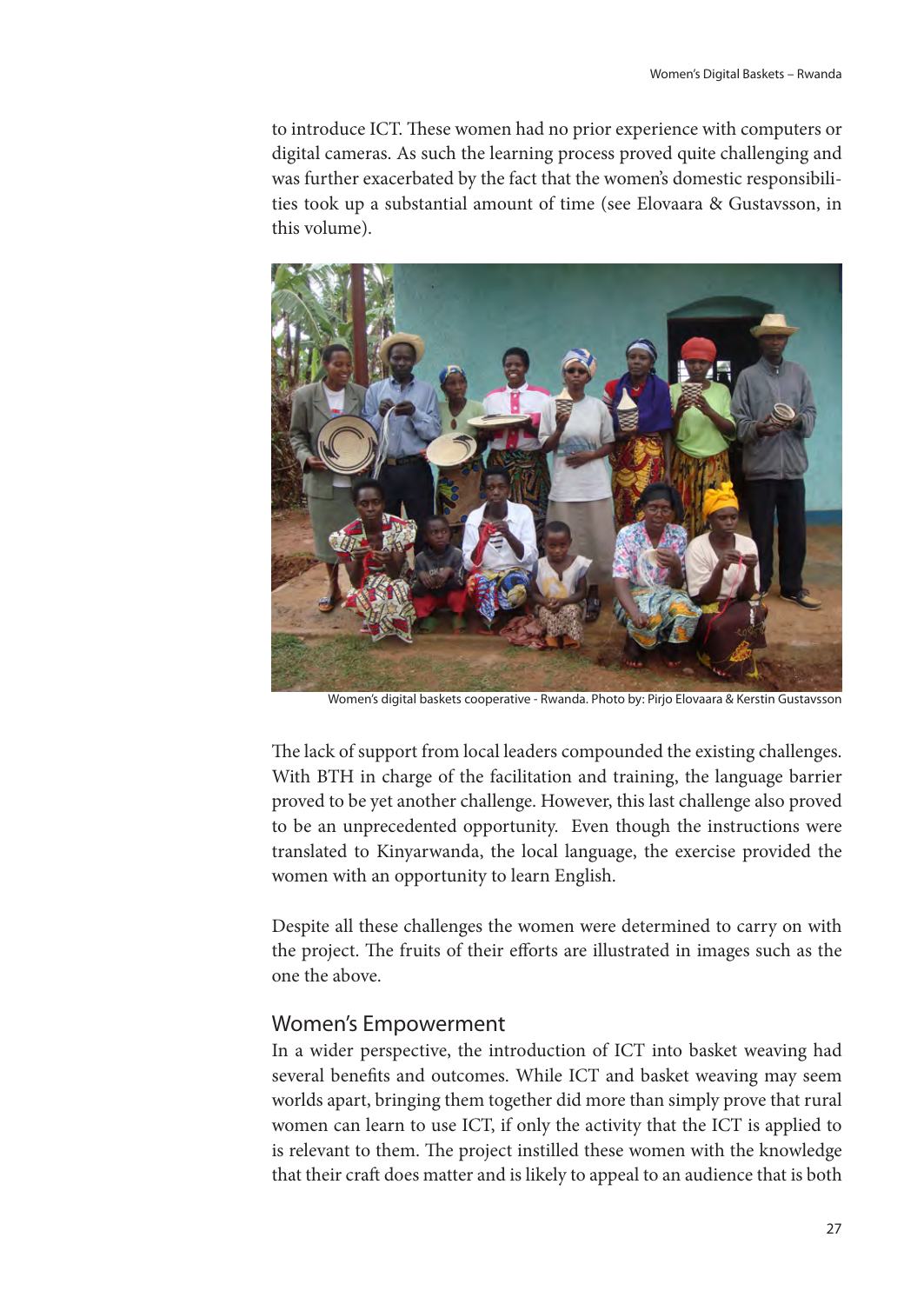wider and geographically remote from their current location. Capturing the weaving processes digitally will archive these disappearing traditional skills and ensure that they are available to future generations.

It is also important to explore, if briefly, what learning English means to these women. Rwanda is a Francophone country that has since the tragic events before and after the genocide begun a rigorous process of using English as the lingua-franca to break with the past and foster greater development. That rural women can claim some basic knowledge of this language, besides the local language and possibly French, opens up further opportunities for them in present day Rwanda.



Shared digital baskets - Rwanda. Photo by: Pirjo Elovaara & Kerstin Gustavsson

By capturing and sharing the weaving process and their finished baskets digitally, the women took the opportunity to share patterns with other members in their cooperative thus diversifying and expanding their practical skills. At the same time women also eagerly shared their computer skills with others. In this regard one skilled woman, both in weaving and ICT, passed on her skills to other women thereby multiplying the outcomes of the project.

The women initially struggled with the process of uploading their pictures. The difficulty was mostly found in the language of instruction. When the instructions were translated to Kinyarwanda the women managed the process with delight and incredulity.

Developing digital competence among rural women needs to be seen in the larger scheme of Rwanda's aspiration to become the Information society hub of Africa. Women who are becoming competent members of the Rwandan ICT-based knowledge society are part of this national goal. However, this nationwide process is counteracted by the tenacity of cultural and social traditions. The scepticism of the local leaders towards women's technical abilities, coupled with some of the women's own surprised exclamations "I never believed that I could learn things like this!" underscore the basic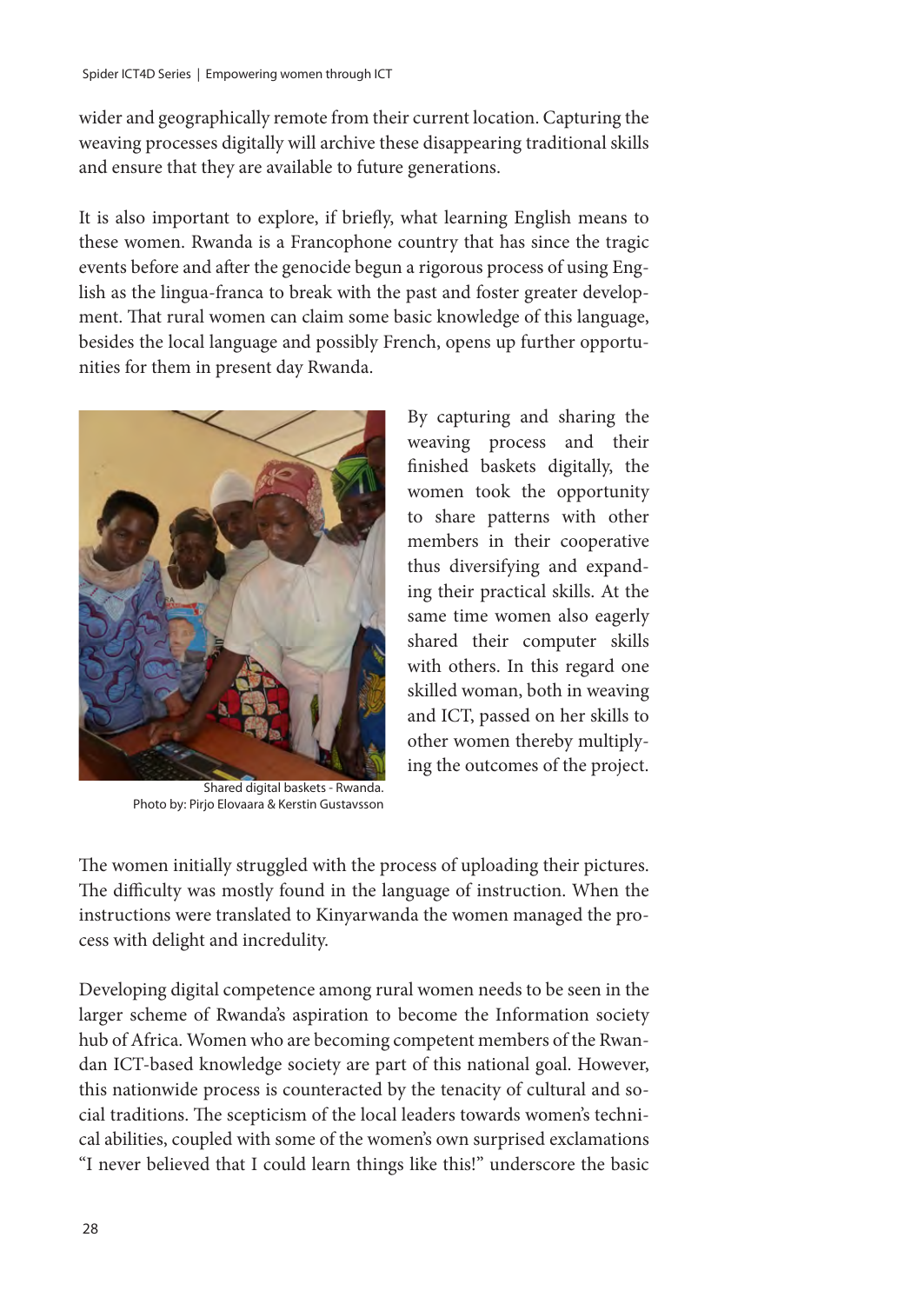assumption that women are not socio-culturally predisposed towards ICT. The new skills opened up possibilities for the women in society such as providing secretarial services to the community.



Women's digital baskets - Rwanda. Photo by: Pirjo Elovaara & Kerstin Gustavsson

This stresses the importance of women-centered initiatives. Despite the critical arguments directed towards such enterprises they are undoubtedly a source of empowerment.

#### Challenges and way forward

By employing a bottom up learning approach, the women were encouraged to learn by doing. The ultimate goal was for women to design their own website and extend their market opportunity beyond their immediate vicinity. However, taking into consideration the fact that this was the first time these women had an opportunity to use computers, most of the time was spent teaching basic ICT skills, and content development remained only a remote possibility that never materialized into reality. For the women the most important realizations were, mastering ICT and relating basket weaving to technology. In other words traditionally female activities can be a point of contact with technology.

African women possess valuable knowledge that is most commonly passed on orally. ICTs enable a way to capture this knowledge and to archive the skills for future generations. The combination of cultural heritage and technology ensured that the skills could be documented for future generations. Basket weaving provided a context, a structure and delineating framework within which women could become familiar with a number of ICT skills, disproving the local leaders and dispelling their own doubts in the process.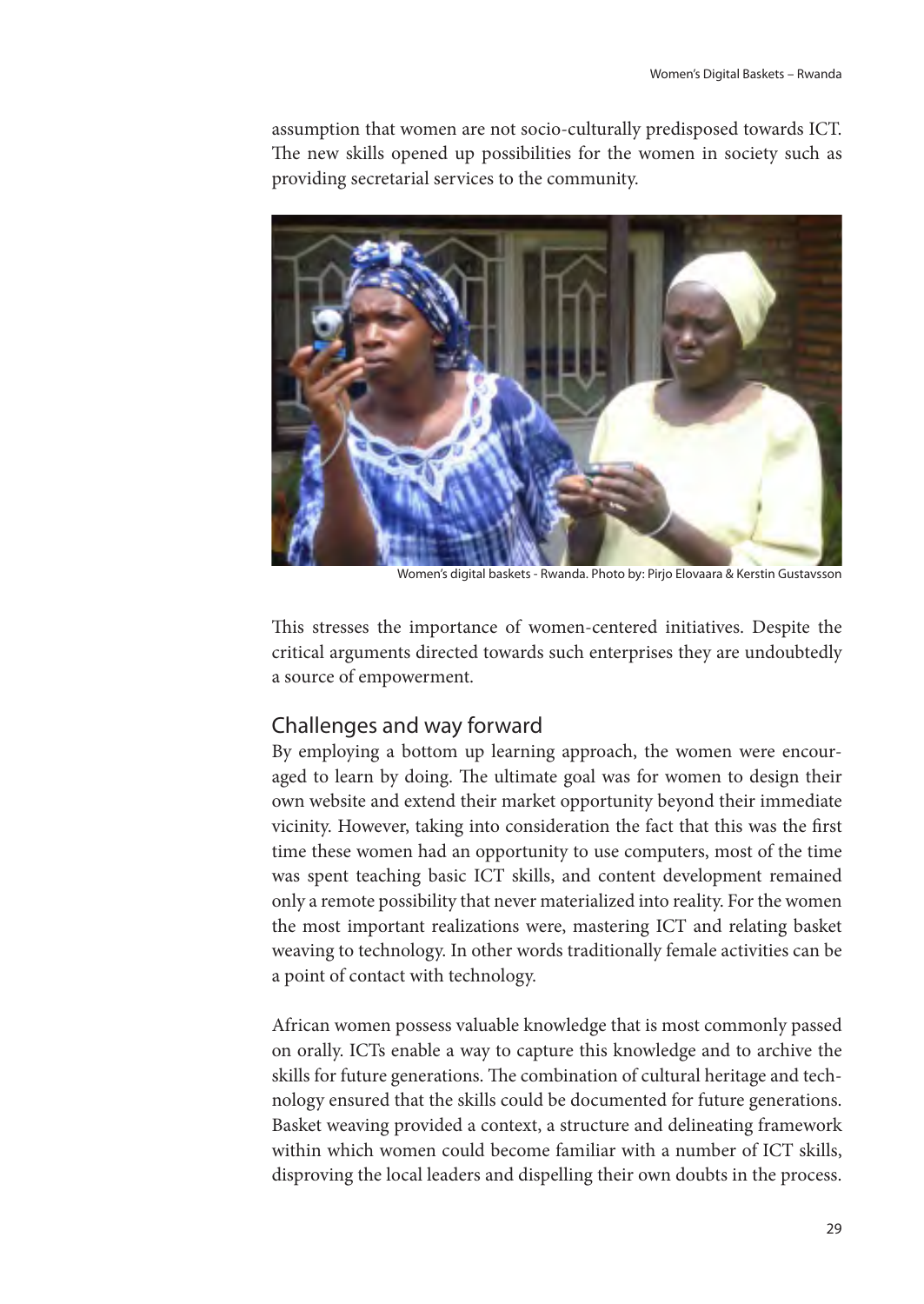Spider ICT4D Series | Empowering women through ICT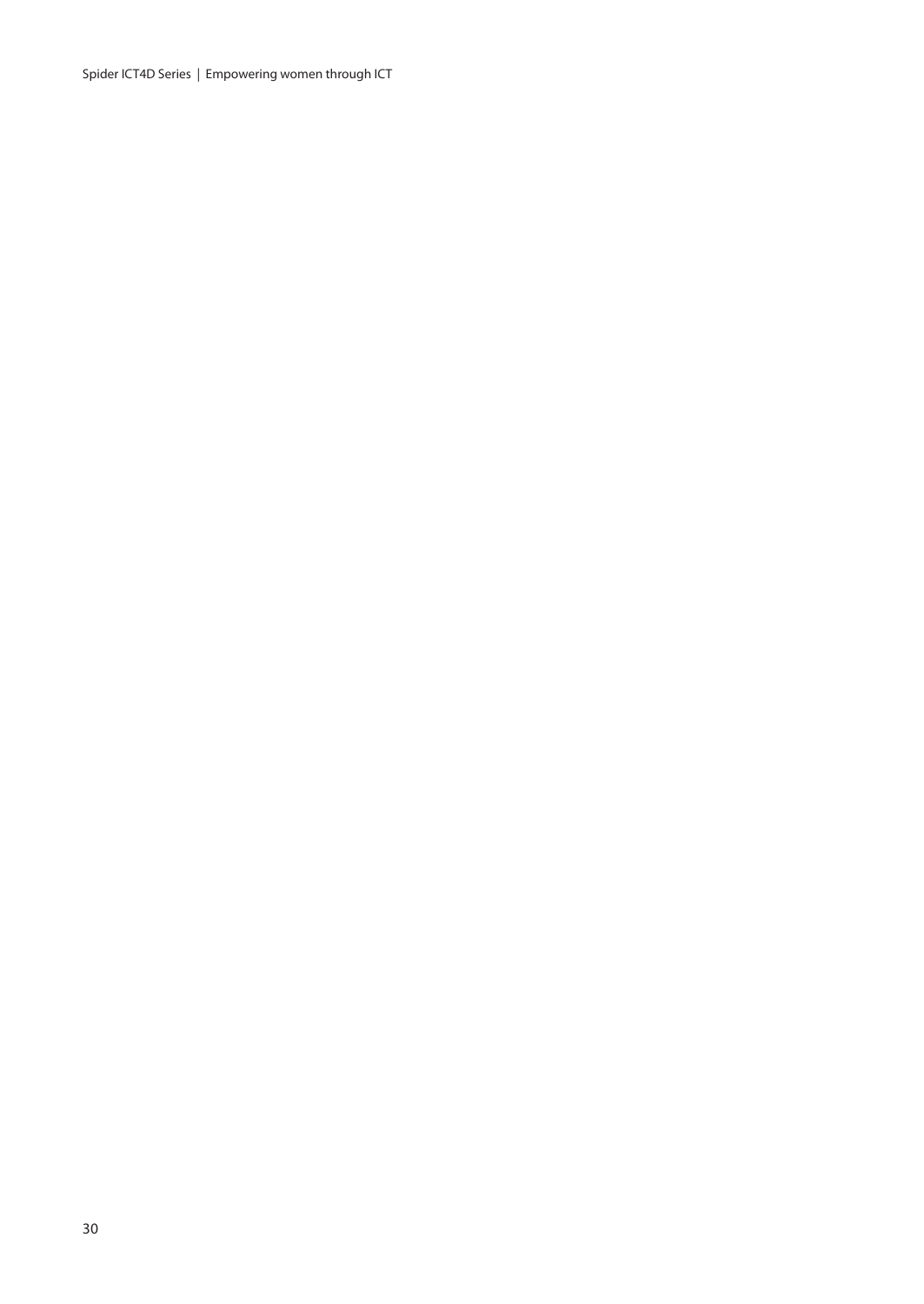# Empowering self-help groups in Kenya and India through ICT

The project "Empowering self-help groups in Kenya and India through ICT for better education and alternative livelihood activities" combined two very different realities in an approach that introduced ICT into women's self-help groups (SHGs) in the coastal regions of the Indian Ocean in Kenya and India. The fundamental aim of the project was to alleviate poverty in coastal villages and activities were spread along the south eastern coastal districts of both countries. To "accomplish poverty alleviation/…/ a threepronged approach involving basic education, capacity building in ICTs and promotion of viable livelihood opportunities<sup>14"</sup> was used. Coastal village communities rely heavily on fishing from the reefs, so promoting alternative livelihood activities that are environmentally sustainable would help improve the village communities' food security and nutrition.

Coastal regions are plagued by environmental degradation that are a result of human action and the depletion of coastal ecology has a direct effect on the livelihoods of coastal populations. Research shows that the Indian Ocean coastal regions have experienced environmental degradation over a number of years (e.g. Patterson, 2002). Overfishing and the use of destructive fishing techniques threaten marine life and habitats, and by extension the livelihood and wellbeing of the local communities. The introduction of waste into the marine environment also interferes with the different species and processes. At the same time the literacy levels for the communities in these regions are extremely low, and employment opportunities limited.

<sup>14</sup> Empowering Self Help Groups in Kenya and India through ICT for better education and alternative livelihood opportunities: Proposal submitted November 2006. P. 3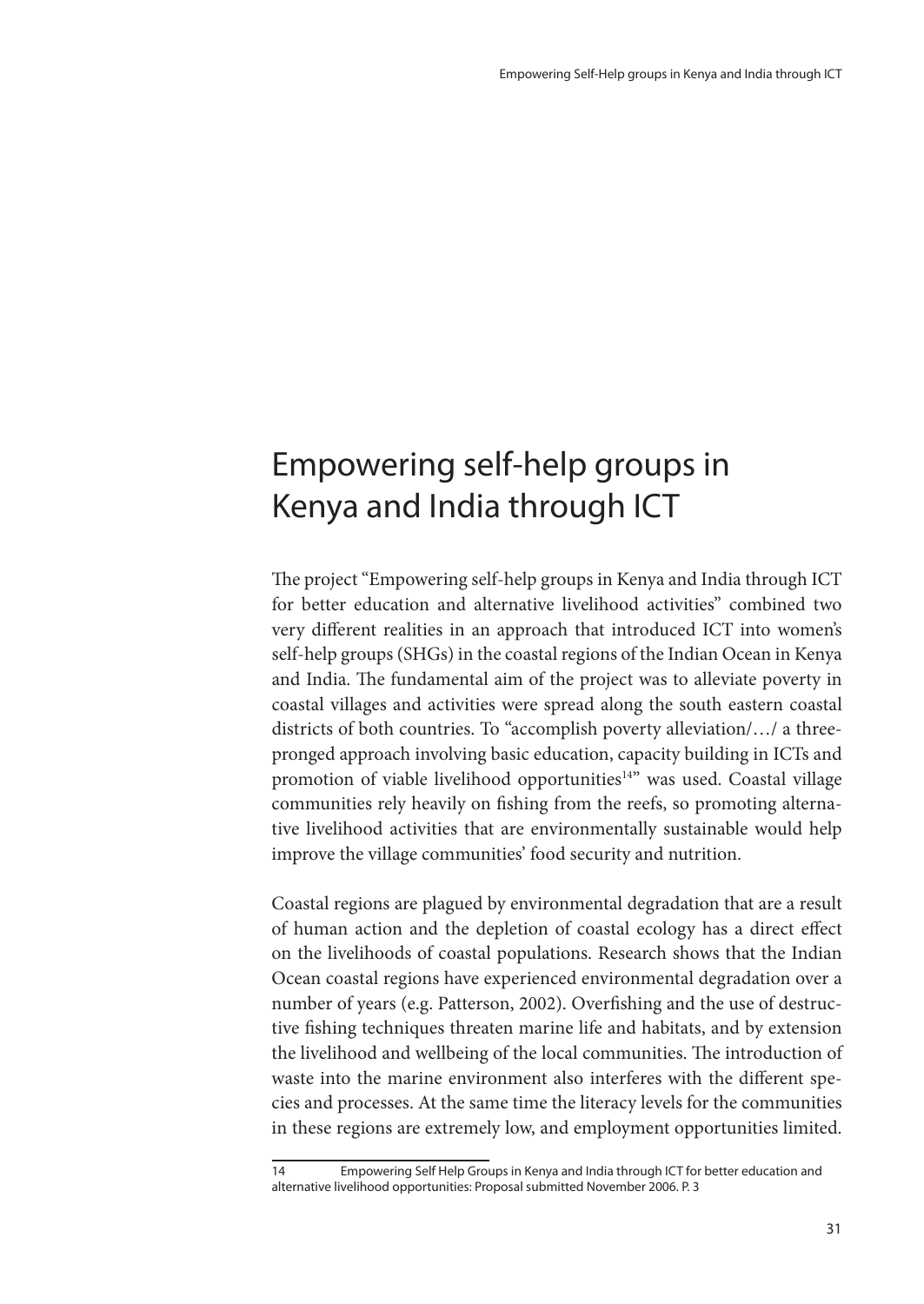The communities depend largely on fish farming but very often use destructive methods that are a threat to the marine life (Patterson, 2002).

Focusing specifically on the coastal villages in the south eastern regions of Kenya and India, the project set out to promote alternative livelihood activities and build the communities capacity "to improve their socio-economic situations"15. The Coastal Oceans Research and Development Indian Ocean (CORDIO) in Kenya and Suganthi Devadsason Marine Research Institute (SDMRI) in India implemented the project to provide women's SHGs with alternative forms of livelihoods. Nyköpings Folkhögskola developed pedagogical methods for the use of ICT in learning and awareness building referred to as the "folkbildning" or participatory learning method. This was a three year project (2007-2010) and the project objectives were:

- To introduce ICTs into poverty alleviation activities to support environmentally sustainable livelihood activities;
- To introduce adult education following the Folkbildning concept into Self-Help Groups (SHGs) and the activities of SDMRI and CORDIO to empower villagers associated with SHGs;
- To alleviate poverty and increase the standard of living in coastal communities by introducing environmentally sustainable alternative livelihoods;
- To develop collaboration between CORDIO, SDMRI and Nyköpings Folkhögskola in support of alleviating poverty and reducing the economic vulnerability of coastal communities.

There were different layers to the project as noted in the objectives above. Firstly, there was the interest to introduce basic education to the SHGs. The second layer was to introduce ICT into the project activities, and the third was to spread environmentally sustainable alternative livelihoods. The processes fed into each other successfully but the implementation processes were very different in India and Kenya due to the differences in the communication infrastructure.

In the coastal villages of Kenya there was no infrastructure for ICT at the commencement of the project and electricity was poor, at best inconsistent. As such the project had to address these gaps and acquire secure office premises before starting project activities. India had a well-established communication infrastructure and local churches provided premises for the implementation of the project among the SHGs. Owing to the different implementation processes the experiences in the two countries will be presented separately, commencing with Kenya.

<sup>15</sup> Empowering Self Help Groups in Kenya and India through ICT for better education and alternative livelihood opportunities: Proposal submitted November 2006. P. 3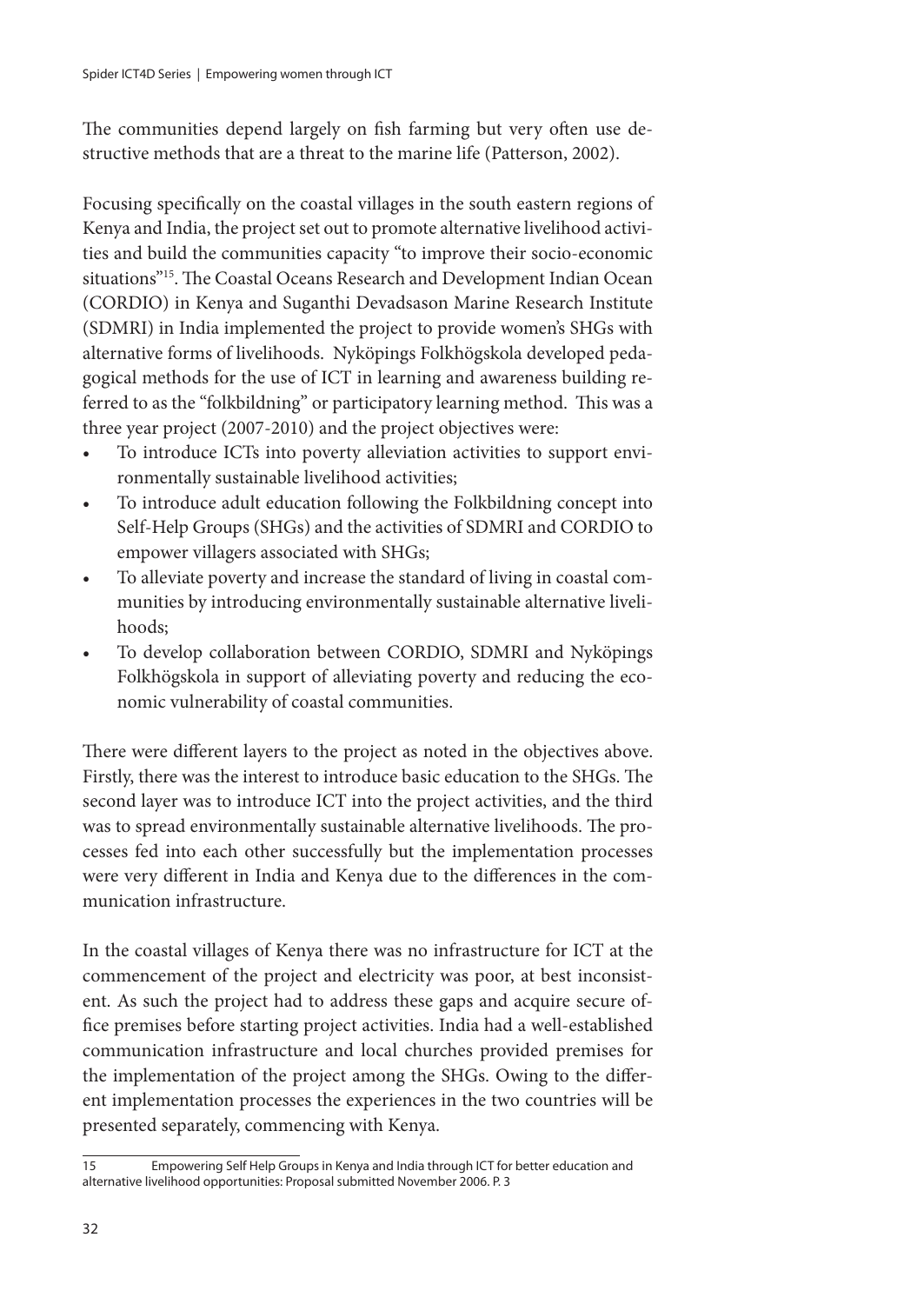# Kenya's coastal SHGs

More than 89 women in the coastal villages of Kenya<sup>16</sup> were brought together with a small percentage of men who were also members of the SHGs. Given that fishing is a key activity in those villages, the project sought to empower women by introducing supplementary income generating activities to their families. This was intended to reduce over-reliance and pressure on marine resources. The infrastructure in Kenya was a challenge as none of the SHGs had access to electricity in their meeting areas. The e-learning materials covering numeracy, literacy and environment that had been developed were provided on XO laptops. These laptops had been used in other places for 'one laptop per child' projects and were well suited given their compact hardy frame that is able to withstand much handling as they were shared by group members.



SHGs using XO Laptops: Photo by Jane Atieno Nyanapah

The XO laptops also have long battery life which meant they could be used extensively after charging. However, given the small size of the screen, the text display is small, which proved challenging for group members with failing eyesight (ages ranged from late teens into 60s). Sharing the laptops was an advantage because it encouraged and demanded group learning which was one of the project goals.

Local women were employed as village coordinators at the ICT centers, which were run as income generating businesses. They offered photocopy and printing services as well as training, at a reduced rate compared to the fee paid by other members of the community. Mobile pay phones were

<sup>16</sup> The coastal villages are Gazi, Makongeni, Muhaka, Tiwi and Ukunda.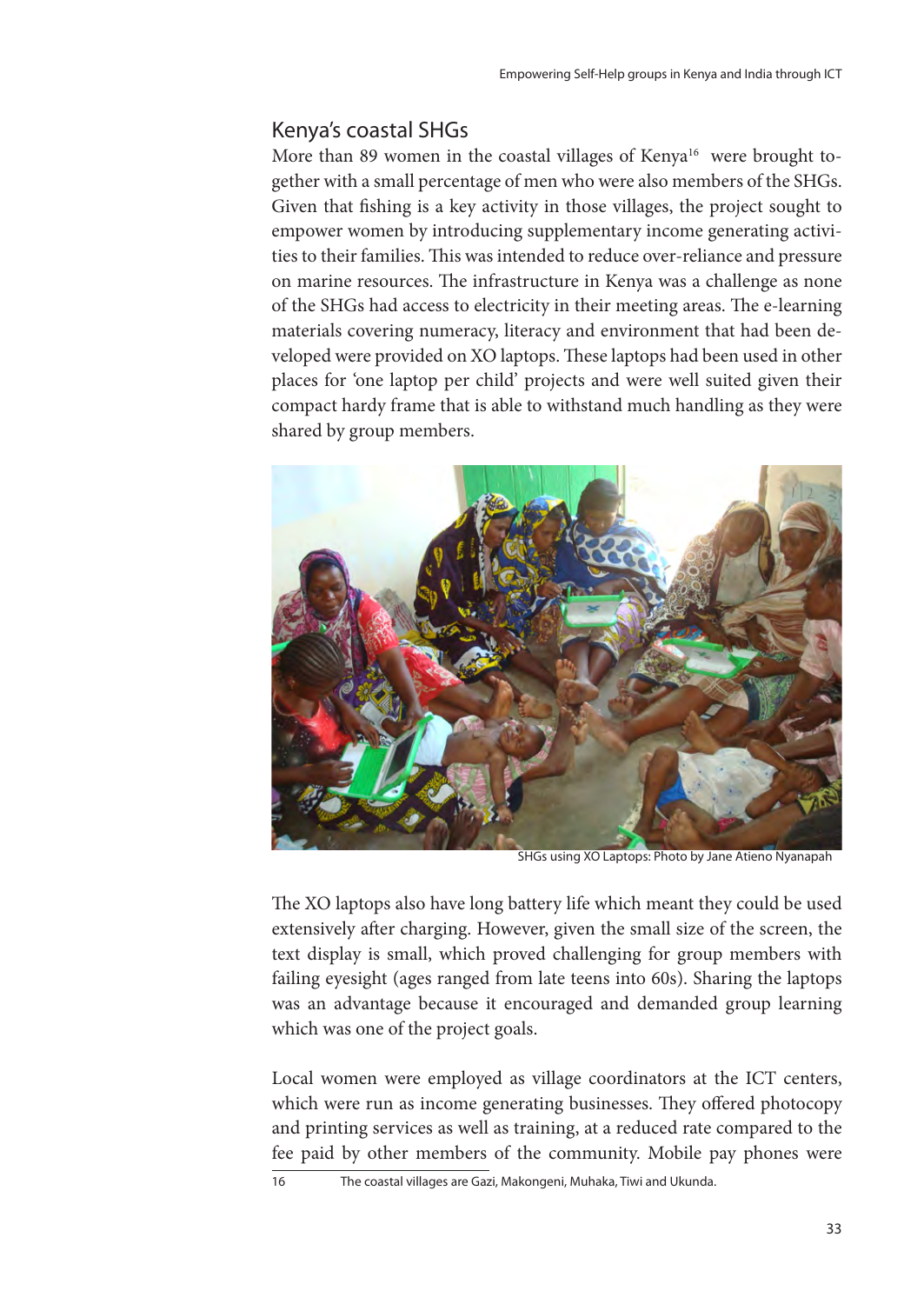also provided to the SHGs as one of the income generating activities. This ceased with the introduction of small denomination calling cards for mobile phones (see Obura et al. in this volume), which increased the affordability of calling cards to the general public and reduced the need for these mobile pay phones.

## Empowering the women

Before this project, many of these women could not read, write or count. Through study circles the women met once or twice a week for group learning activities that focused on literacy and their livelihood activities as well as any other emerging social issues that were affecting them. These resources were designed in a way that the women could learn, take tests and have them marked through a software program. This was particularly useful for the women as they could decide the pace at which they would progress. Additionally, a series of live radio programs were carried out which helped generate interest among the general public with many listeners calling in.

Women learned to sign their names and read bus signs. Even though cultural barriers may persist in terms of full autonomy, basic literacy is a substantial empowerment. Furaha Rashid for example was thrilled that she could now read the traditional mottos printed on the 'lesos' and 'kangas' used by the local women.

The learning activities also exposed the women to alternative livelihoods, such as poultry and bee keeping, tree nurseries, ecotourism, farming and other small businesses. Poultry emerged as the most popular undertaking but the expensive animal feed, the limited market access, and the spread of diseases "prevented success beyond one or two cycles<sup>17"</sup>. Undeterred, the groups shifted to other handicraft activities such as jewelry and soap making activities.

There are several success stories that have exceeded the project objectives. Women such as Binti Omanri, Mwanaasha Gema and Saidi Boga took up the role of office managers in their respective villages, and are in charge of the ICT facilities that were gained through the project. Binti managed to rally her group and four others to secure electricity and renovated office space for the center. To cover the overhead expenses, the enrolled students paid Binti a small fee, and the center also provides secretarial services to the area. Mwanaasha and Saidi's center went from breaking even to earning a small profit. Two group members from Gazi acquired formal jobs with the marine research field center in their area. One of these ladies later obtained

<sup>17</sup> Empowering Self Help Groups in Kenya and India through ICT for better education and alternative livelihood opportunities: Final Report 2011 P. 6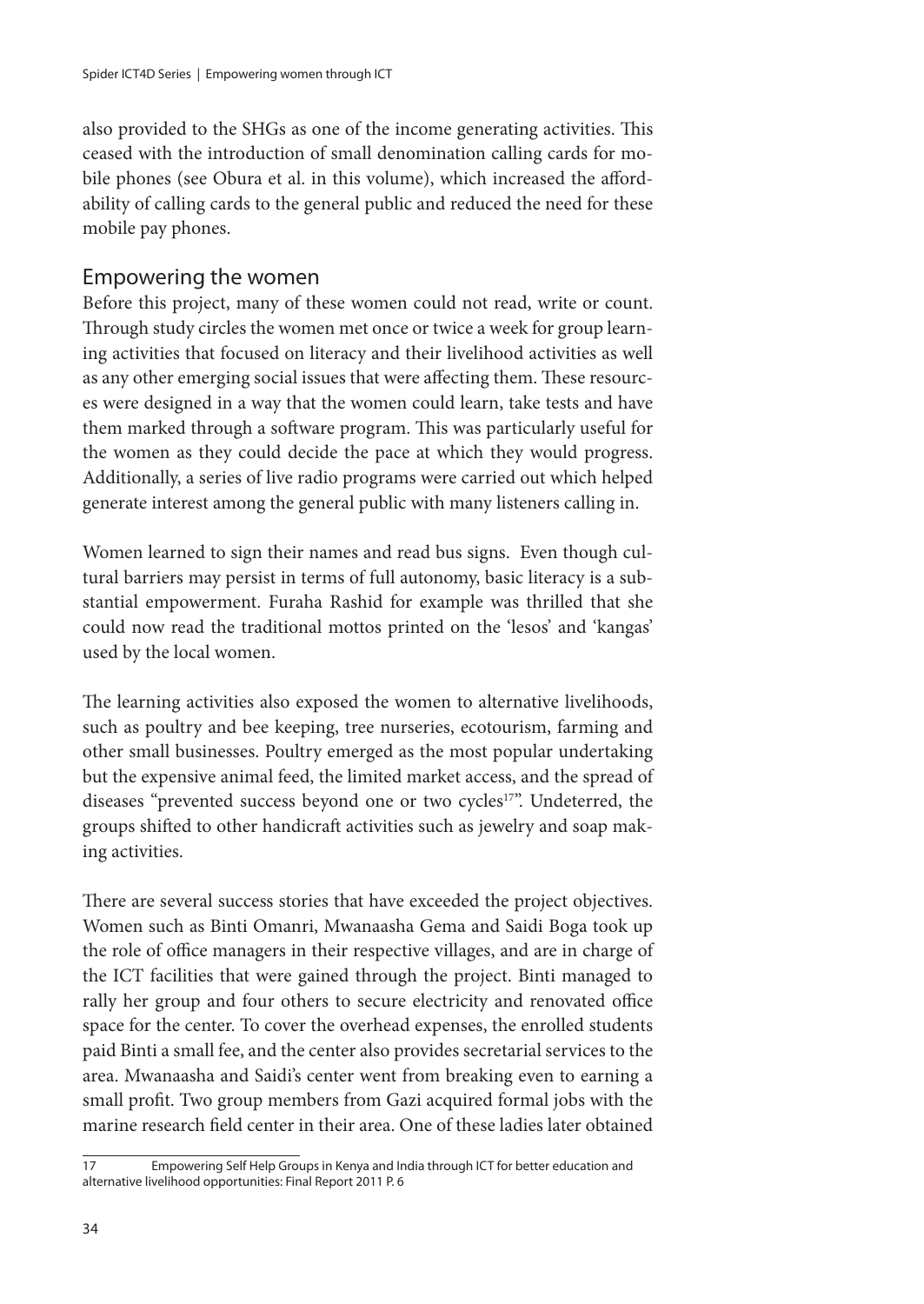a job outside her community and left the area. The Lolarako and Tulisubiri groups were trained in soap, shampoo, cream, lotions and hair food making. One of the groups produces 70 bars of soap per day, and are not deterred by the 12km trek to the market. Another successful venture has been the sale of 100 soaps in Sweden to a tourist guest house.

## Challenges and way forward

From the outset various challenges had to be addressed to achieve the objectives of this project in Kenya. The goal of the project was to use ICT as the backbone for education and development. However the communication infrastructure provided various limitations. The project encountered unreliable electricity and no infrastructure for ICT. That group members managed to acquire electricity for their centers is a very successful venture for the communities. But the lack of electricity in some areas meant that time and effort that could have been devoted to training activities was spent solving infrastructure shortcomings. Another challenge in the project was the evolving study circle leadership. Study circles require rotational leadership and achieving this was a challenge. Similarly, some of the group members were not interested in joining the computer classes which might have affected the forced group learning process.

Some of the women in this project struggled with using ICT due to age and failing eyesight. As discussed in the introduction of this volume, attributes such as age can have as equally influential impact as gender on the use and access of ICT. In this example women brought together to explore the benefits of ICT and education empowerment may be marginalized by their age or disability by the technology. The technical short comings are not insurmountable, in fact these can be solved by acquiring laptops with bigger screens. The example, however, illustrates that people have different physcial abilities that need to be taken into account. The same example suggests that while addressing the gender digital divide, awareness of other attributes that are likely to marginalize groups within the same gender are important points for consideration.

### India's coastal regions

As the information about the project activities in India is very positive yet brief, this section is also limited in content. A total of 312 participants, mostly women benefited from the training program in five coastal villages<sup>18</sup>. Both men and women's literacy levels as well as awareness of the importance of protecting their environment were heightened. Some success stories exceeded the project objectives as seen in the text boxes below.

<sup>18</sup> The coastal villages are: Rajapalayam, Arokiyapuram, Siluvaipatti, Thirespuram and Inigo Nager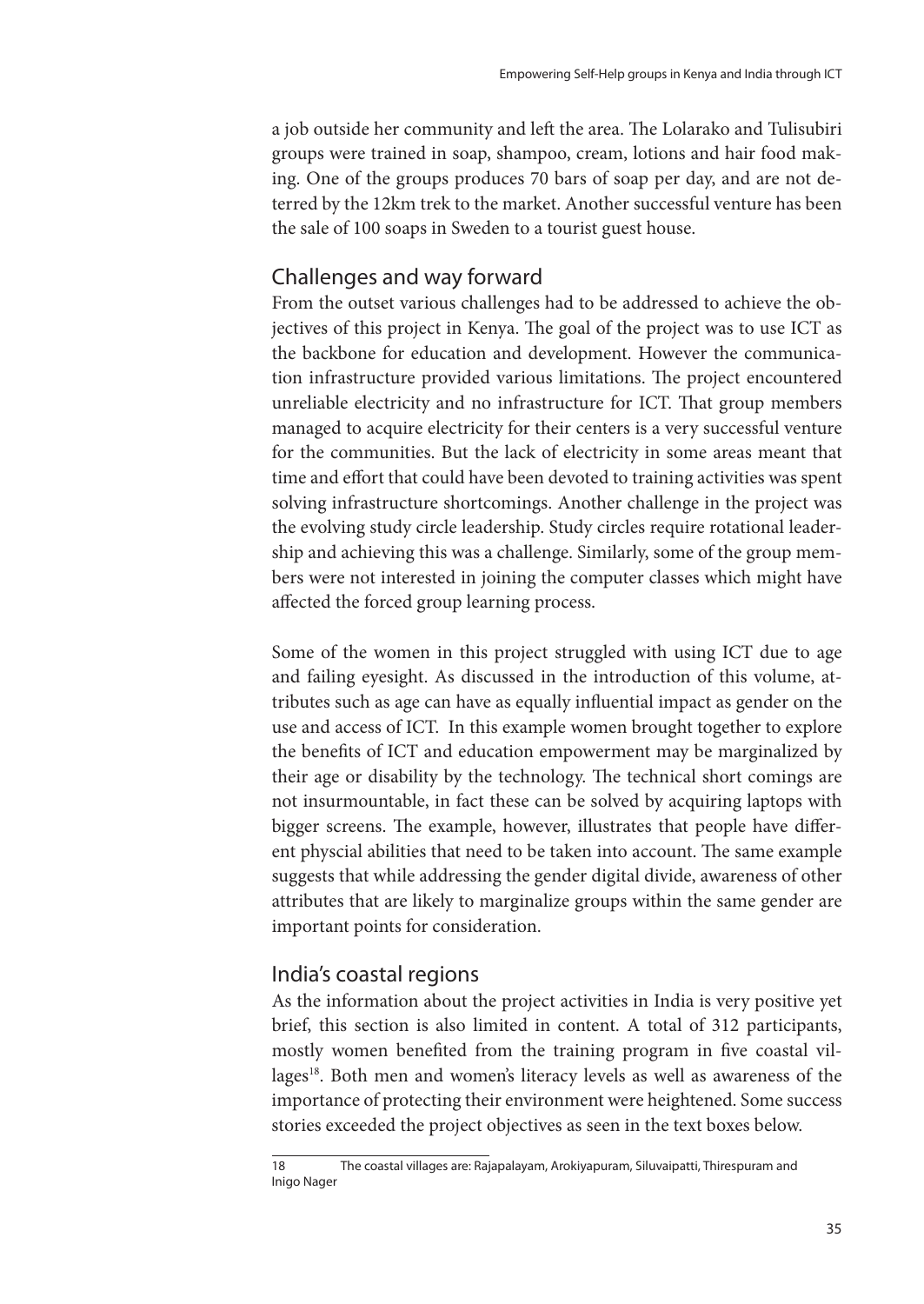*Mrs Glory became a computer teaching assistant.* - Women's empowerment in India.

While some participants already knew how to write and read in Tamil, this opportunity allowed them to learn to write in English, this add-on effect was also visible among the Kenyan SHGs. The participants learned to read and decipher the bus schedules for themselves. They could also sign their names instead of using a thumb print and the women can now confidently assist their children with school work.

*Mrs Jeya and Ms Jemi acquired jobs as computer operators in jewellery shops. Ms Elisa was also employed as a computer operator for a private salt factory.* - Women's empowerment in India.

The beneficiaries gained access to group loans, extended their language skills by improving their English, and supported their husbands fishing practices by buying fishing gear. Some started small to medium enterprises, and in the second year proceeded with additional projects in worm-composting, sun-drying of fish, dress and bag making as well as production of washing powder and toilet cleaning agents.

*Ms Sophana was employed as a computer operator in the fishermen society of Tuticorin. Mrs Ananthi one of the coordinators of the projects, is also using her computer knowledge to assist her husband's cable TV operation.* - Women's empowerment in India.

Adding value services to the fish farming, such as hygienic sun-drying practices, opened up more opportunities for the beneficiaries. The trainees were also given saplings of fruit bearing trees, which they are maintaining in their backyards as part of the endeavor of greening the environment.

# Challenges and way forward

One of the challenges was the limited number of training sessions on environmental knowledge. While the environmental challenges prevalent in coastal regions were among the core reasons for the project, the environmental focus was of limited prominence in the training sessions. Thus while the project created alternative livelihoods for the women, most of them related to computer knowledge, the environmental challenges persist.

The project succeeded in improved livelihood opportunities providing women with basic literacy and numeracy skills which gave them a measure of autonomy.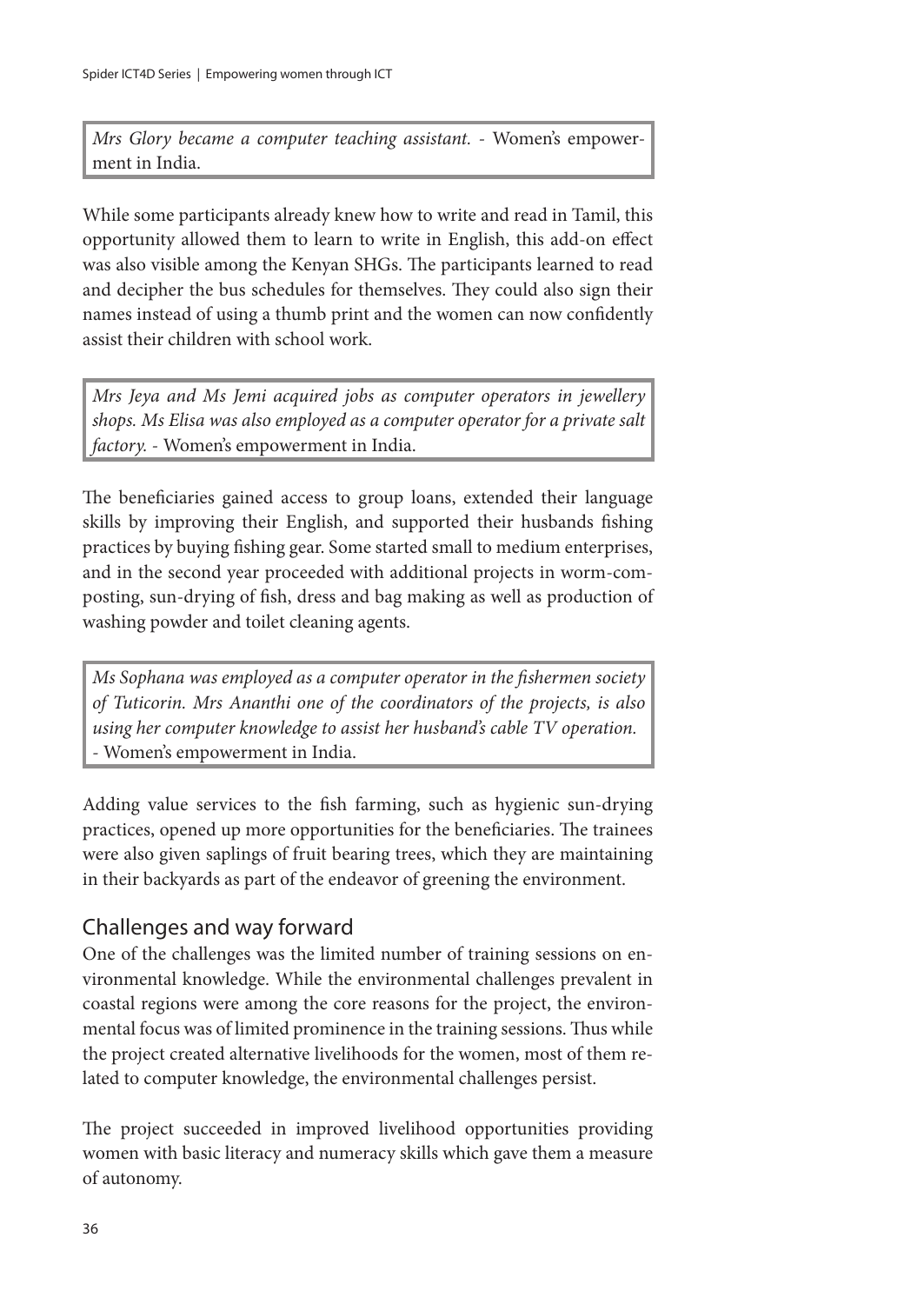# Technological and social sustainability

Having outlined the general outcomes of the projects, it is informative to consider the subtle nuances in the reports, and the silences that may reveal or help answer the question: what happens when donor funding comes to an end. Sustainability is crucial, as the continued empowerment of the women involved depends upon it. Both technical and social factors play a role and this section will round up the discussion by considering the technical aspects first.

The speed at which technologies are evolving is a point of concern for ICT4D projects. For example in Kenya, the project begun with an investment in a mobile pay phone system that would enable women to generate an income by providing phone services to the community. However, six months into this initiative, mobile service providers introduced low unit phone credit services which made mobile pay phones redundant (see Obura et al. in this volume). Mobile banking was introduced during the second year of the project and during the third year the undersea fibre optic cable for Kenya brought down costs of mobile telephony and the Internet due to increased bandwidth. Recall that the project activities in Kenya had to be waylaid until challenges with the communication infrastructure had been resolved. During the three-year project cycle, the successive changes presented various challenges as well as opportunities.

ICT4D projects must also take into consideration the development and introduction of new technologies that may require considerable adjustments. How implementers deal with the rapid technological changes is specific to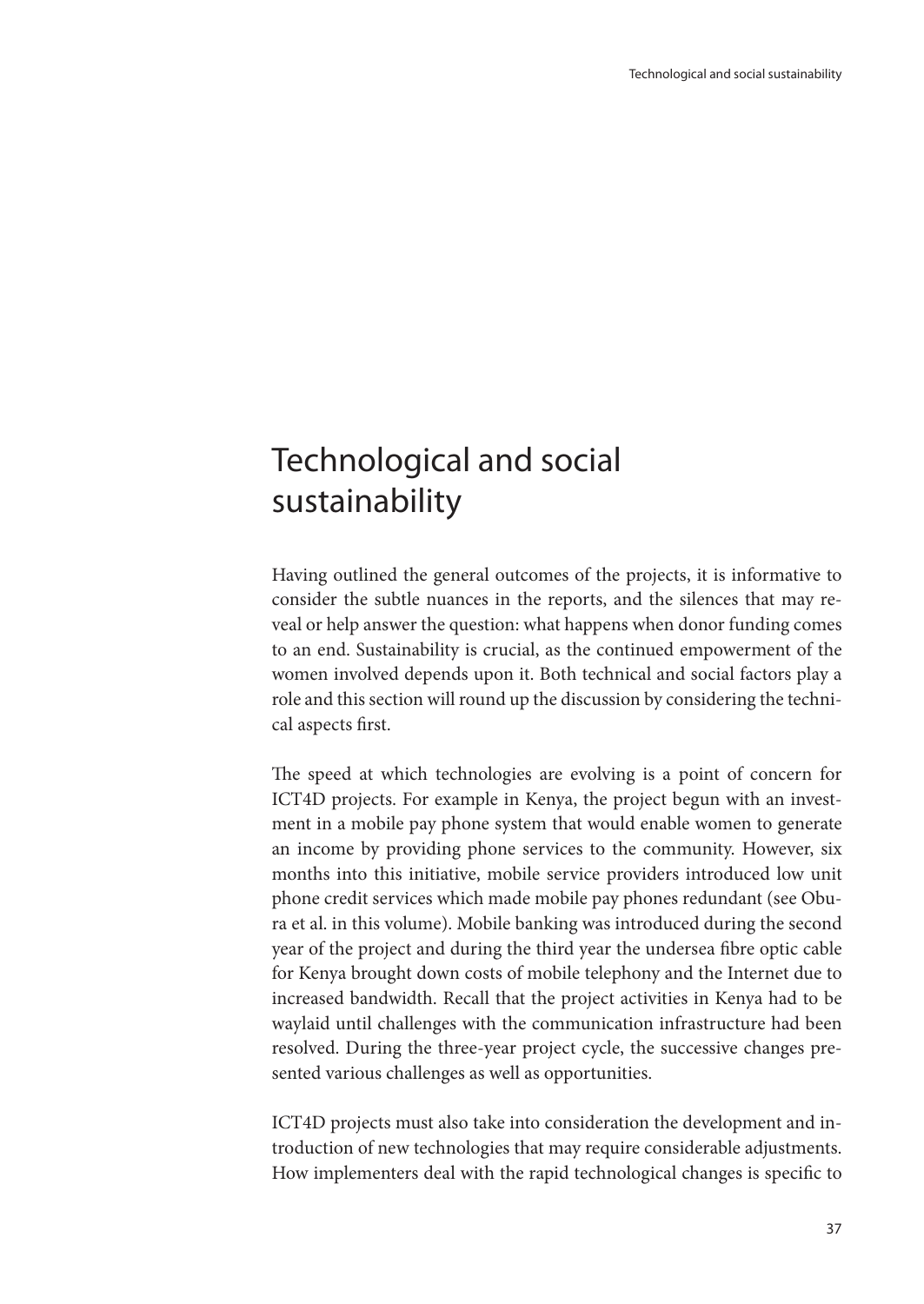each project. Connected to this point is the question: what happens to the technologies when donor funding runs out. If the Kenyan, Indian and Bolivian projects are considered here, the ICT centers established for each project can only survive with continued financial investments that will cover the overhead expenses. Research on the telecenter idea has revealed the vulnerability of many telecenters at the end of the funding period (Ebba Etta & Parvyn-Wamahiu, 2003; Gumede et al., 2009). The telecenters get by for a few years by charging user fees for the services offered and the projects in this report are following this trend.

Just as technological development needs to be factored into the contingency plan, so do eventual malfunctions, breakdowns and cumbersome maintenance procedures as a risk inherent to technological solutions. Maintenance and repair of equipment at ICT centers is often an unexpected and unforeseen practical and financial burden. Technical support is often located in urban areas, far away from the rural areas where many of these projects are located. This means that a broken printer may remain broken until the ICT support help from the city will have time or means to venture into the rural areas. When community users recurrently encounter broken technology for urgently required services, they eventually give up and stop coming (Ebba Etta & Parvyn-Wamahiu, 2003; Gumede et al., 2009).

The challenges are not just technical, but extend to the social dimensions. The projects in India, Boliva, and Kenya and only to a certain extent in Rwanda, all employed the approach of Training of Trainers (ToT). This entails training a select number of beneficiaries with the intention that they will in turn pass on the acquired skills to others. The challenge with this framework is that the skilled beneficiaries will leave for greener pastures, before passing on the knowledge to their peers.

Another social aspect to the projects is the specific focus on women. This volume commenced with understanding gender as a relational concept. The implication is that there are two or more involved parties in the relationship. The exclusive focus on women is justifiably understood in all the detailed projects. For instance, it is highly unlikely that projects such as the online clinic for victims of domestic violence in Bolivia would have achieved the measure of success it did, had it not focused on the women. At the same, focusing on victims implies that therein exists a violator who is not problematized. The challenge identified here is that the violators are rendered passive or hidden in the formulations.

This veers the discussion back to the understanding that even men are gendered and should be recognized as active agents in the approach to gender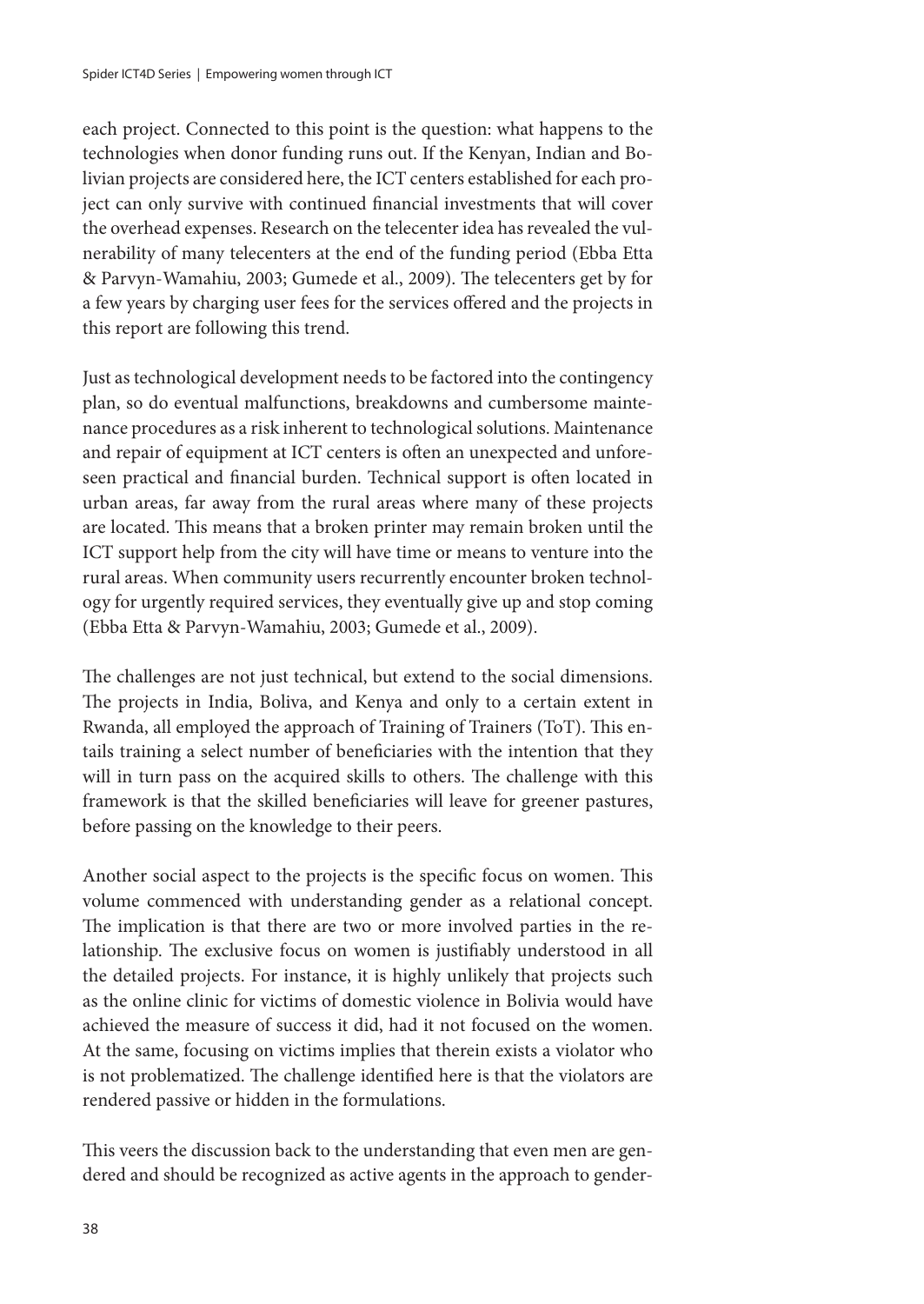ing processes. One way to do this is to write about them as active agents, to make sure that they do not disappear from the discussions.

## Concluding remarks

Each project focused on a particular area of importance for the women, and using ICT to address the issue at hand helped demystify technology to the women. The projects succeeded in establishing technology as a sociocultural enterprise that is interdependent with society. Success of womencentered projects in general hinges on the ability to ensure that the technology is adapted to suit the women's reality.

The women's digital baskets project in Rwanda used a craft practiced primarily by women, basket weaving as the entry point through which rural women in Rwanda were introduced to the digital world. The female indigenous leaders and the victims of domestic violence in the Bolivian projects have moved from positions of vulnerability to assertion, striving to change their circumstances. The different ICT platforms provided women with the tools and abilities to address their situations. Prior to their experiences with ICT the women lacked access to information that perpetuated their positions of dependency.

However, it is not the ICT but the courage of the women that enabled them to take the stride outside of their confinement. It is important to be aware of the continued challenges that many of these women will face in the future. For many developing regions, assertive women run the risk of being ostracized as this challenges the structures of male dominance.

The CORDIO project in Kenya and India focused on empowering coastal communities with alternative livelihood activities. In the process of introducing different activities, the women and men acquired English skills and improved their levels of literacy. For the women this opportunity improved their level of autonomy. The alternative forms of livelihood activities gave the coastal communities extended options regarding food and security.

The research project in Vietnam sought to inquire whether gender mattered within the research and development sectors of technology manufacturing in Vietnam. In other words, were women's interests a consideration during the conception and production cycles in the Vietnamese ICT manufacturing sector? The research revealed structures that perpetuate the failure to recognize women as important consumers.

These projects illustrate the effect of gender power relations on intervention and innovation processes of technology. Which means that for women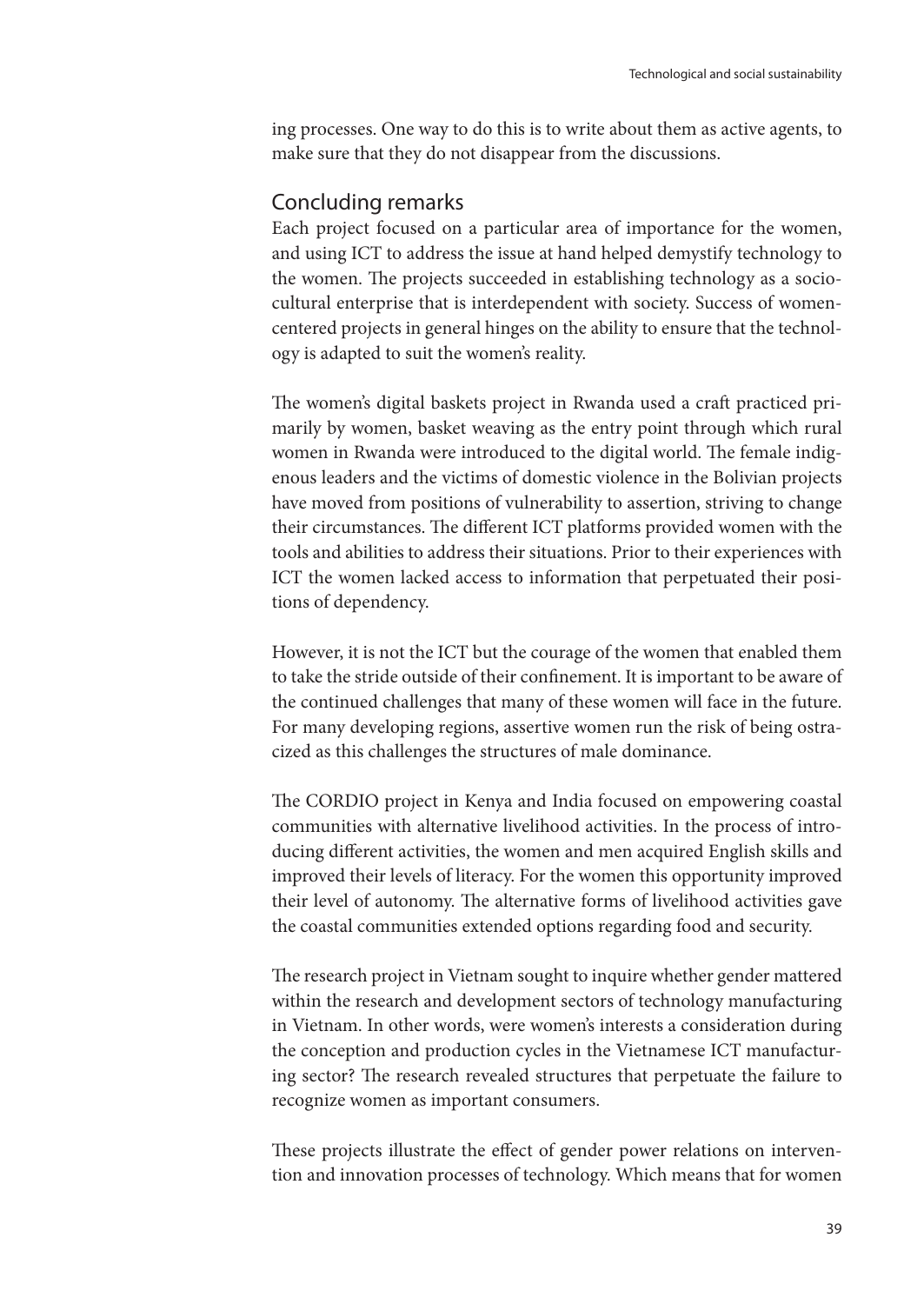to engage with ICT understanding the structures that order their lives is an important point for project implementers. These projects reinforce the understanding that technology is not gender-neutral and to encourage the participation of more women, targeted approaches must continue.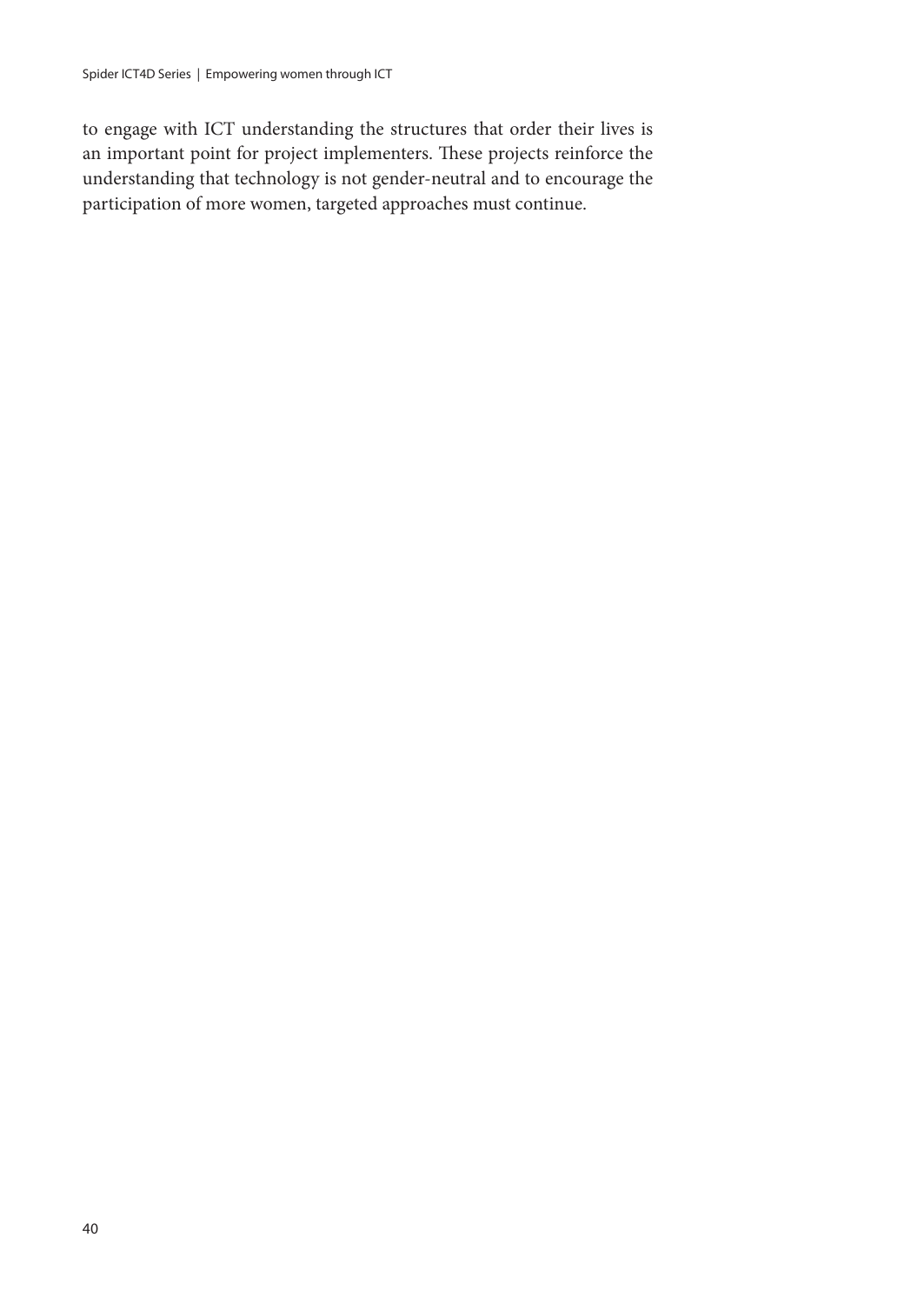### References

Adam, A., (2001). Cyberstalking: gender and Computer ethics. In E.Green & A. Adam (EDs.) Virtual Gender: Technology, Consumption and Identity Matters. Routledge pp. 165-176

Best, M. L. & Maier, S. G. (2007). Gender, Culture and ICT Use in Rural South India. Gender, Technology and Development, 11: (2): pp. 137-155.

Carver, T. (1996). Gender is not a synonym for women. L.Rienner (Boulder) publishers

Crenshaw, K. (1991). Mapping the margins: Intersectionality, identity politics, and violence against women of color. Stanford Law Review 43(6), pp. 1241- 1299.

Cockburn, C. (1985). Machinery of Dominance: Women, Men, and Technical Know-How. London: Pluto Press.

Cockburn, C. & Ormond, S. (1993). Gender and Technology in the Making. Sage Publications

Etta, F. E. & Parvyn-Wamahiu S. (2003). Information and communication technologies for development in Africa. Volume 2: The experience with community telecentres. International Development Research Centre (IDRC).

Faulkner, W. 2000. The power and the pleasure? A research agenda for 'making gender stick' to engineers. Science, Technology & Human Values, 25, 87-119.

Fox-Keller, E. (1992). How gender matters, or, why its so hard for us to count past two, in Inventing Women. Science, Technology and gender Eds, Kirkup, Gill & Smith-Keller, Laurie. Polity Press pp.42-56

Gumede N., Urmulla B., & Okech, R. (2009). Women and technology in South Africa: A case of four communities in Kwazulu-Natal. Gender, Technology and Development 13(1)

Hafkin, N. & Huyer, S. (2006). Cinderella or Cyberella? Empowering women in the knowledge society. Kumarian Press, Inc'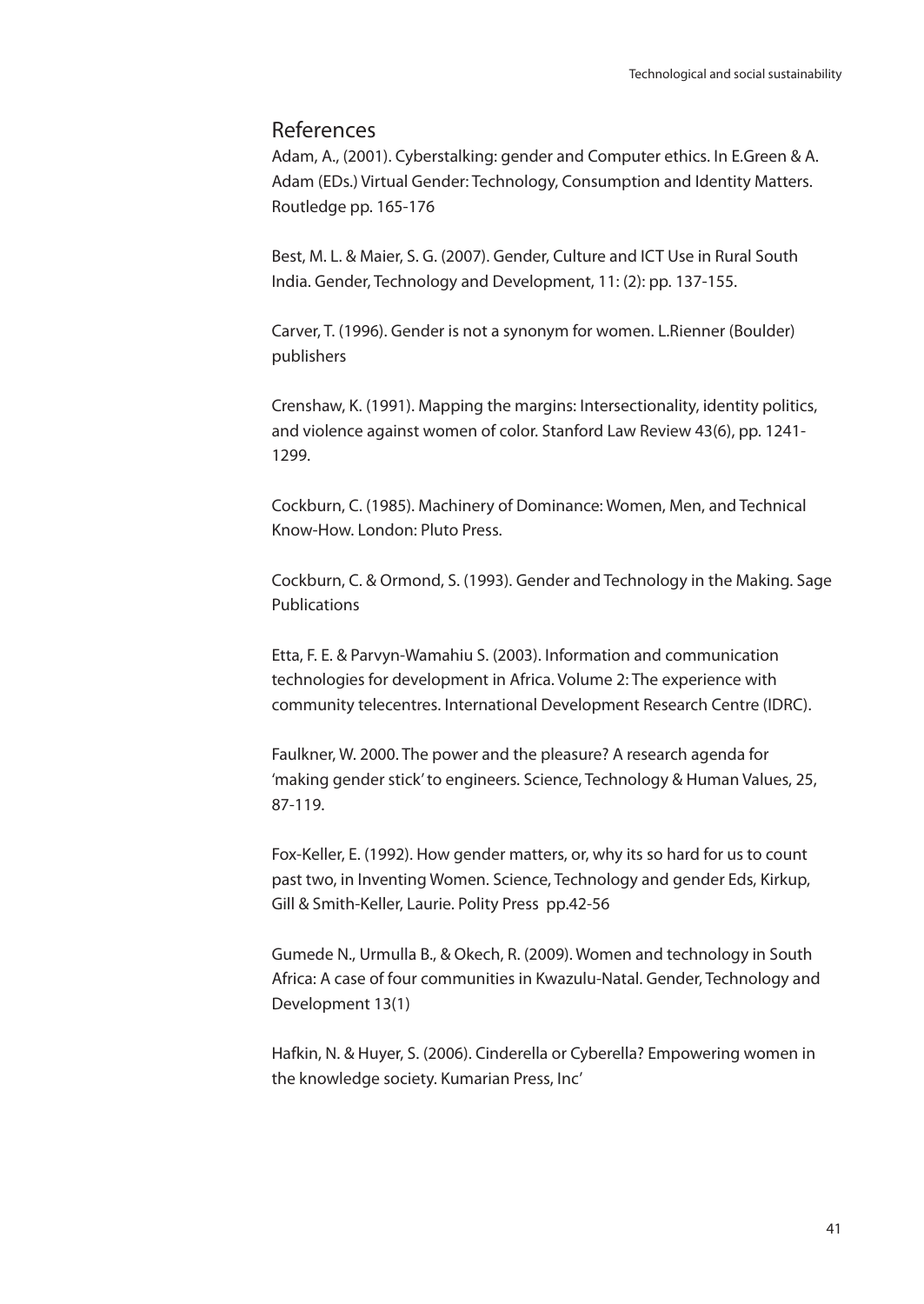Hardy, M, S. (1995). The development of gender roles: Societal influences: in The Psychology of sexual orientation, behaviour and identity, a hand book, (eds.): L. Diamant & R.D McAulty. Greenwood publishing group, Washington D.C. pp. 425 -443

Huyer, S, Carr, M. (2002). Information and communication technologies: A priority for women. Gender Technology and Development 6(1), pp. 85-100.

Lagesen, V. A. (2008). A Cyberfeminist Utopia: Perceptions of Gender and Computer Science among Malaysian Women Computer Science Students and Faculty. Science Technology Human Values, 33: (1). Pp. 5-27

Lie, M. (2006). A cultural studies approach to gender and ICT. In Encyclopedia of Gender and Information Technology. Hershey, London, Melbourne and Singapore: Idea Group.

Makhabane, T. (2002) Promoting the role of women in sustainable energy development in Africa: Networking and capacity building. Gender and Development 10 (2), pp 84-91.

Mellström, U. (2009). The Intersection of Gender, Race and Cultural Boundaries, or why is Computer Science in Malaysia dominated by Women. Social Studies of Science, 39: 885-907. UK, SAGE.

Parmentier, M. J. C. & Huyer, Sophia (2008). Female Empowerment and Development in Latin America: Use Versus Production of Information and Communications Technology. The MIT Press Volume 4 Issue 3. Pp.13-20

Patterson Edward, J.K. (2002). The coral reefs of the Tuticorin coast of the Gulf of Mannar, Southeast India. Coral Reef Degradation in the Indian Ocean (CORDIO) - Status Report 2002: 114-118.

Polikanov, D. & Abramova, I. (2003). Africa and ICT: A chance for breakthrough? Information, Communication & Society 6(1), pp. 42-56.

Primo, N. (2003). Gender issues in the information society. UNESCO Publications for the World Summit on the Information Society.

Turkle, S. (1984). The Second self: computers and the human Spirit. Simon and Schuster Publications.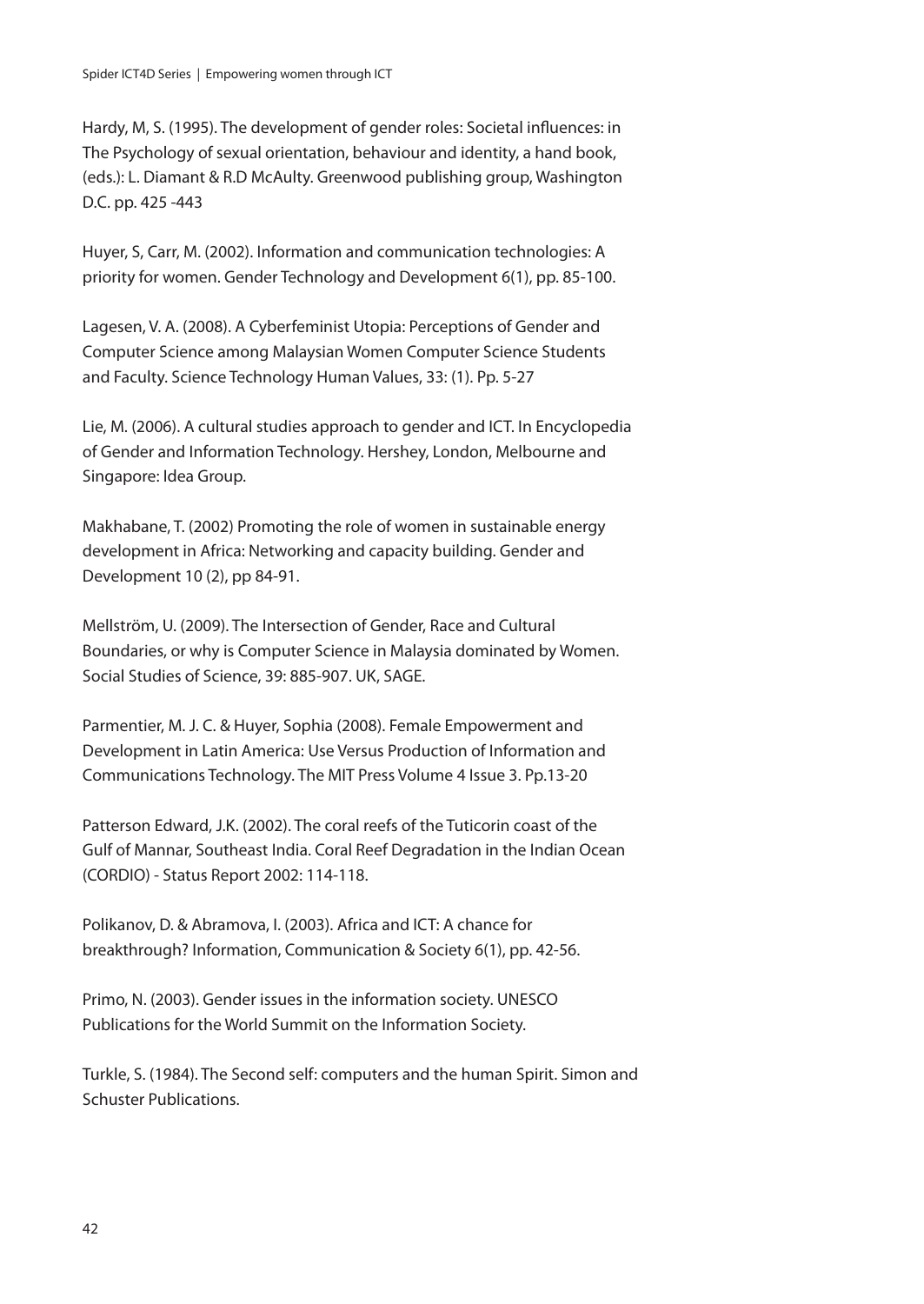Wajcman, J., & Le, A.P.L (2007). The Gender Relations of Software Work in Vietnam,Gender, Technology and Development 11(1). Sage Publication. pp. 1-26

Wajcman, J., (1992). Domestic technology: labour-saving or enslaving? In Inventing Women. Science, Technology and gender Eds, Kirkup, Gill & Smith-Keller, Laurie. Polity Press pp. 238-254

Wamala, C. (2010). Does IT Count? Complexities between access to and use of Information technologies among Ugandan farmers. PhD thesis. LTU Printing press.

West, C. & Zimmerman, D.H. (2002). Doing Gender. In. Fenstermaker, S., & West C. Doing Gender, Doing Difference: Inqueality, power, and Institutional Change, Routledge: pp. 3-23.

West, C. & Zimmerman, D.H. (1987). Doing Gender. Gender & Society, 1: (2): pp. 125-151.

#### **Webpages**

Kole, E. "African Women and Civil Society ICT Networks: Digital Divide or information Innovation?" http://www.i4donline.net/issue/sept-oct2003/ digital.htm (Accessed on October 12, 2011).

www.itu.int

## Project Reports and Documentation

Women's Digital Baskets: Pirjo Elovaara & Kerstin Gustavsson Delredovisning av projektet "Women's Digital Baskets in Rwanda" (2009- 2010) Final Report for the project Women's Digital Baskets in Rwanda Contact information: Women's Digital Baskets (email correspondence) Blog: keagu.wordpress.com

Putting Knowledge to better use: Industry responsiveness to gender differences in ICT demand in Vietnam: Bo Göransson Progress activity report December 2010 Questionnaire ICT gender – Vietnam Survey report ICT enterprises (Power point presentation) Final Report for the Project – June 2011: Bo Göransson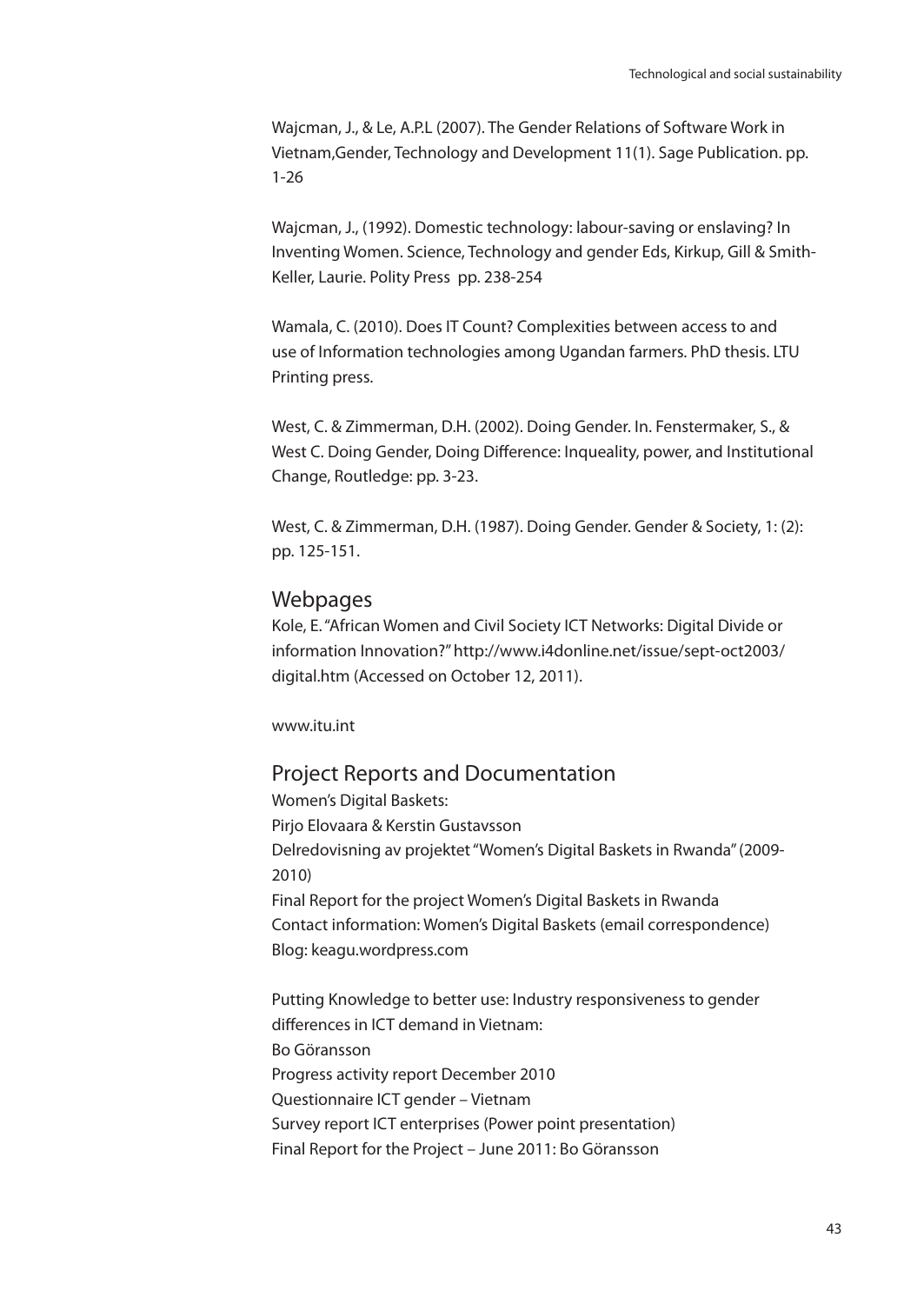ICT for Strengthening the capacities of female indigenous leaders (CIDOB)- Bolivia

Annual report 2009 – cooperation between Spider and IICD in Bolivia Project Agreement between Spider and IICD – Collaboration in Boliva 2009 Proyecto: LIDERAZGO E INCIDENCIA EN POLITICAS PÚBLICAS DE LAS MUJES INDIGENAS DE BOLIVIA

The impact of ICT in Boliva in 2009: experiences of TiCBolivia: "I am developing my own teaching material with the help of ICT" – Published in 2008 by the Analysis of Social and Economic Policy (UDAPE) and the Interinstitutional Committee for the Millennium Development Goals (CIMDM)

Report collaboration IICD – Spider 2009 Bolivia projects

Online Consulting Service on Domestic Violence Casa de la Mujer - Bolivia Project Agreement between Spider and IICD – Collaboration in Boliva 2009 Annual report 2009 – cooperation between Spider and IICD in Bolivia Report collaboration IICD – Spider 2009 Bolivia projects Proposal Casa De la Mujer – March 2008

Proyecto: Funcionamiento de un consultorio en línea para la orientación y asesoramiento legal y psicológico a mujeres víctimas de violencia intrafamiliar de estratos sociales medios.

The impact of ICT in Boliva in 2009: experiences of TiCBolivia: "I am developing my own teaching material with the help of ICT" – Published in 2008 by the Analysis of Social and Economic Policy (UDAPE) and the Interinstitutional Committee for the Millennium Development Goals (CIMDM)

Empowering Self Help Groups in Kenya and India through ICT for better education and alternative livelihood opportunities:

David Obura, Sarah Ater, Stephen Oluoch, Brigid Mibei, Jane Nyanapa, J.K. Patterson, Jamila Patterson, Britt-Marie Sundell, Eva Linden

Proposal submitted by CORDIO to Spider November 2006 (First Version) Proposal submitted by CORDIO to Spider November 2006 (Revised Version) Final report – project outcomes

The role of ICT and education in achieving sustainable livelihoods. A case study of Diani CHale, Coastal Kenya. 6th International Conference on ICT for Development, Education and Training – Stephen Oluch & Eva Linden Dar es Salam, Tanzania May 2011.

Minutes Board Meeting: Held December 20, 2006 Agreement Nyköpings Folkhögskolan and Spider Agreement CORDIO and Spider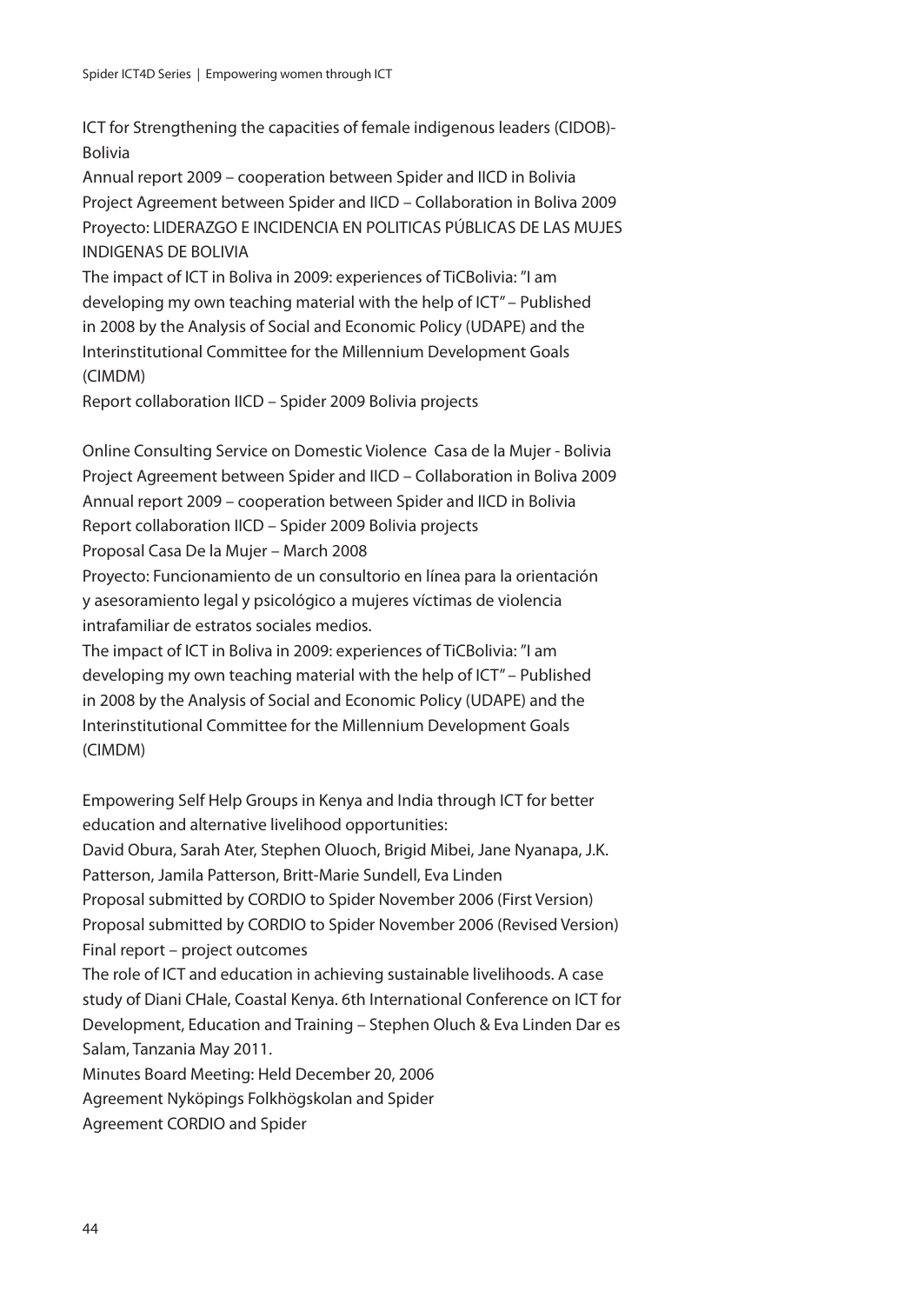# Ordering Messiness? – Diffracting an ICT-Project in Rwanda

**Pirjo Elovaara**, pirjo.elovaara@bth.se Technoscience Studies, Blekinge Institute of Technology, Sweden **Kerstin Gustavsson**, kerstin.gustavsson@bth.se Media Design, Blekinge Institute of Technology, Sweden

#### Challenges of Writing

Moving back and forth between the ICT project "Women´s Digital Baskets in Rwanda" (2008-2010) together with a need to discuss strong personal embodied experiences has convinced us that a smooth linear story would not work. So in that case, how to think and most of all, make any sense, about the assemblages, layers and multiplicities of the project? In our search for notions and concepts that could support our desire to keep the complexity alive we approached Donna Haraway, the creative but extremely challenging feminist technoscience scholar. Among her many figurations we found and agreed upon the notion of diffraction (Haraway, 1999, see also Alander, 2007).19

Diffraction invites to avoid singular, linear unified narratives, but quite contrary reminds us that a story, even if at first sight coming from the same location and context, is allowed to be full of differences and contradictions. This also applies in a singular narrative taking its point of departure, as in our case, from a one single occasion. Things, whatever they might be, can be and are both-and, not necessarily either-or. Hence, the reader might

<sup>19</sup> A more elaborated discussion of the diffraction figuration in feminist studies can be found for example in Sefyrin, 2010.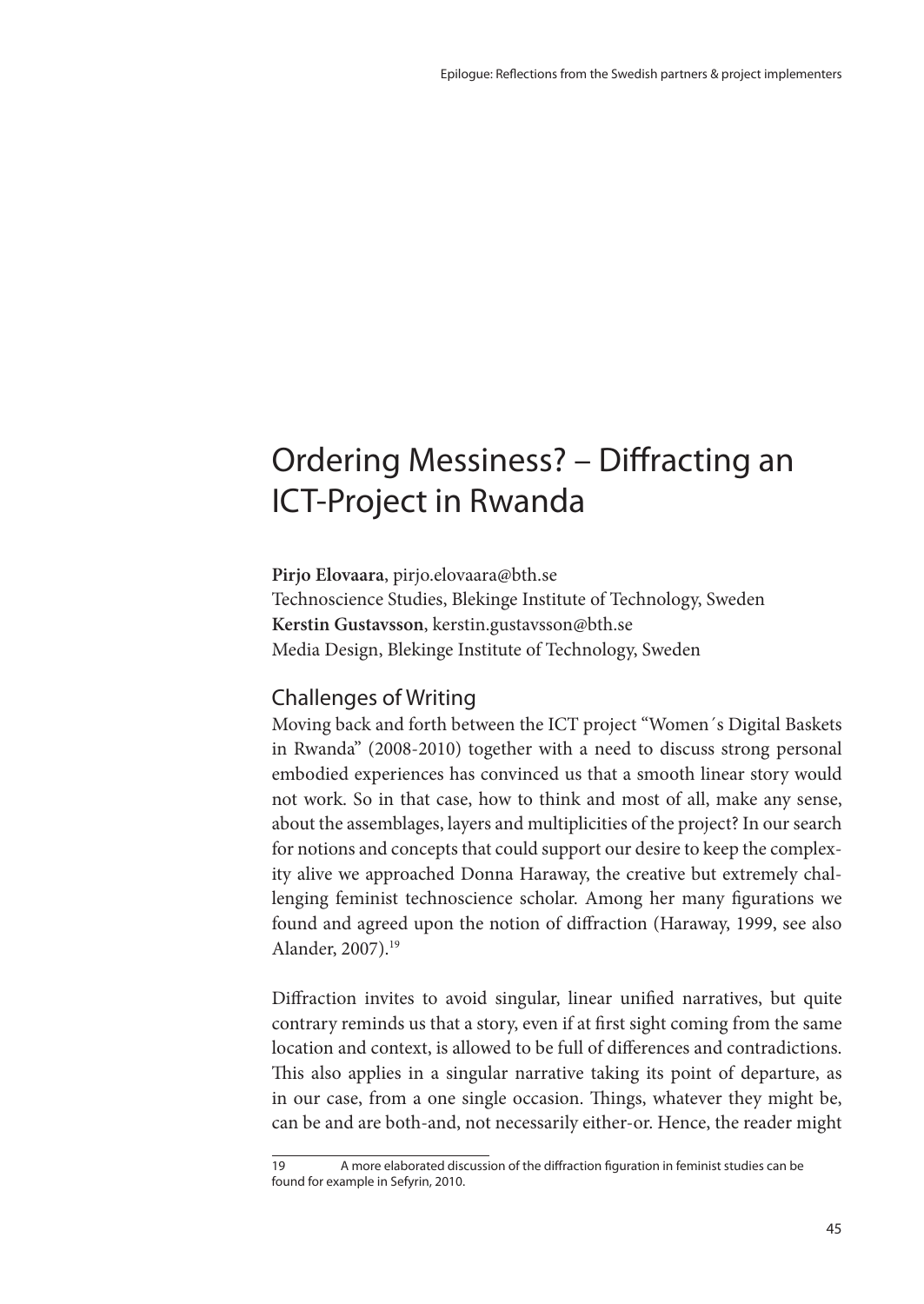experience this article as not providing a complete and coherent story, where our experiences and thoughts would point to same identical directions. Quite contrary the threads in the text might confuse the reader leaving her/ him with a lot of uncertainty and unanswered questions. This is not a coincidence, but an intentionally diffracted story of a project that contained amounts of joy, disappointment, confusion, happiness, excitement and emotions. Our aim is that we in this text can, at least partially, share all this with the reader, even if it would mean leaving the reader in a condition of confusion.

### A Project for Women?

Chandra Talpade Mohanty, professor in Women´s Studies at Syracuse University in USA strongly and decisively problematizes the idea or an illusion of global sisterhood in her book "Feminism without borders" (2003, 2006)<sup>20</sup>, that women just being women have some universal and common experiences and interests regardless their ethnicities, locations and positions in the world. In her critical analysis of the idea of universal sisterhood she identifies two dominating but problematic positions preserved for women: the position of victim and the position of the truth-teller. Being a woman, wherever in the world would mean that she carries experiences of oppression which automatically would lead to resistance. The second possible univocal position available is to consider women´s experiences as something authentic and hence truer, because they were born in the margins, outside patriarch power centres. For Mohanty the notion of a historical universalism is however not possible. But this does not mean that she wants to throw away 'feminist politics of engagement' (Mohanty, 2006, p. 141).

If we take this criticism seriously we also have to take our only for women project seriously. Was our project based on a false idea of womanhood understood as women wherever they/we are and whatever they/we do have something in common just because they/we are women? That our previous experiences from Sweden working with a number of various projects with groups of women would unite us with the basket making women in Rwanda? That the similarities based on our experiences of womanhood would be enough?

Even if we, through our personal experiences and research, had identified exclusions of women in various ICT-policies and projects both in Sweden and Rwanda, we asked if these identified exclusions in could themselves provide a base for joined feminist actions without a need to think and be aware of complexities connected to the notion of solidarity. Were we seri-

<sup>20</sup> In this text we have used the Swedish translation of Mohanty´s book, published in Swedish year 2006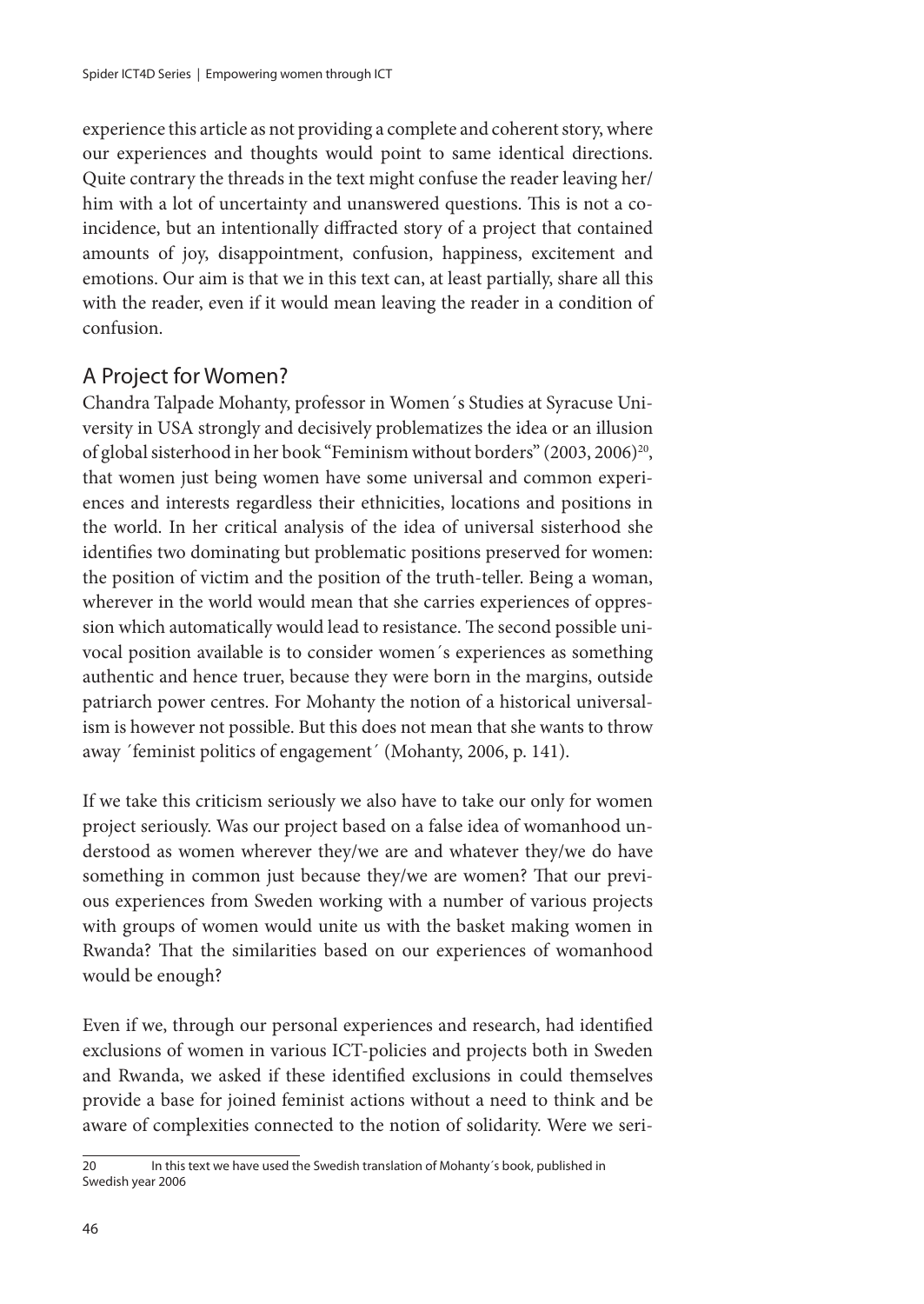ous enough to think of the notion and importance of differences, in relation to interests, perspectives, goals and experiences (Mohanty, 2006, p. 129) or did we get caught in the net of ´good will´, willingness to do good things, or things we think are good (Mohanty, 2006, p. 129). Did we raise enough discussions of the politics and practices of women in Rwanda; did we seek contacts with women´s movements in Rwanda? Our project focus was on ICT understood mainly as a computer technology; we had only limited time and we were eager to reach the goals of the projects as formulated in the project application. All these factors pressed us and even if we several times could feel the need and urgency to find contacts outside the project, to learn of and listen to women´s lives and activities in more general terms in Rwanda, we never managed to do it in practice. However, the contacts and discussions with the co-operatives told us that the project also went beyond its own borders. Even if our project did not cause a huge immediate process of change, it made anyhow a humble intervention (Haraway, 1991) showing possible paths to new imagined and unexplored futures.

When turning back to the concrete project activities, understood as ongoing sociomaterial intra-actions, we can identify several gender cuts made (Barad, 2007). The final dissemination conference autumn 2010 was a platform of bringing the participating women´s newly gained skills and competences into the local context. At this very same occasion, a first explicit gender cut was made by the local leaders arriving to the conference extremely late – in deed 2 ½ hours after the scheduled starting time. Women´s new skills and competencies were openly questioned by the local district leaders but immediately contrasted by the women by powerfully showing their capability and willingness to take place in the ICT-world. By doubting women´s computer skills and by coming late the leaders were trying to push women into margins. "Do you really all know how to use computers?", the leaders asked. - YES! - answered the women. These questionings took place in a country of official gender equality policies and in a country being also the leading nation in the world when examining the number of female members of the parliament (see e.g. Women in National Parliaments, 2011).

Also the female project members made their own gender cuts. This time connected to the relations between women and ICT: "I who have no education, I did never thought I would learn this...", replicated one of the women participating in the project. She referred to ICT as a field of technology belonging thereby to well-educated young men living in the urban areas.

We also got comments about our project when we met young, well educated, middle class persons in the capital of Kigali, comments especially directed to the fact that we worked with ICT with low-educated women in the rural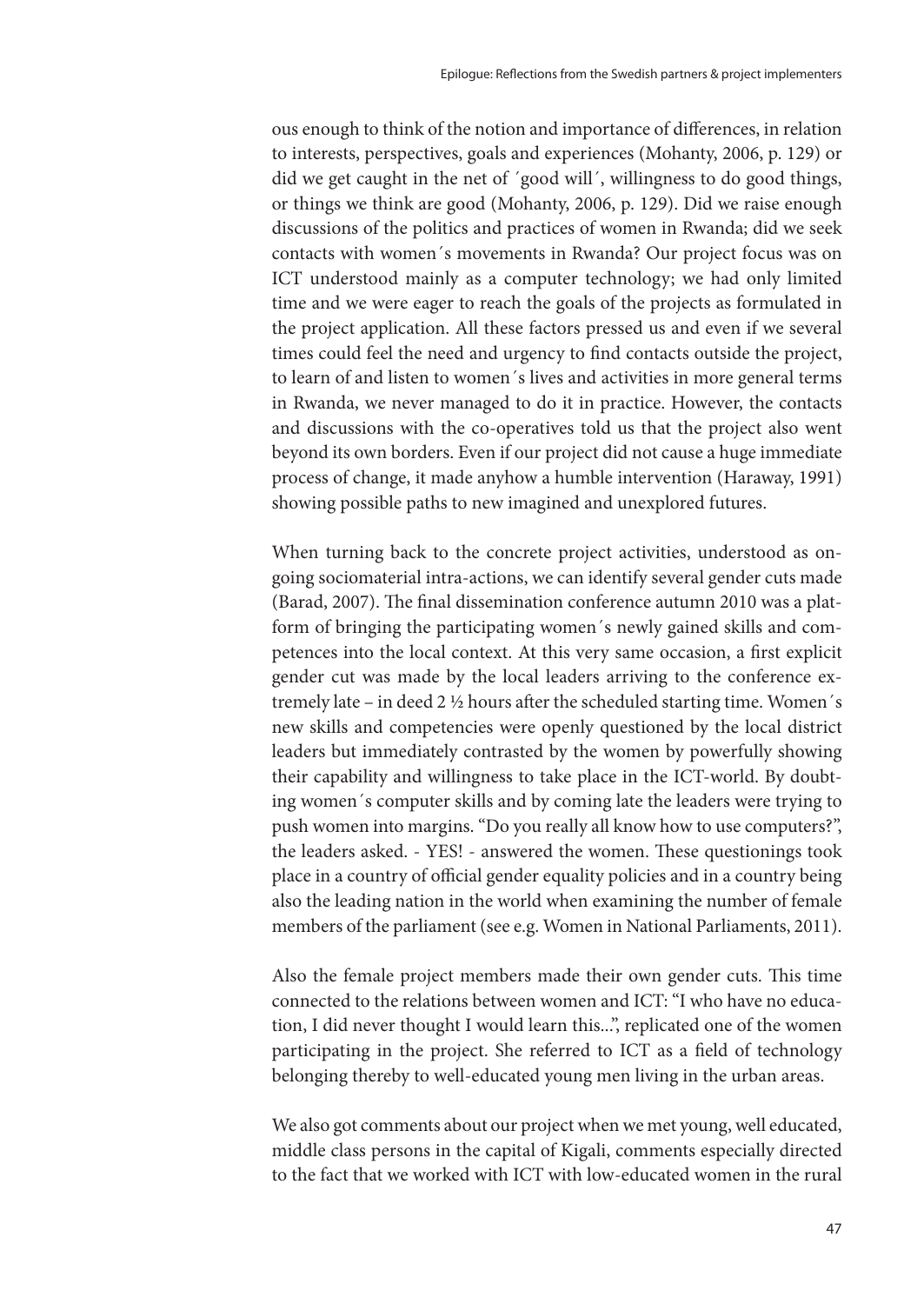areas. "It cannot work, it cannot be possible, why do you waste your time with these women with no education - they will never learn anything about ICT and computers" was the red thread in these city people intersectional<sup>21</sup> comments. In these discussions our own gendered women bodies seemed to pay a subordinated role. Instead other intersectional cuts such as having access to economic and cultural capital formed a framework for equal discussion partners. However our sincere commitment to our women only focused project but also a project for low educated, economically poor and rural women was a challenging and confusing actor among the city elite.

# Technology Transfer?

A question that has to be asked is, what technology – did we quite physically carry with us through several airport security controls. Is it once again transferring Western ideas about skills and knowledge to a context which we have learned to call developing countries? A question strongly formulated also by feminist post-colonial science and technology studies. The key criticism raised against the Western technology transfer ideology and practices and the great narrative of it concerns that "[...] transfer of Western sciences and technologies and their rationality to the 'underdeveloped societies´ would bring progress to the Third World" (Harding, 2008, p. 130). The new directions shown by post-colonial science and technology studies talk about the need to re-examine the origins of the Western sciences and technologies, critically re-evaluating the politics and practices of the North and hence the indigenous and traditional ways of knowing and questioning the notions of value and culture free Western sciences and technologies. (Harding, 2008, pp. 131-141).

One central part of the post-colonial criticism is about examining the third world development practices, where the promises of modernization, humanitarism, transfer of scientific rationality and technical expertise, also including the ideology of democratic political forms have been in focus. The demands have however travelled from North to South and so also the economic and technical resources (Harding, 2008, p. 143).

Post-colonial science and technology studies have however provided ways not only to strongly criticize the dominant Western and Northern ´imperial´ and ´colonial´ (Harding, 2008, p. 143) practices, but are also able to provide trajectories for change: multiple ways of knowledge integration, delinking South from North, using other than Northern cultures as models and also a collaboration between South and North (Harding, 2008, pp. 148- 151).

<sup>21</sup> For an introduction and discussion of intersectionality see e.g. Wamala, 2010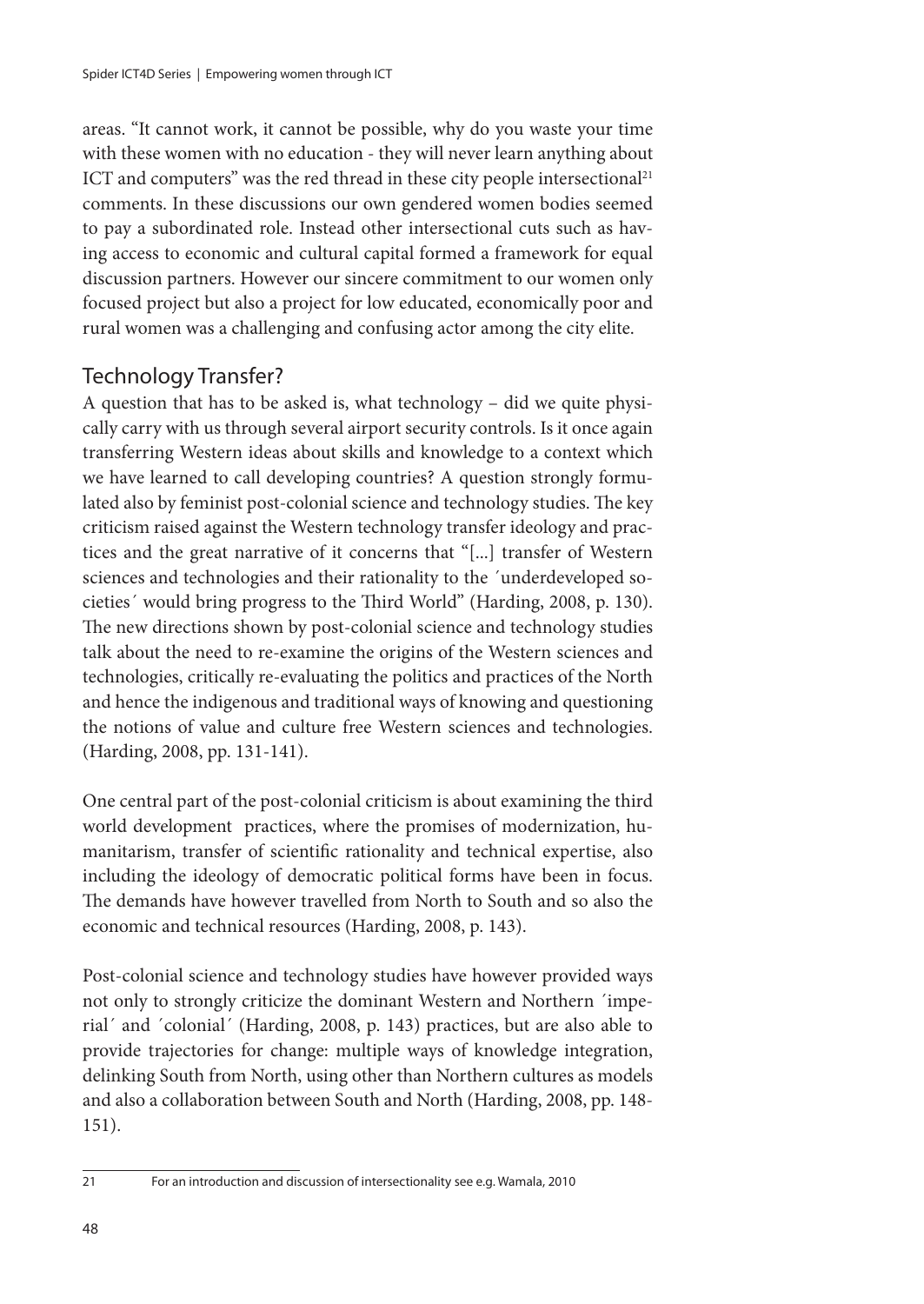And what is our response to this discussion? Computers, coming from North and West accept and include some forms of knowledge and exclude some other forms. How things, ideas and thoughts are sorted out are not innocent representations of knowledge and knowing but also knowledge producing systems in themselves (see e.g. Bowker & Leigh Star, 1999). How well do these fit in the local knowledges, ways of knowing? The visual computer interface systems, for example, are based on and re-produce the idea of an office with its archive system including even a symbol of waste paper basket. Besides this bureaucratic way of organizing things, the computer systems also expect that the users are coming from environments working with paper and also with experiences such as type writers, files, writing, copying etc. We can also talk about the dominance of the English language; and even if the operating system might have provided access to other languages, our competence was enough only to handle the English version. Why do computers not speak Kinyarwanda (the national language in Rwanda)?

Our project was without doubt about very traditional technology transfer, and hence a target for critical inspection. Issues of knowledge, knowing, expertise, what counts and whose knowledge counts, what is regarded as important, on whose premises, the pre-understanding of the superiority of Western ideas of rationality modernity, and various form of inclusions/exclusions - they was all there.

When talking about ICT in a Rwandan context is on one hand to talk about ICT as an immutable mobile; it seems to keep its shape wherever it travels (see e.g. Elovaara, 2004). ICT-policies seem to be immutable mobiles. When studying the Rwandan ICT-policies we find similar thoughts about modernization, rationalization and efficiency as in the Western/Northern ICT-policies (Rwanda Government. Nici plans, ). Also the note books that end up in small rural villages in Rwanda seem to be the very same we have placed on our desks in our offices. But at the same time they – the notebooks - are not same because the Rwandan sociomaterial practices, such as infrastructure, political conditions, gender relations are not the same. So ICT seems to be both same and different. We have also the intriguing phrase "…more than one but less than many." (Law, 2002).

But isn´t there also a vision of bringing together different knowledge systems? Not a grand one but a vision of thinking how Western digital technologies could work together and collaborate with traditional ways of knowing, in this case skills of making baskets? Can one really weave a fabrique of digital technologies, computers, cameras and web pages and local knowing in handicraft practices? Do Western digital technologies want to work to-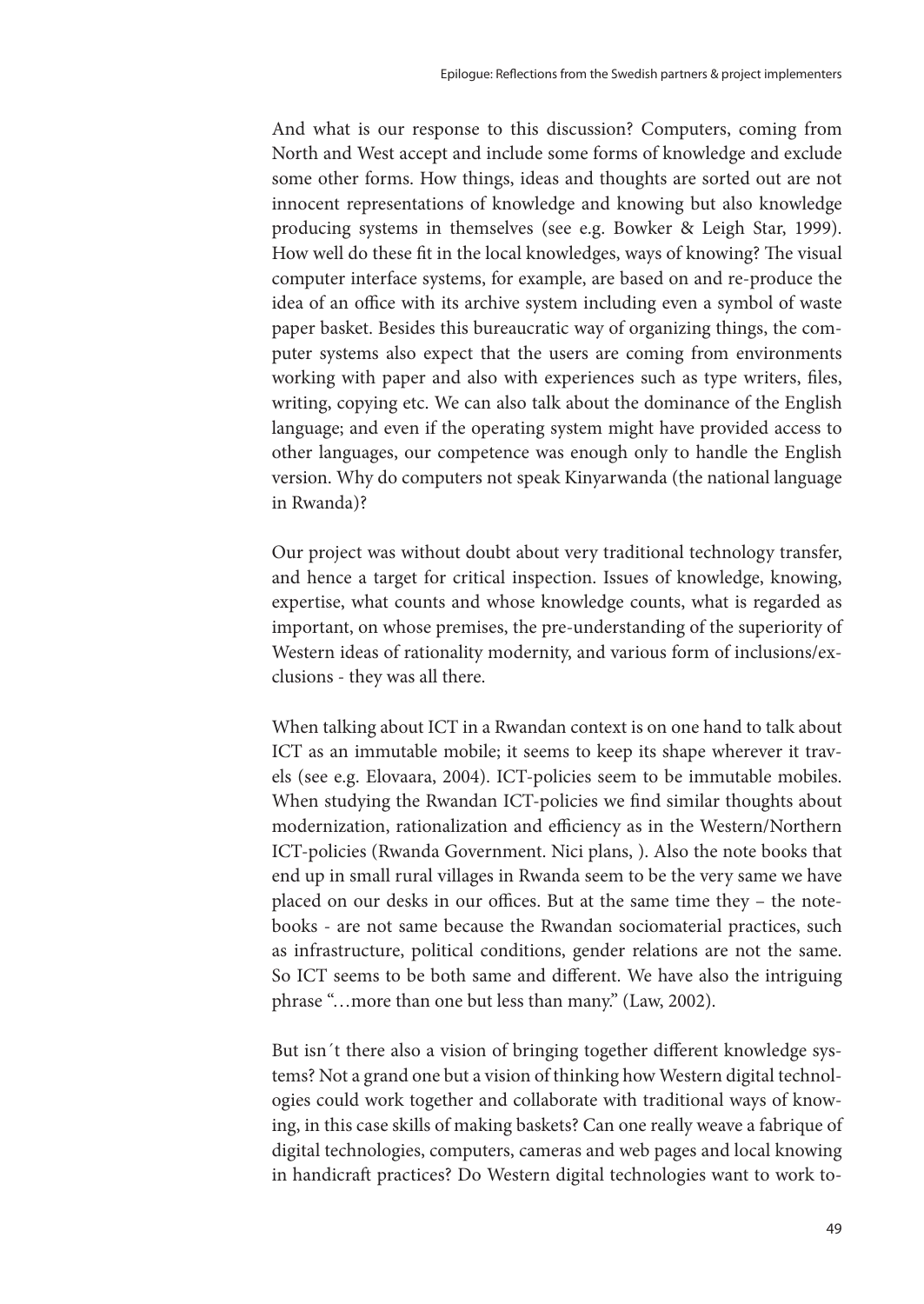gether in accountable ways with basket makers dreaming of new patterns, new forms and new ways of making their living without having to lose the local knowledge?<sup>22</sup>

# Materialities - Artifacts, Infrastructure, Whiteness...

Technology is a demanding actor. It needs electricity even when there is no electricity available. A generator using gasoline makes a lot of noise. It accepts extension cords, which in turn accept charging the mobile phones. The generator strikes continuously. The batteries of the note book do not get charged. The windows of the room accept the sun light to come in, which makes it impossible to show projected slides on the wall. The bed covers will be turned to curtains. The small buttons of the digital cameras do not hesitate to obey the users´ unexpected commands. The taxi car transporting us breaks down and makes us wait. A camera suddenly starts to speak Russian. The photos on the displays of the digital cameras are suddenly upside down. The electricity cables are worn out. Documents written on the note books disappear. Three hundred meters away from our workshop location a high 3G-mast stands and delivers mobile Internet for those who can afford. It does not share its power to the nearby village, hence not either to our project, without access to electricity, the power generator starts to work and the project participants´ mobile phones can be charged.

What does all this mean? To make the technology work is hard work. It takes a lot of patience and improvisation and also skills. The technology steals time and demands a lot of care. The relations with its care takers are not always that friendly. To learn to live with technology does not come easily. What emerged out from the project workshops was not always what we, human actors, had planned and wished, the technology forced us to take several detours.

Karen Barad´s (2007) notion of intra-action refers to the agency of both humans and non-humans. Artifacts and technology are not only passive objects but performative agents. Intra-actions are located and situated in specific sociomaterial practices – apparatus - according to Barad´s terminology – with various entities, a.k.a. humans and non-humans. It is these relational intra-actions, various and diverse material discursive practices, that produce different phenomena where also the boundaries are drawn and where the meanings attached to these boundaries are also produced. (Barad, 2007, see also Sefyrin, 2010, Lenz Taguchi, 2010).

Even if Barad´s notions come from physics they are helpful in understand-

<sup>22</sup> For an interesting article about cultural hybridization, see e.g. http://en.wikipedia.org/ wiki/Hybridity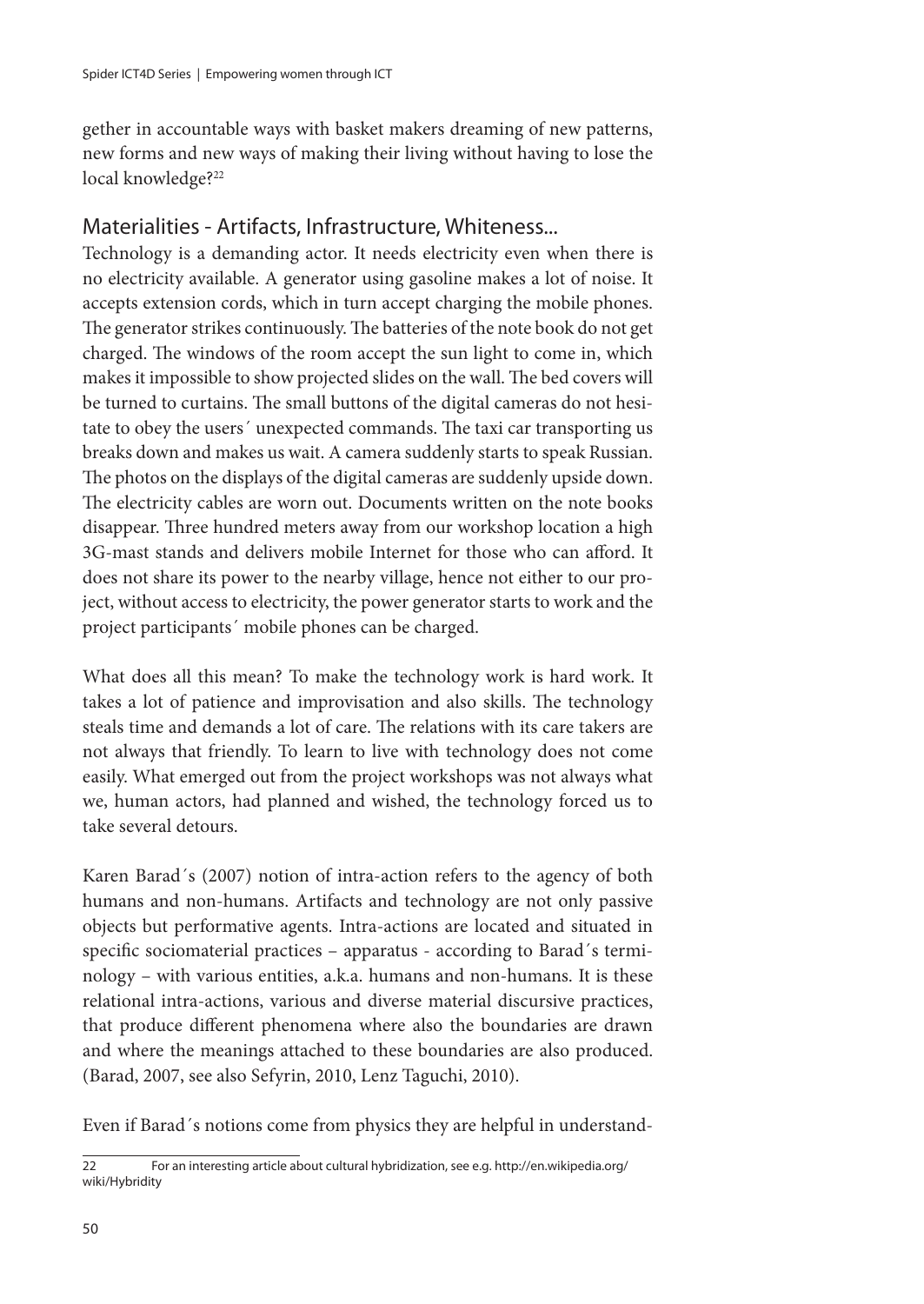ing the strong agency of materialities participating in our project. In the concrete everyday project activities they really made things possible or impossible. They also enforced or discouraged the agency of the human participants. But other cuts were also made in other sociomaterial practices. The non-presence of electricity in villages, the Western metaphors of computers, the dominance of the English language were also actors present in our project, even if they were outcomes of cuts of other sociomaterial practices.

Another piece of materiality entangled in this story is the colour of our skin - the whiteness<sup>23</sup>. The whiteness makes us two rich (economically), knowledgeable, privileged, and different. It is an actor we cannot ignore, regardless how much we try. It gave us access to taxi transportations instead of walking or using a motorbike taxi – a more unsecure and dangerous means of transportation. It gave access to living in a house with electricity, cold and warm water and wireless Internet. It gave us access to restaurants, gym, and a nice cup of cappuccino. It also gave us access to a flight ticket to take us away from Rwanda. It gave us access to define the project.

Michael Hame-García (2008) writes in his article "How real is race?) that"bodies do not have inherent meanings. Yes, given the physical properties of bodies and politico-economic practices, one cannot attach just any meaning to anybody. In other words, the body is something more than an inert, passive object on which ideology inscribes meaning, but rather it is an agential reality with its own causal role in making meaning."(Hames-García, 2008, p. 327).

The whiteness of our bodies is not an issue for us in Sweden, because we live our daily lives in a white context. The meaning attached to the colour of our skin at home, is the notion of sameness, we do not differ from the majority of other skins. That tells us and people around us that we belong to the place, the whiteness gives us legacy. But this is something we usually do not reflect upon; the colour of our skin - the white colour - becomes explicitly significant only when it ends up in situations and places with other colours of skins. Our white bodies matter in Rwanda. Meanings get connected to them; the agency of our bodies is different from that at home. The light skin matters, still. We cannot wash it away. We are stacked to it and it is stacked to us. And so are also the meanings of it.

<sup>23</sup> More about critical white studies, see e..g. an article by Lena Näre on http://etmu. protsv.fi/blogi/?p=130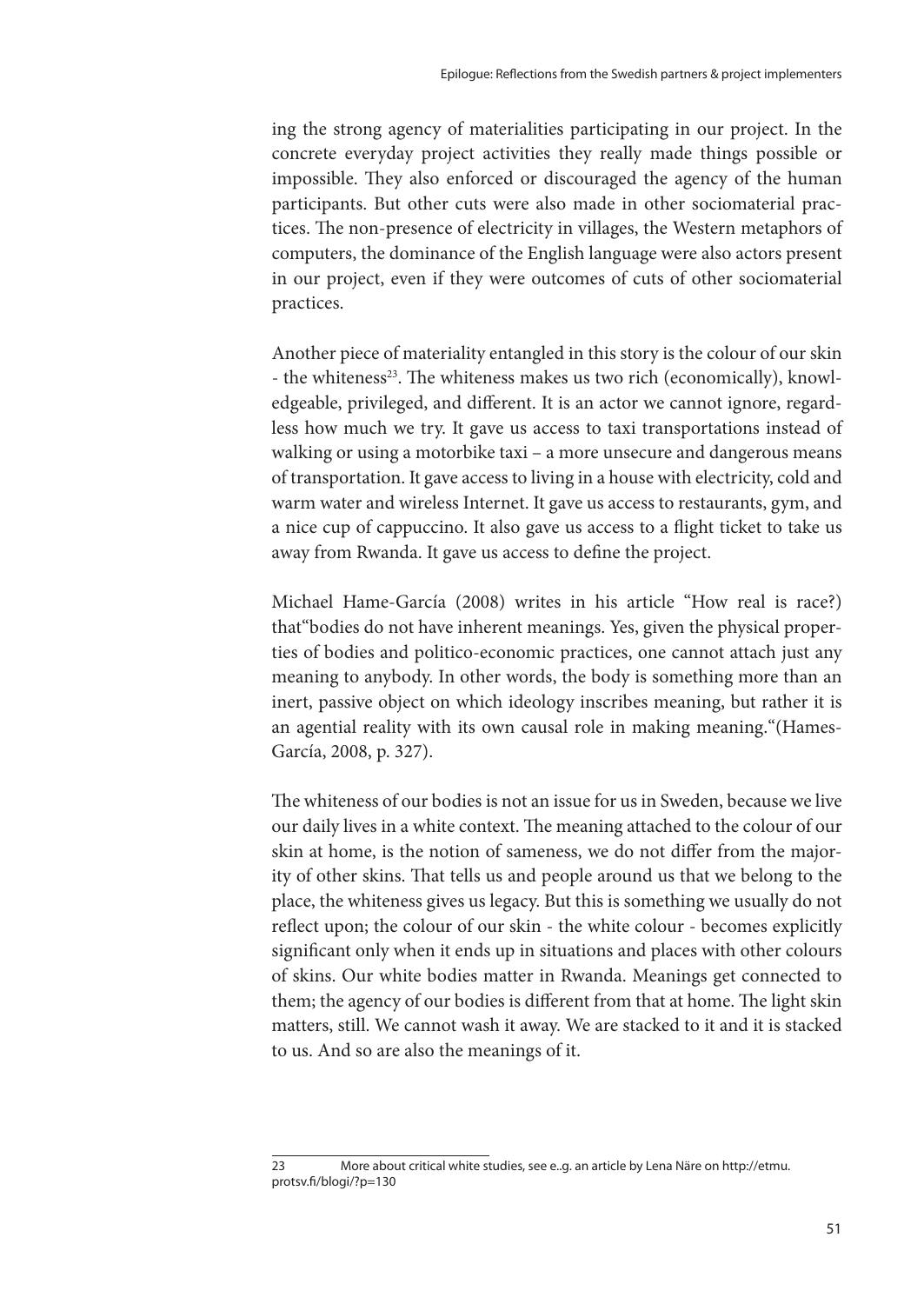# Practicalities and Dilemmas of the Project

When summarizing the impressions of the project itself as it was conducted; the activities, training and testing sessions, and our pedagogical ambitions based on feminist ideas of learning and teaching with its principals of "empowerment, reflexivity, power, and participation" (see e.g. Goodman et al, 2003) we could claim that the project was successful. When interviewing the participants and also reflecting upon the final dissemination conference lead by the participants, the very computer skills were there and also a sense of being proud and happy for the feeling of being able to learn something that in the beginning was experienced as something extremely difficult. The sense of achievement was also present at the final conference when the local leaders could not quite believe that all participants had gained computer literacy and when the women univocally could raise their voice and say: yes we all can!

What other things and thoughts did we leave behind us when the project was finalised? Nine small computers, demanding maintenance and electricity - both non-existing? Expectations of the participants, beyond the formulated project goals? For the participating women this project was a vague promise about improved markets for their baskets, for us the project was about digital documentation of cultural heritage. These differences in expectations created a dissonance we had great difficulties to handle.

Summarizing our reflections and bringing in crucial issues of accountability and sustainability (see e.g. Haraway 1991), the whole project can be problematized. And perhaps not only this project, but ICT projects like this? Remembering that we have our background in conscious gender equality and feminist landscapes of ideology, practice and theory, it is amazing how vague our conscious reflection was concerning our own situating. Did we not really understand the problems connected to short time projects, questions of continuity and ownership? Or did we understand them but were too mesmerized by the opportunity to do something of our own, not doable in our own contexts and environments? But is this really a closed story?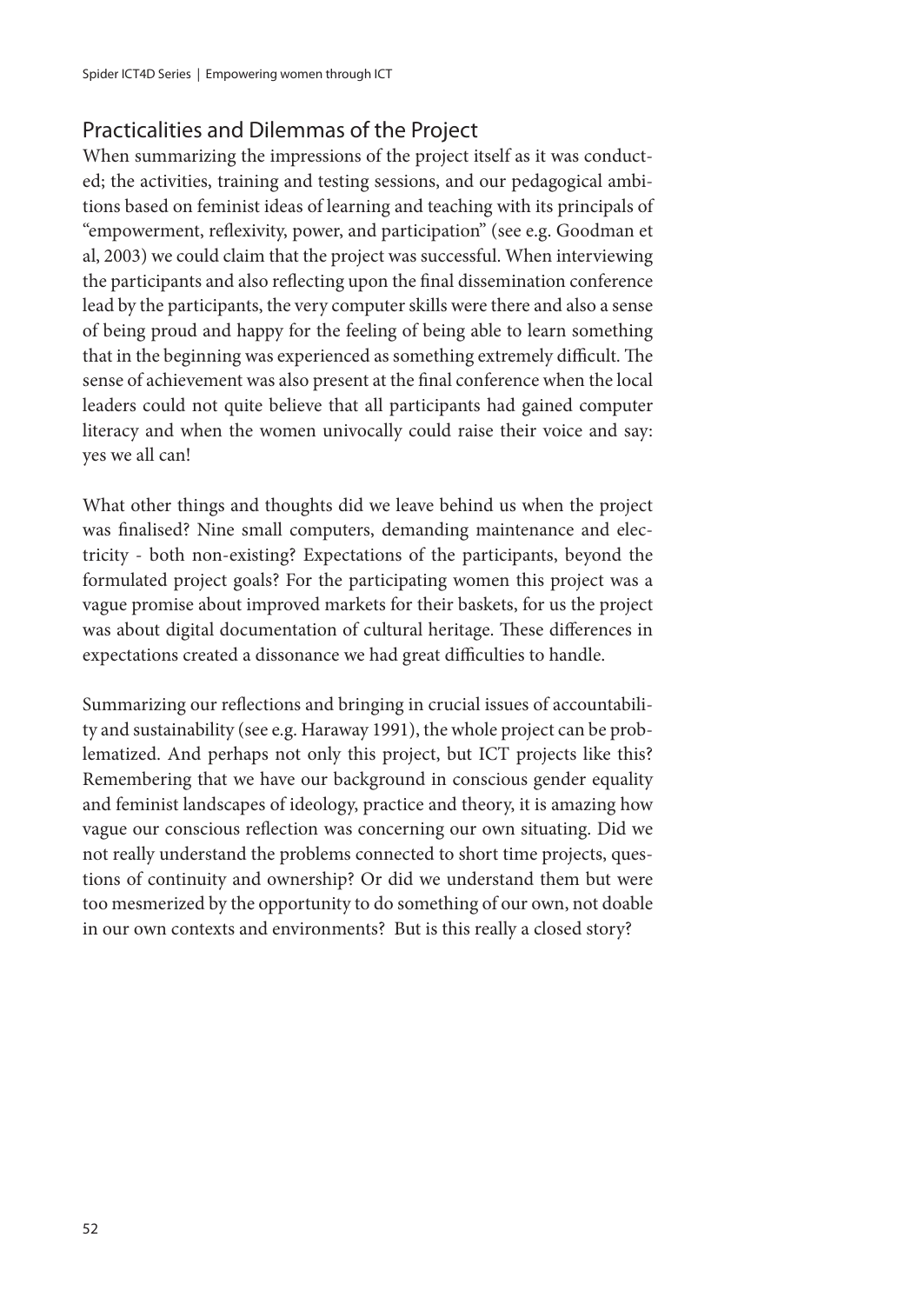#### References

Alander, Sara (2007) Offentliga storkök i det gröna folkhemmet. Diffrakterade berättelser om hållbar utveckling. Diss. Luleå: Luleå tekniska universitet.

Barad, Karen (2007) Meeting the universe halfway : quantum physics and the entanglement of matter and meaning. Durham, N.C. ; Duke University Press

Bowker, Geoffry C. & Leigh Star, Susan (1999) Sorting things out: classification and its consequences. Cambridge, Mass. : MIT Press.

Goodman, S., Kirkup, G. & Michielsens, M. (2003) ICTs in Teaching and Learning Women's Studies – Perspectives and Practices in Europe: the use of new information and communication technologies in women's studies teaching. ATHENA, University Utrecht, Centre for gender studies, Lund University. Lund: Dept. of Sociology, Lund University.

Hames-García, Michael (2008) How real is race? In Alamo, S. and Hekman, s. (eds.) Material feminisms. Bloomington, Indianapolis: Indiana University Press, pp. 308-339.

Haraway, Donna (1991) Simians, cyborgs, and women : the reinvention of nature. London : Free Association Books.

Haraway, Donna (1999) The Promesis of Monsters: A Regenerative Politics for Inappropriate/d Others. I: J. Wolmark (Ed.), Cybersexualities: a reader on feminist theory, cyborgs and cyberspace, pp. 314-366.

Harding, Sandra (2008) Sciences from below: feminisms, postcolonialities and modernities. Durham, London: Duke University Press.

Hybridity (2010), http://en.wikipedia.org/wiki/Hybridity [2011-10-30]

Law, John (2002) Aircraft stories: decentering the object in technoscience. Durham, NC: Duke University Press.

Lenz Taguchi, Hillevi (2010) Going Beyond the Theory/Practice Devide in Early Childhood Education: Introducing an intra-active pedagogy. London, New York: Routledge.

Mohanty, Chandra Talpade (2006) Feminism utan gränser: avkoloniserad teori, praktiserad solidaritet. [Feminism without borders]. Stockholm: Tankekraft.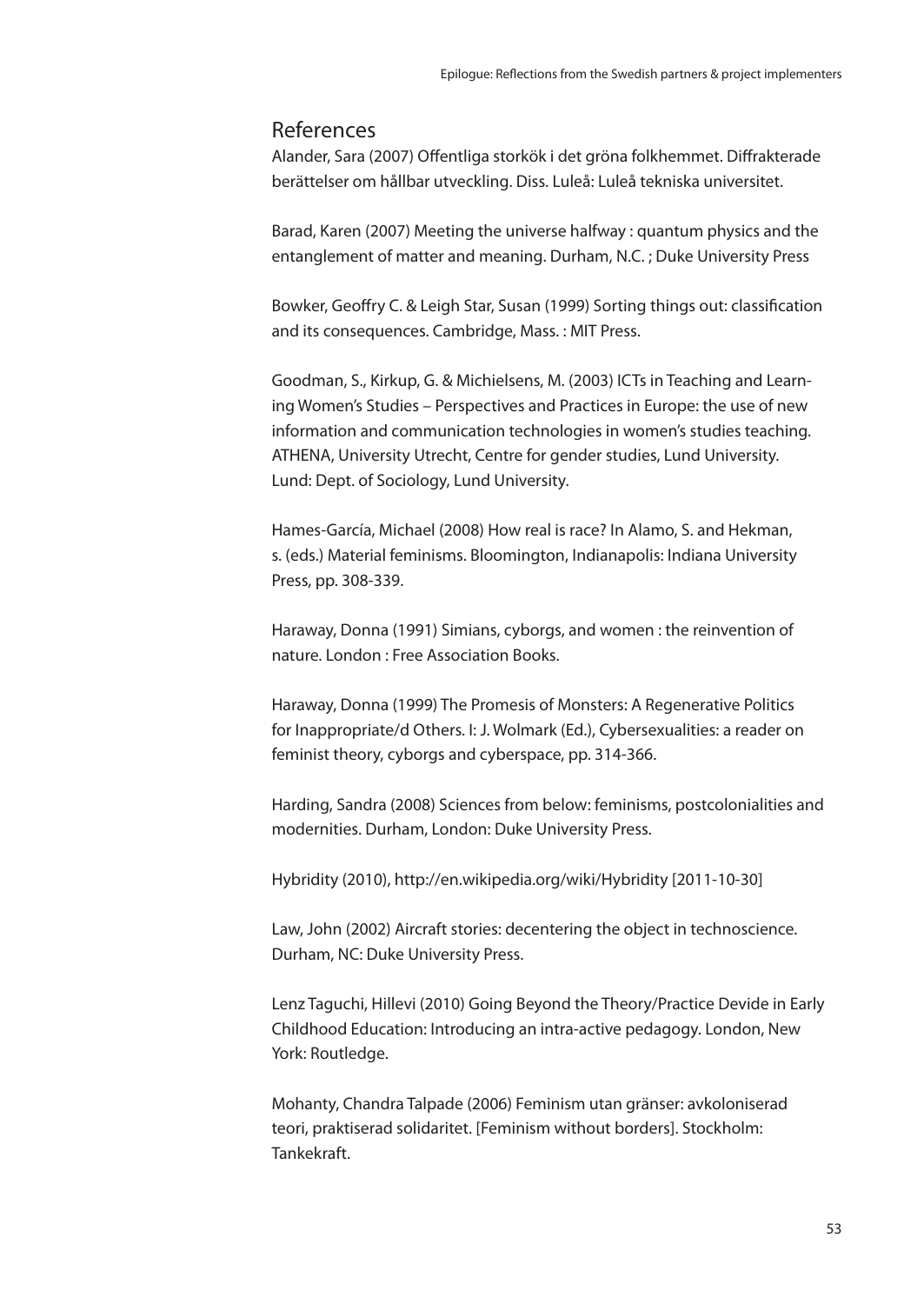Näre, Leena (2011) On whiteness and white privilege, http://etmu.protsv.fi/ blogi/?p=130 [2011-10-28]. Rwanda Government. Nici plans, (No date given) http://www.uneca.org/aisi/nici/country\_profiles/rwanda/rwanpol.htm) [2011-10-28]

Sefyrin, Johanna (2010) Sitting on the Fence – Critical Explorations of Participatory Practices in IT Design. Diss. Sundsvall: Mid Sweden University.

Wamala, Caroline (2010) Does IT Count? Complexities between access and use of Information Technologies among Uganda´s farmer. PhD diss. Luleå: Luleå University of Technology.

Women in National Parliaments (2011) http://www.ipu.org/wmn-e/classif. htm [2011-10-30]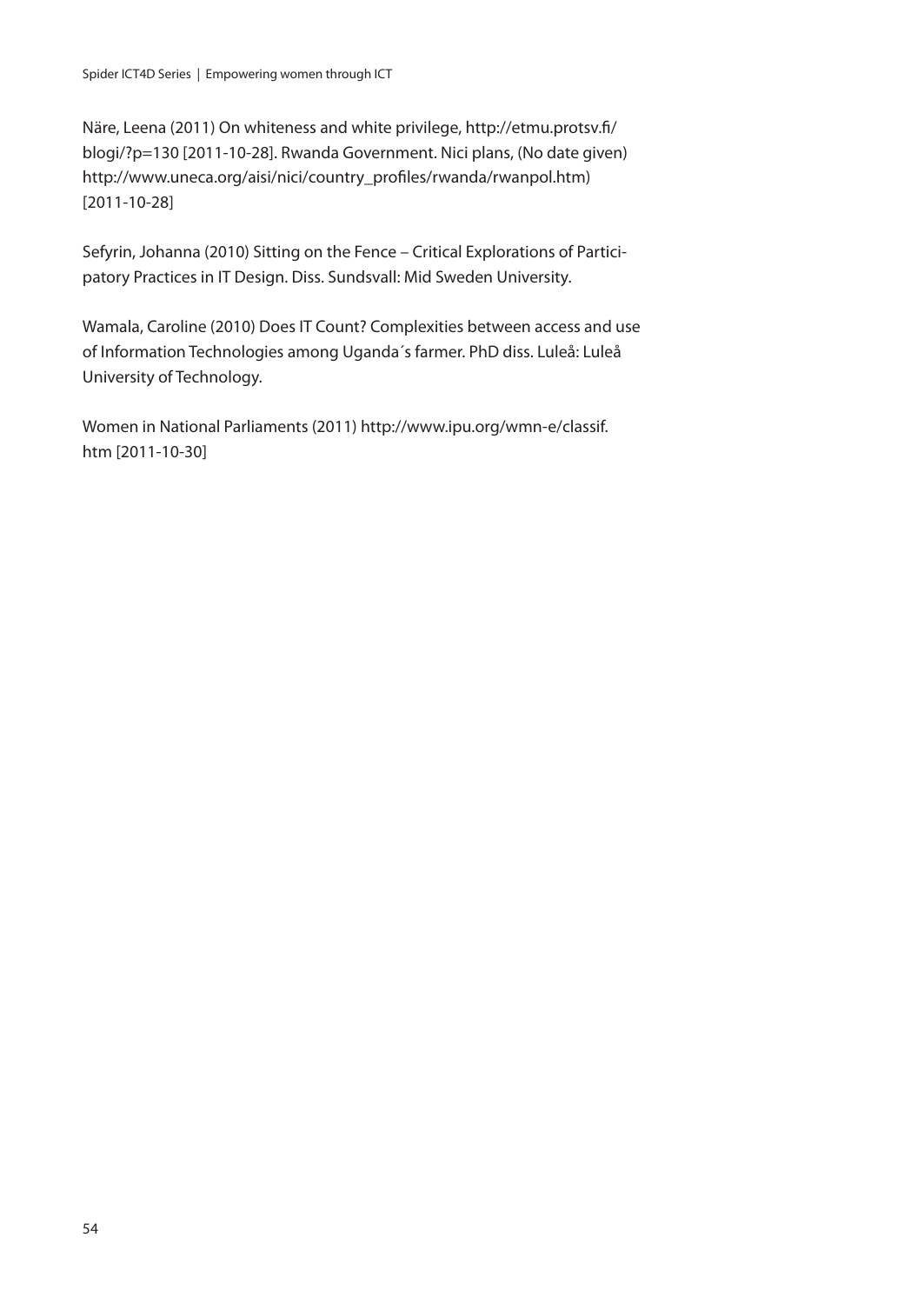# CORDIO Project: Empowering Self Help Groups in Kenya and India through ICT

**David Obura, Sarah Ater, Stephen Oluoch, Brigid Mibei, Jane Nyanapa, J.K. Patterson, Jamila Patterson, Britt-Marie Sundell, Eva Linden**

## Project Summary

The clearest synergy in the project emerged from the mutually supporting benefits of education through the study circles and providing ICT Infrastructure and training to the same self-help groups and through the same mechanism. Less clear benefits were achieved for livelihood activities, as these succeeded only where other (external) conditions and constraints of the local environment, socioeconomy and access to the right technical expertise were met. The core of the project is captured in the first part of the title "Empowering self-help groups", identifying empowerment as the overall goal. This was achieved most clearly for women in the self-help groups, and the empowerment they gained through learning to read and write, sign their names, count their earnings, and manages the affairs of their groups. An outcome of this achievement is their ability to choose and develop more sustainable income generating activities, and reduce poverty in their families.

Learning from this experience, and preparing a further phase of the project, we identify the following three steps, in order of importance, to achieving the goal of empowering women and self-help groups:

- Make the Folkbildning study circle the foundation for learning and building capacity;
- Capacitize these through provision of ICT through rural/ICT learning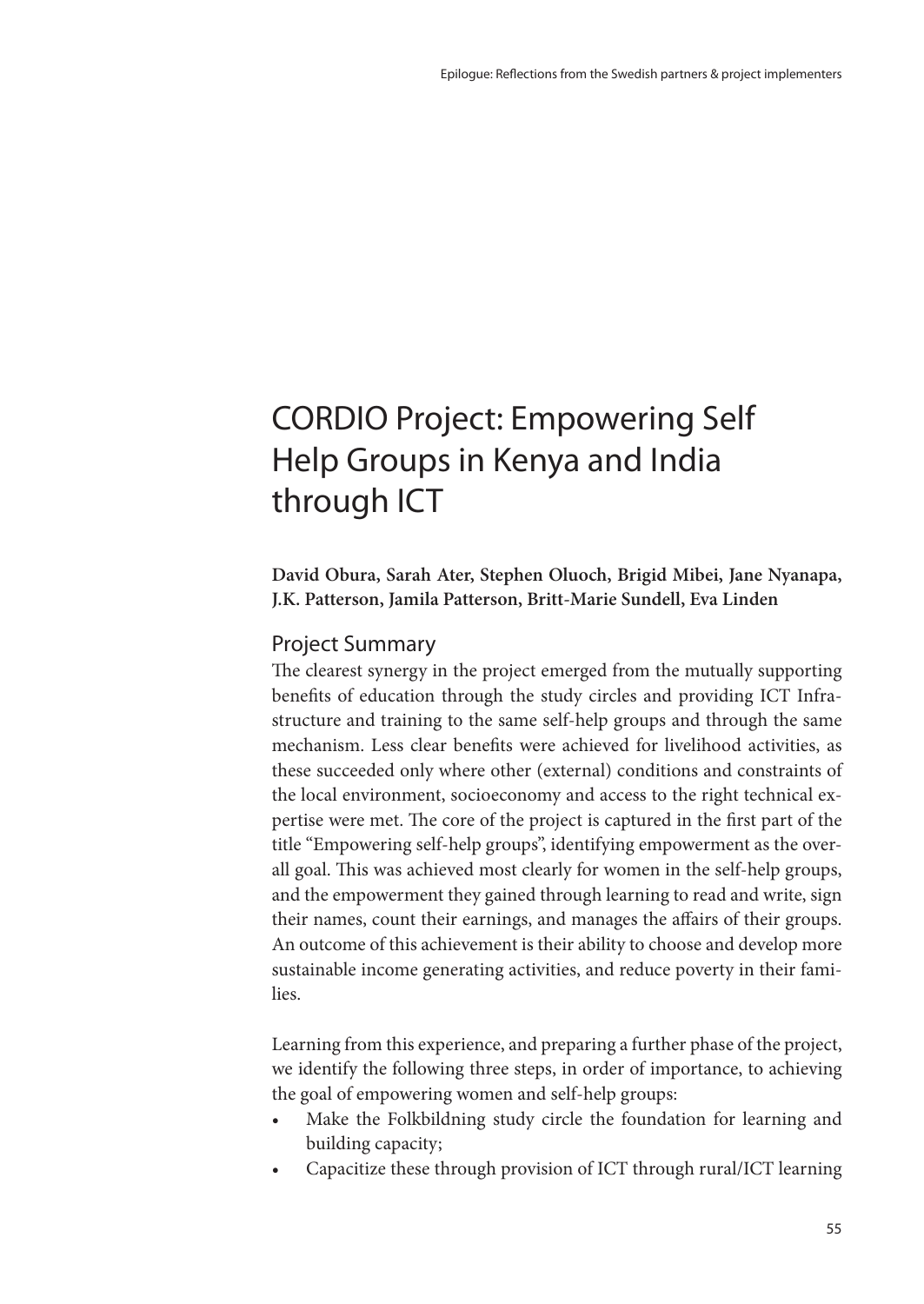centers, supporting one or more study circles and their broader community;

Through local knowledge and experience, and transfer of appropriate technology, identify sustainable income generating activities using the study circles and ICT infrastructure to make them accessible to beneficiary groups.

### Introduction

This project was implemented by partners from Kenya, India and Sweden over a three year period, to empower community members through support to Self Help Groups (SHGs). We focused on women's groups in the coastal areas of Kenya and India. The project goal is to improve the welfare and wellbeing of coastal peoples, and the approach selected was to build 3 supports for greater welfare- access and capacity building in ICT, enhanced and more appropriate education and appropriate sustainable income generating opportunities.

In India five villages were selected where women formed SHGs, with a total of 312 members, under the umbrella of the local churches, which had a main focus on savings and loans to members. In Kenya, 10 existing women's SHGs spread among 5 villages with 285 members were selected, but with no existing umbrella structure between them. The India groups had a history of working with the partner, SDMRI on livelihood and group empowerment activities, and the project enhanced this relationship with ICT and education support. In Kenya, the early focus was on establishing relationships between the groups and CORDIO, and developing an appropriate framework to embed the objectives of the project.

#### **Project villages:**

India: Siluvaipatti, Rajapalayam, Arokiyapuram, Thiresuram and Inigo Nager;

Kenya: Bongwe, Gazi, Kibwaga, Kirudi, Magozonl, Makongeni, Muhaka, Mwamambi, Mwamlongo

# Project area 1- ICT

Using ICT as a backbone for development is the primary goal of the donor for this project, and a primary foundation for the project. Overall, we found the following: Infrastructure Is critical-India has a well-established electricity network, and the church-SHG network was strong, so establishing ICT facilities was straightforward. The church leaders provided space for the facilities while the project employed local women as village coordinators to help in teaching at the village level. In rural Kenya, the electricity network is poor and there was no infrastructure for ICT. The project had to get in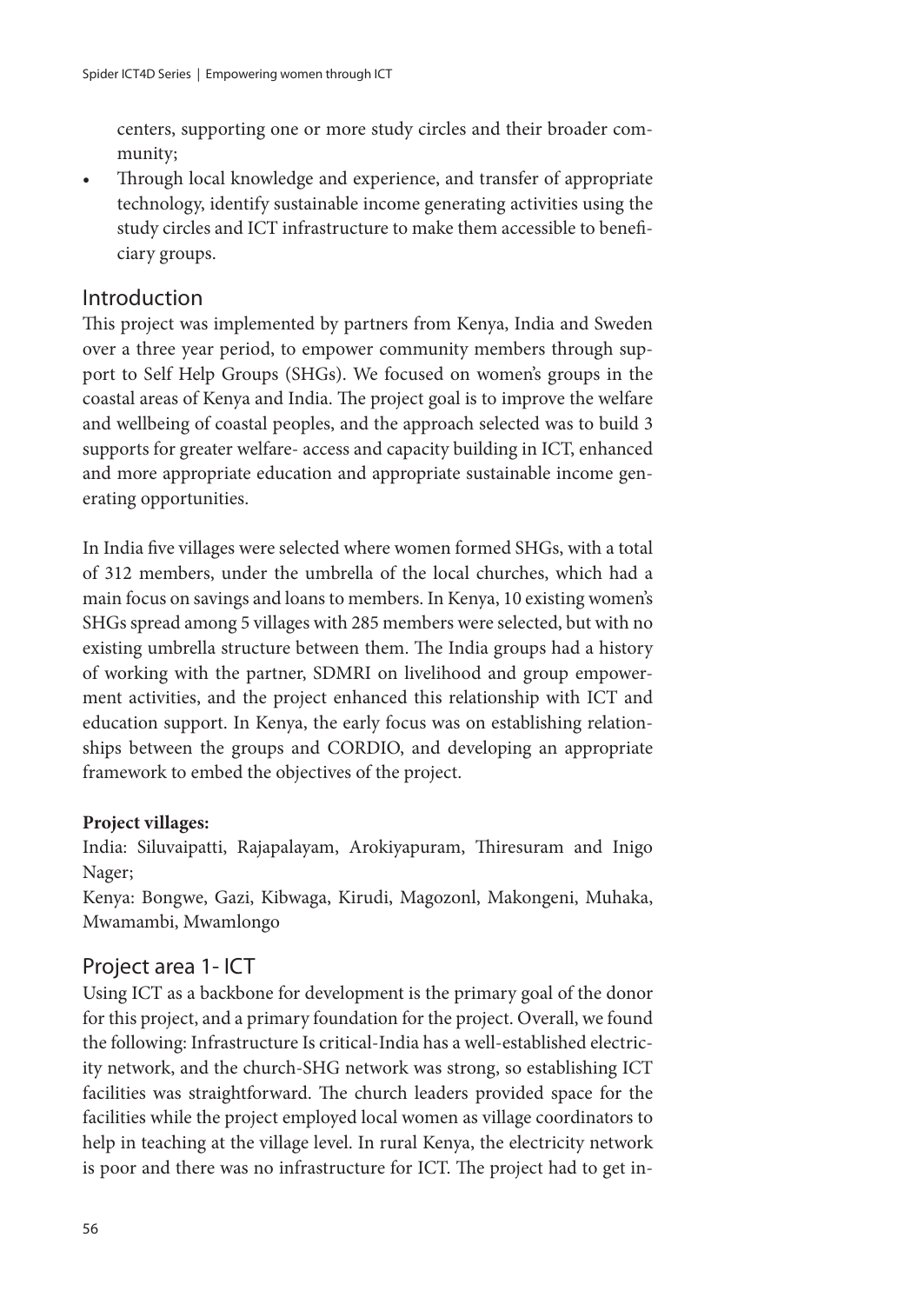volved with supply of power, selecting an office, security, and management of the office.

**Group and project management** - In some cases, groups were mature enough to undertake managing a computer and office, in others the local administration provided a foundation to assist with this. Project Management Committees comprising of the office manager and group members were set up to oversee the functions of the computer/office while the local chiefs in the various areas arbitrated in case of conflicts.

**Training** - ICT training was provided to selected beneficiaries by a computer training institute. In India, the beneficiaries of training were village coordinators, in Kenya each SHG nominated two members to participate. Those trained were expected to serve as trainers to their peers. In lndia1 training was very popular with students from nearby schools, with almost 350 students trained compared to 130 adults (half women). In Thirespuram, for example, as many as 74 students were reported as regularly attending computer classes. This was also found in the Kenya, though with lower numbers (102 trainees with two thirds of them being women)

**Communication** - some of the Kenyan and Indian women who have learnt how to use computers occasionally communicate with the Swedish team through email, often requiring translation among team members between Kiswahili and English. The Gazi study circle leader continued to communicate with a Swedish intern (Johanna Thidell) through email on her return to Sweden after her internship focused on capacitizing the study circles in Kenya.

**Empowerment** - ICT training was conceived to help the groups with their income generating and group activities. In both countries, however, there were additional unplanned outcomes from individual to group and even between-group levels summarized in the narratives section. Depending on the case, the ICT training included aspects of record keeping, numeracy/ literacy and managing the computer system, enabling the beneficiaries to upgrade their roles in the community and provide a service to their groups.

### Challenges and lessons

Inadequate infrastructure in Kenya led to delays and high costs of project setup; however these challenges can be overcome in project design, and in targeting activities at the appropriate level. One group ceased provision of ICT services due to non-payment of their electricity bills; this is likely due to leadership conflicts and access to money within the group. Greater empowerment of good leaders from within the groups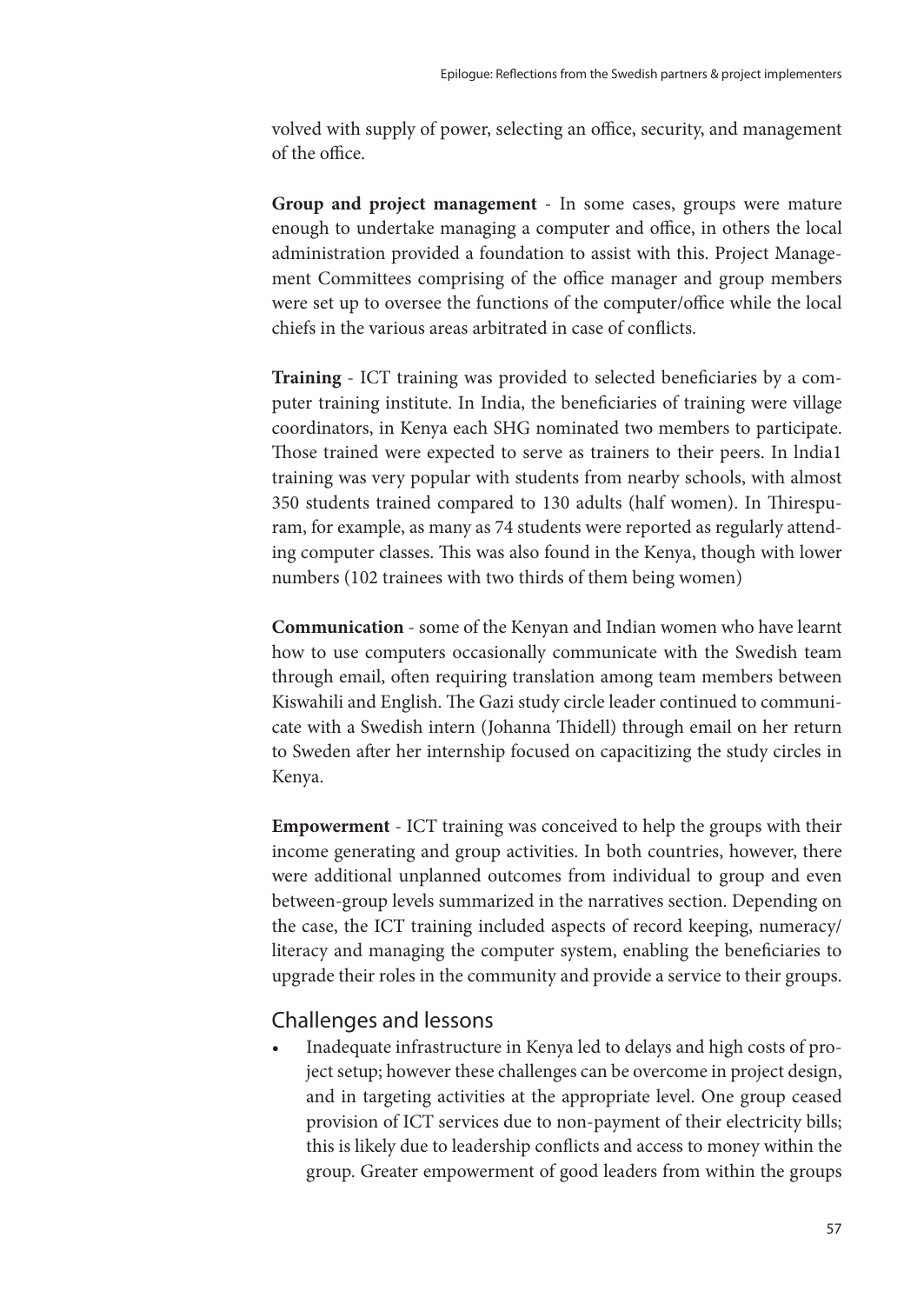is a key to success, enabling them to streamline the group activities and improve benefits to all

The ICT landscape changes rapidly over the duration of a project such as this. In Kenya, one of the initial investments, in mobile pay-phones, was rendered obsolete within 6 months by the introduction of low unit phone credit by service providers, making it possible for almost anyone to top up their own phone. In the second year of the project the same service provider introduced cash transfers by mobile phone, and now mobile-linked bank accounts. In the third year Kenya the commissioning of the first undersea fibre-optic cable for Kenya is opening up bandwidth and bringing down costs for both the Internet and mobile telephony, and opening up new opportunities. Continually adapting a project to such a rapidly changing environment has been challenging, but provides a lesson in how project objectives need to be the priority for implementation rather than the specifics of project activities if these are rendered obsolete because of a changing environment.

#### **Outcomes**

The provision of computers and mobile phones has clear benefits to the groups, but getting the ratio of computers to members to training opportunities right is a challenge. ICT centers can serve as general and computer learning centers for the communities around them, a source of income for the groups and provide job opportunities for those manning them. From the single computers provided to groups in this project phase, we see increasing the number of units, and providing other learning resources (see education section) as a key platform to support SHG development. With the increase in the number of group members who can use computers, groups can be encouraged to use the computer facilities for more activities, such as record keeping and filing.

In Kenya, XO laptops (one laptop per child) were used to supplement traditional computers and were well received by the groups due to their portability and long battery life. Due to their relatively lower cost (approx. \$200 per unit), they provide an opportunity for more people to access computer facilities even when electricity is not immediately available. Security is, however an issue. Communication- greater use of communication tools within the project was encouraged, including sms, email, and Internet tools. In the future, we will encourage communication among SHGs and between the countries such as through social networking sites to share experiences between group members in Kenya and India. This will also increase access to marketing opportunities for group products, and to Internet-based services.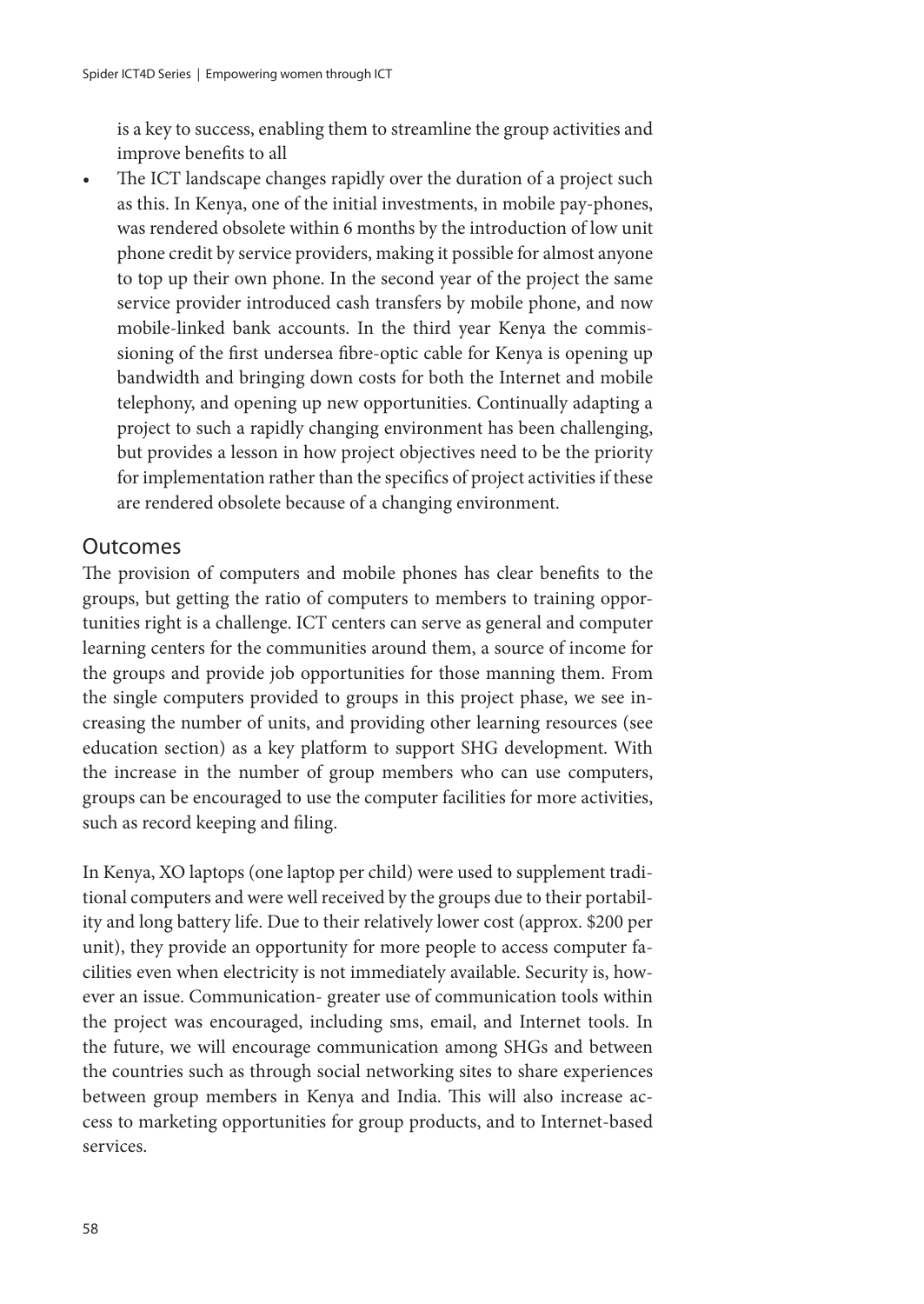#### Project area 2- Education

In this three-year project, we were able to translate the Swedish Folkbildning concept to be applied in India and Kenya. ln development terms, it is "participatory learning", and in this context fits very well with community traditions of group and democratic discussion and decision-making, as well as the objectives of poverty alleviation at village levels.

Through initiating workshops led by the Swedish team, 1 or 2 additional visits to the field sites and SHGs in Kenya and India, and the assistance of Swedish student interns to the field sites, we were able to adapt the practices to serve the group needs. In the end, the term "study circle" came to be used. In Kenya, the SHGs used the study circles to identify their priorities for education- reading, writing and numeracy, in addition to narrower aspects related to, for example, their income generating activities.

In India, teaching was led by the village coordinators and picked up faster through the already established networks, reaching 348 learners. In Kenya, staff from the local Adult Education department were involved, along with group leaders. Supporting a study circle leader was an issue in both countries while some village leaders may volunteer, for experienced leadership some monthly support was found necessary in both countries, though at manageable levels of about U\$ 15 per month. In both cases previously illiterate women reported an ability to read and write basic sentences as well as append their signatures instead of using thumb impressions.

In Kenya the study circle concept was 'localized' through CORDIO's Education Officer, who has a Master's in Education, and a project intern from Sweden. The intern first translated and adapted some Folkbildning documents to local needs from Swedish to English, and then project staff and study circle leaders adapted this into Kiswahili for use by the groups. Through our project staff, local government officers and the study circle teachers, we were able to integrate the study circles with meetings of the SHGs, training they received on ICT and training for their livelihood activities. By using the study circle methodology, which is fundamentally egalitarian, as a prime tool for group organization (one meeting a week for the study circle, one meeting for livelihood training) groups appeared to value the learning they received and the coherence they achieved as a group. The groups came up with the Kiswahili term 'mduara wa mtwaala' as the translation of study circle.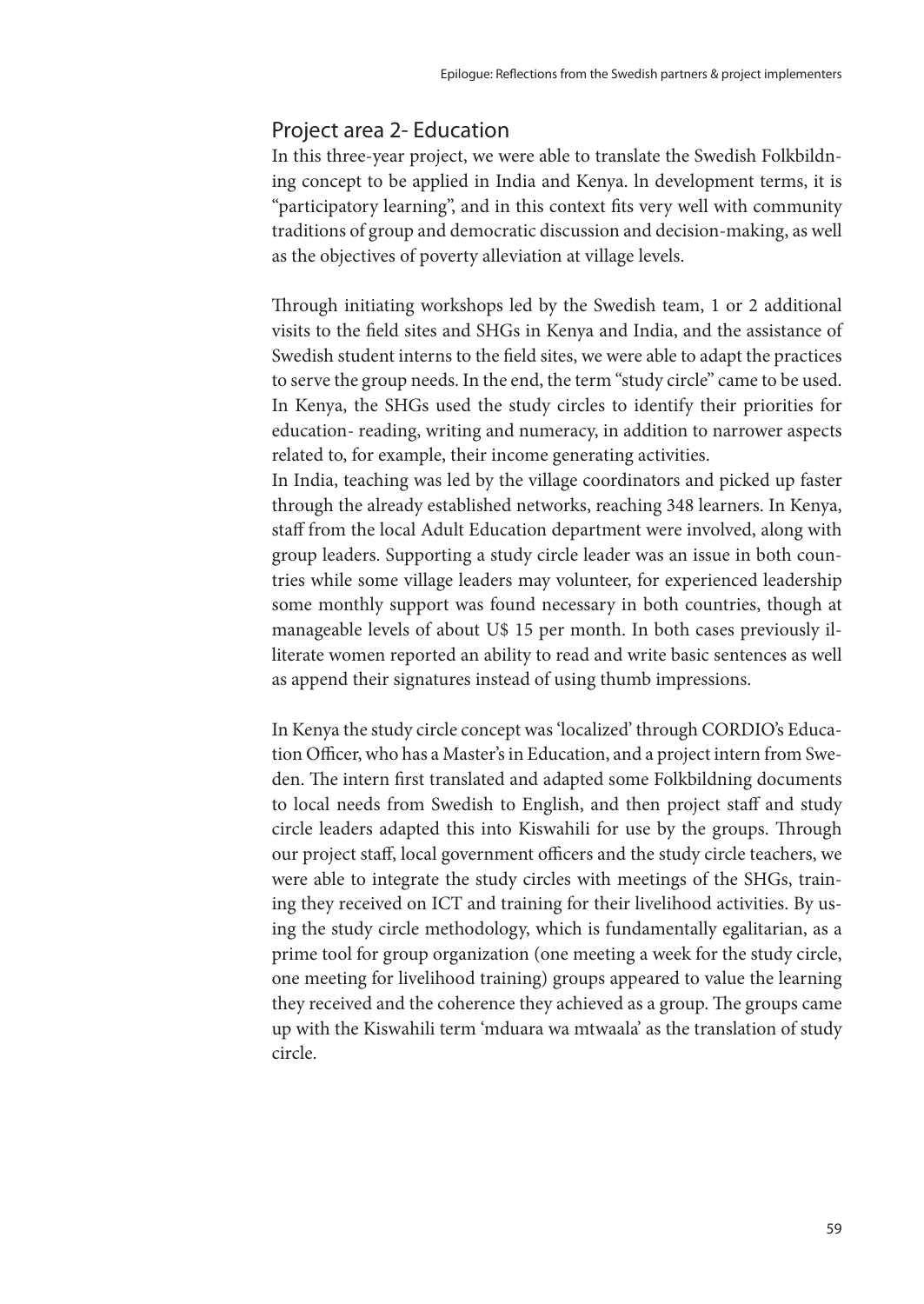## Digitally-accessible media

To support use of computers in the study circles, in Kenya we commissioned an education software developer (Avallain) to develop content on literacy/numeracy and marine environmental education. Their package is hosted on the XO computers, so also provided a test for using these as hand-held education aids more like books, compared to desktop computers sitting on a desk and less accessible to communities more accustomed to sitting in a circle on the ground. The learning resource covers aspects of progressive literacy and numeracy as well as information on marine and coastal resources.

The materials, which are available in both English and Kiswahili, have been installed at all group ICT sites for members to use and have also been made available for distribution on a CD. Outreach for the project was trialed through an additional medium, radio, on a local radio station on Kenya's south coast. A series of interviews were run with group members/ in the local language- Digo. The radio program generated a lot of interest from the public with many callers responding to debates and asking questions during live transmission. These media can be re-broadcast and made available through the Internet, and will be put up on CORDIO's website to provide greater access.

#### Outcomes

After 3 years, the most solid outcome of the project in both countries, focused on women, is basic literacy and numeracy. In both countries adult women and have since been able to graduate from using thumb prints to writing their names. Additionally, they are able to read basic instructions such as bus names hence increasing their level of independence e.g. when travelling. While this is not the primary objective of the project, scaling up and being able to deliver this outcome, with all the benefits that follow to the women and their children and families, will remain central to the project. Though teaching in the informal sector, providing ICT and access to broader resources has enabled some beneficiaries to participate in the formal education sector- some of the adult learners in Kenya were able to register for the national basic literacy exam and those who passed will be progressing to the post-literacy stage. Learning to read/write and at the same time learning how to use computers shows great potential for enabling beneficiaries to leapfrog some of the barriers to crossing the digital divide.

The Folkbildning approach appears to be a perfect match to the growing focus on community-based development and empowerment in developing countries. Following translation and adaptation of a guide, it can be shared with groups, adult education teachers and implementation projects who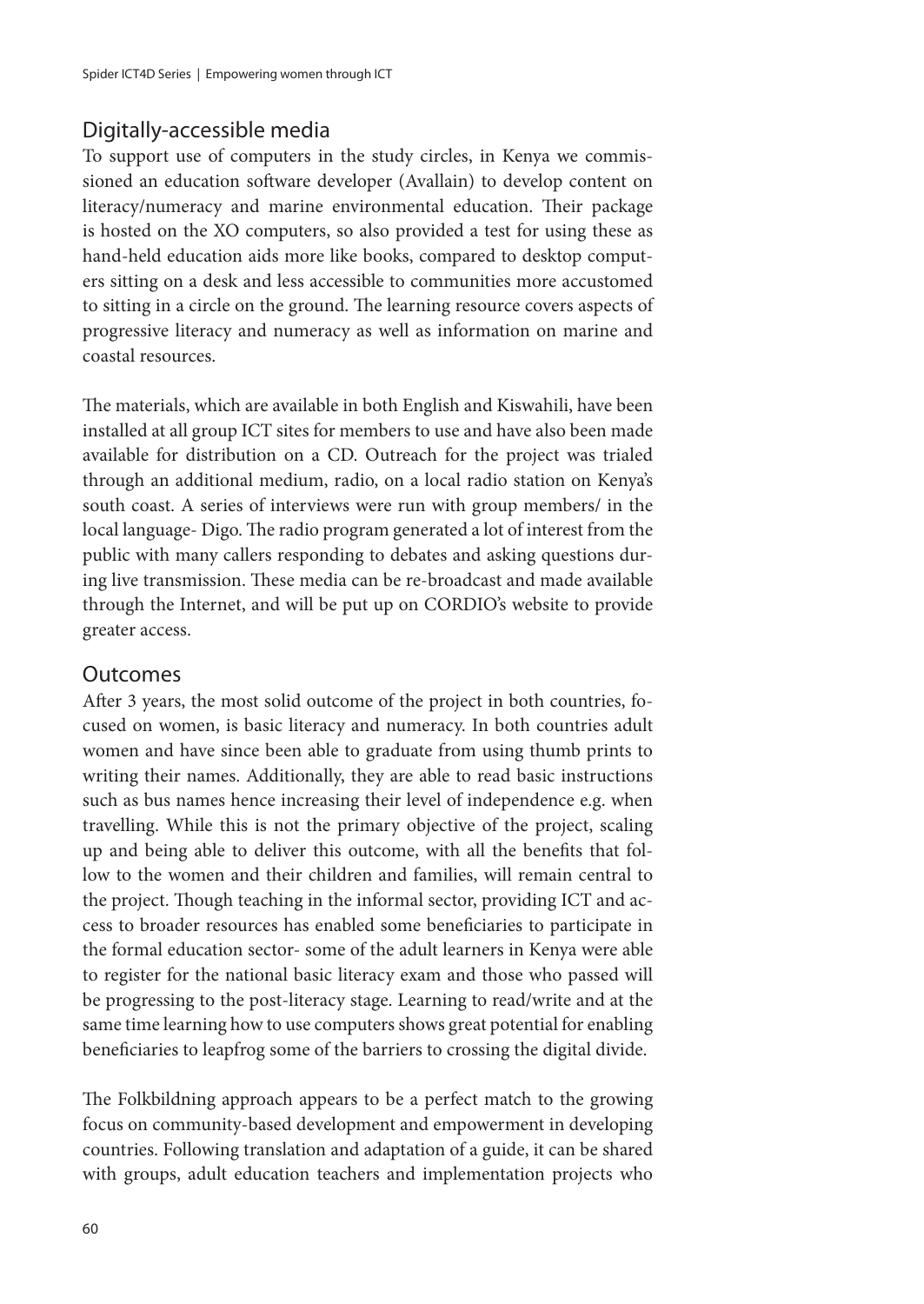can be encouraged to adopt the study circle concept. Its value appears to be that it transcends the groups' narrow interest in income generation by offering real education in a total sense. This does not undermine the importance of income generation, but rather expands it by opening up more possibilities for empowerment and diversification of household income/livelihood security. Study circle leaders who are now well versed with the concept can serve as facilitators during training sessions for other study circle leaders, providing a multiplier effect to reach more beneficiaries.

The development of e-learning materials and their use by study circle members also provides opportunities for scaling up, and shows how well ICT facilities can be used as teaching and learning aids. Components covered innumeracy, literacy and environment are relevant to both Kenya and India and their translation into Tamil and other languages would make them more easily accessible within the context of this project, and more generally.

Radio outreach on topical issues was well received as indicated by the number of callers during the live sessions. These have potential to reach wider audiences and the general public who are not necessarily directly involved in project activities or living in the project areas

#### Project area 3- Alternative livelihoods

Since improving income was a primary goal of the project, support for alternative livelihoods was one of the priorities for capacity building and seed support from the project. The following lessons were learned.

**India** - the already established group network enabled access to cheap loans (repaid at 1% interest rate) from the local banks as a result of government policy promoting access to micro-finance facilities.

Beneficiaries spent this money on better education (such as in a school where English is taught), to support their husbands buy fishing gears and vessels as well as paying for dowry for their daughters, running small businesses selling foodstuffs, clothes, bicycle repair, tailoring and design. During the second year of the project, all five groups took up additional projects in worm-com posting, hygienic sun-drying of fish, dress and bag making as well as making washing powder and toilet cleaning gel.

**Kenya** - the SHGs ranked six activities (IGAs) as the highest priority- poultry keeping, small business, tree nurseries, bee keeping, ecotourism and farming. The groups had mixed results with these, particularly with poultry farming, which was selected by 5 groups as it is successful in some settings in small to medium sized towns in Kenya. It was not successful in this rural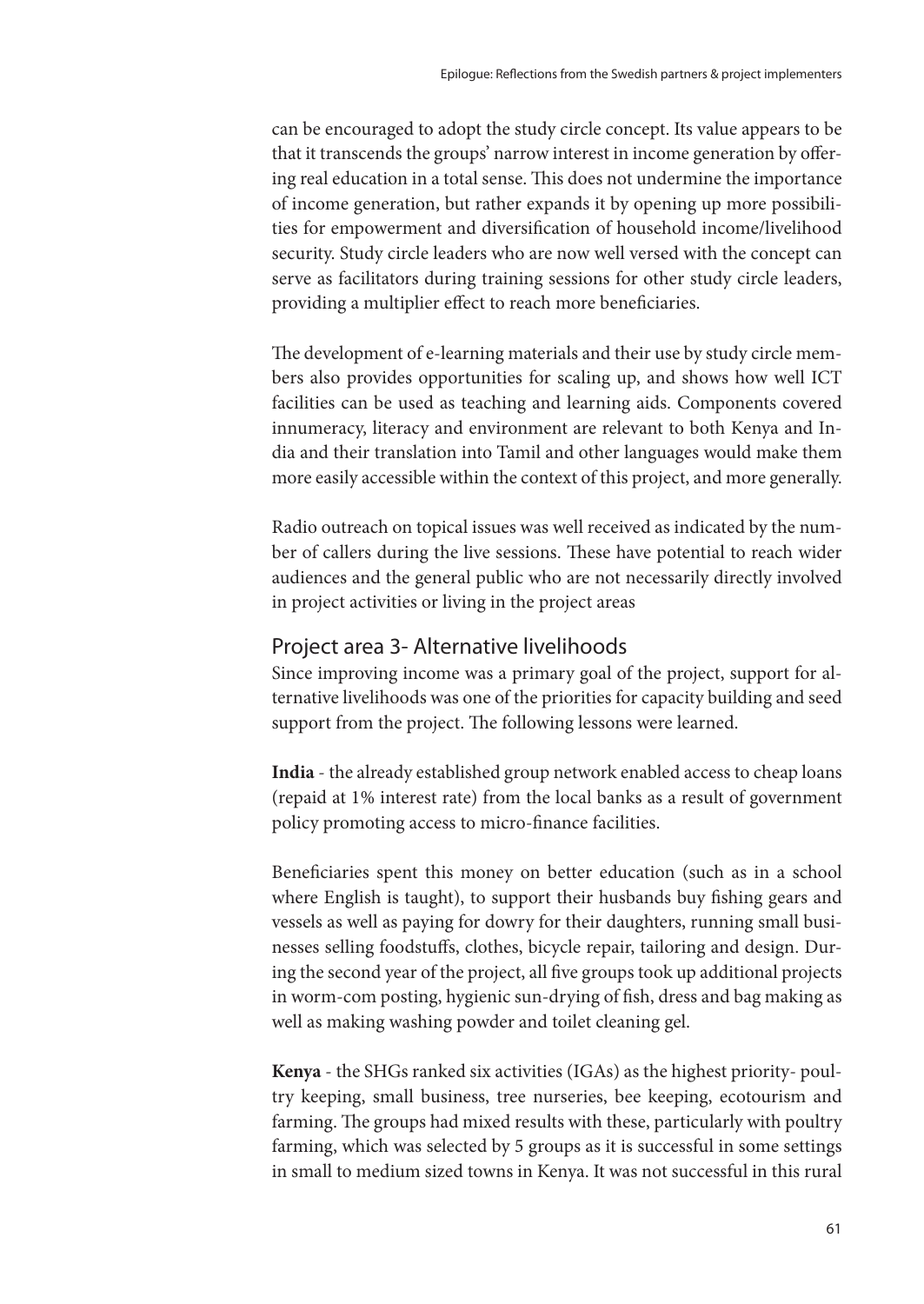setting- in spite of exchange visits, training sessions by a livestock officer and financial support, the cost of chicken feed, limited access to markets and disease prevented success beyond one or two cycles. These groups subsequently shifted focus, with one now making jewelry from recycled paper, and another making mats, another seeking micro-credit access, and soapmaking venture.

#### Outcomes

A clear lesson from these activities is that successful income generating activities must grow out of real capacity and have strong linkages in the local setting. Seemingly lucrative opportunities, such as poultry farming, require too-large steps in terms of technical capacity, capital and market access for these SHGs to succeed. Activities that require smaller incremental steps may be more successful as they are less foreign to the beneficiaries to start with, and require a proportionately lower investment in time, finances and effort. This latter is important, as if the activity fails, the amount lost is also less, and the individual or group is less inhibited from continuing with other activities, or trying something else. For example, though not tried in this project- in India, crab fattening has worked as it capitalizes on the women's husbands being fishermen, and supplying a local demand for cheaply grown crab. In Kenya, it has not worked, as there is no local market for small crabs, only a restaurant market for large crabs that take too long to grow, with high risks of loss and theft. Soap making has shown success as it combines many of the above qualities, and the path has been paved by other community groups and NGOs. In Kenya Lolarako and Tulisubiri group members have achieved the capacity to make 70 soaps per day, with an adequate market. However the products do not bear a national standardization mark, so access to more markets is restricted. Some possible next steps in this activity are diversification of soaps (such as with Aloe vera), further training, cultivation of key ingredients, standards labeling and improve marketing tools (such as brochures and banners for local use, and a website for general information).

#### Narratives of success

The greatest synergy for success stories came from the interlinkages between ICT training/facilities and study circle education. Livelihood activity successes were less integrated, as they tended to come from an activity that is successful/sustainable in the local context.

#### Three examples are:

Tulisubiri SHG (meaning "we were waiting", Kenya)- Binti Omari undertook the ICT training and has since taken up the role of office manager in her area, Tiwi. As office manager, Binti is in charge of the JCT facilities do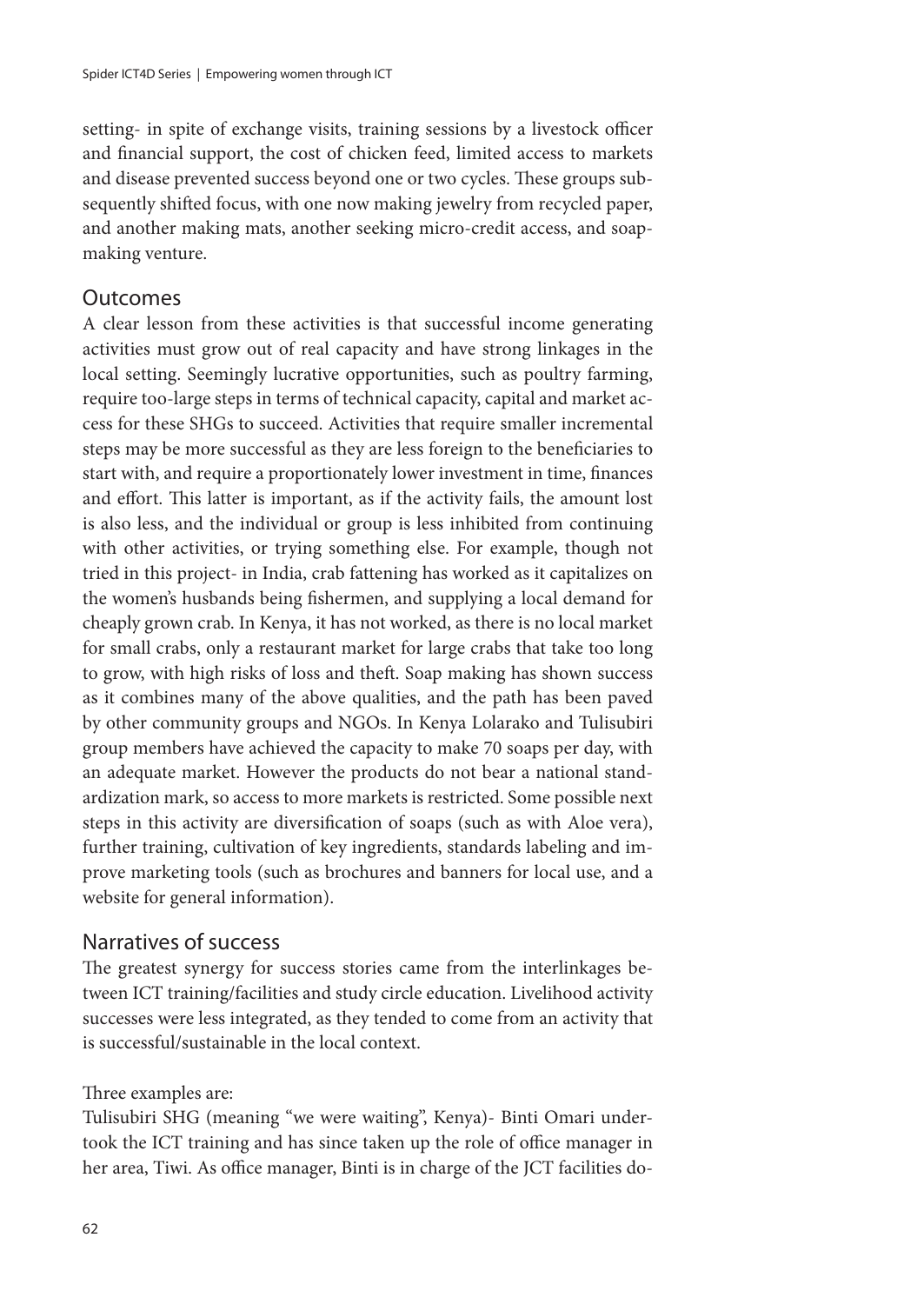nated to the groups through this project. Binti's group teamed up with four other SHGs and approached the local chief of their area to provide some space for the ICT facilities. Through this grant, electricity was installed and a section of the chief 's office renovated and secured to serve as a local office for the five groups' JCT activities. The office provides typesetting, printing and photocopy as well as telephone services for the people in the area. As there is much need for documentation by local area residents visiting the chief the office services generate an income to pay the office manager, cover electricity bills and replace supplies. Additionally, Binti has enrolled 7 students, three of whom are group members. All students pay a registration fee of approximately 3 USD and a similar monthly access fee if they are group members. Non group members are charged a higher access fee of approximately 7 USD.

Kaya Muhaka is a mature SHG, with Mwanaasha Gem a and Saidi Boga receiving the training, and serving as office managers. Through good record keeping the SHG is not only breaking even but also able to report some profit. 13 computer students are enrolled at the group site and regularly attend class. At this site, the students' registration fee is about 1.5 USD for members with a monthly access fee of 3 USD. Nonmembers register by paying 3 USD and 7 USD for monthly access while group members' children access the computer facilities at a cost of 3.5 USD. Similar outcomes occurred in two other groups in Kenya- Lolarako SHG and Gazi SHG- where the group member trained in ICT took on a responsible position, and extending training to other groups.

Formal employment was a more common outcome in India than Kenya. ICT training opened doors to employment as computer operators for Mrs. Mary and Mr. Brighten from Rajapalayam and Mr. Karthick and Ms. Jemi from Siluvaipatti. Miss Glory found work as a computer teaching assistant in a school, and Siluvaipatti is assisting her husband keep business records on the computer. In Kenya, two group members from Gazi, where a marine research field center has been operating for 20 years and works with community members, have obtained jobs, and one of the SHG members left the group after gaining a job outside of the local community.

**Ingredients for success** - ICT infrastructure available or can be developed at reasonable cost, availability 'of training institutes, proximity to sufficient people who want training and/or access through the resource center, management capability available or can be built up reasonably easily, employment possibilities locally.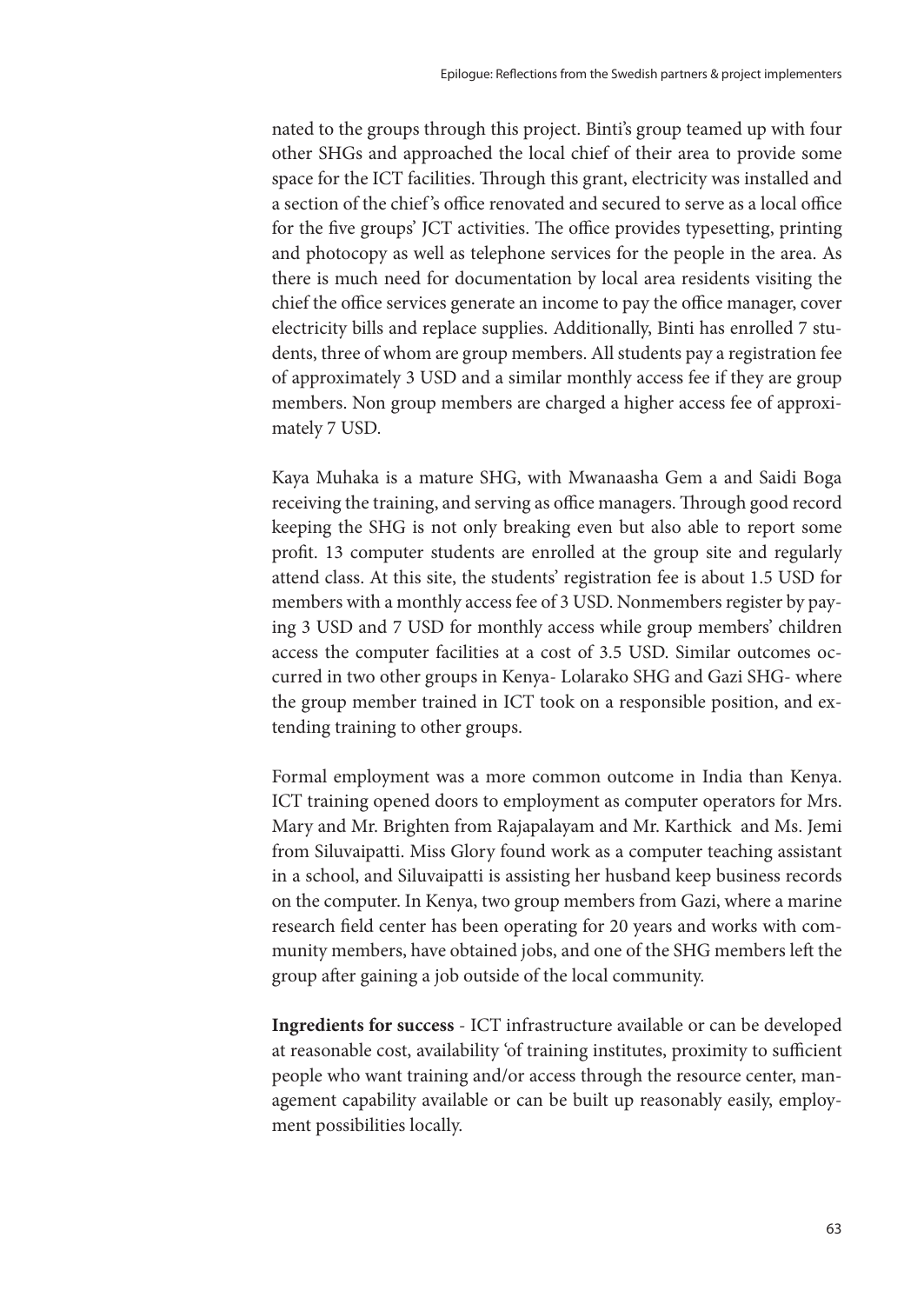## Education

The strongest narratives of success in both India and Kenya came from women who for the first time could sign their name to a document, or count their own money- and learn how to use a computer to access the Internet. With the interests of the project in environmental sustainability, we also introduced some environment based topics such as aspects of hygiene, climate change, corals and fisheries. Carefully designed to not take away from the internally-generated priorities of the groups, these topics lay a broader foundation for later education, of particular value in health and the environment. Furaha Rashid from Lolarako SHG, is thrilled that she can now read the traditional mottos written on the cloths '1eso' or 'kanga') local women use. Several SC members took the Kenya national literacy exam and those who passed have since received certificates from the Ministry of Education.

*'Ingredients for success'* clear understanding and implementation of the participatory method .In the 'study circles, capable study circle leader, access to learning materials to meet the expectations of study: circle learners, ICT infrastructure to facilitate e-learning, linkages locally to both formal and informal 'education programs and capabilities.

#### Livelihoods

Successful livelihood activities in India were strongly based on products or services with demonstrated income-generating potential in the local setting, e.g. worm-com posting, hygienic sun-drying of fish, dress and bag making. The first two activities were based on a long history of research and development by SDMRI, to foster sustainable use of marine resources. In Kenya Loiarako and Tulisubiri group members received training and marketing assistance in making soaps, shampoo, cream, lotions and hair food (using the neem and other medicinal plants), from a university intern attached to CORDIO and through Kwetu Training Center that specializes in community capacity building. One group now can make 70 soaps per day and is selling them in a market 12 km away. 100 of their soaps successfully sold in Sweden, and they are supplying a tourist guest house with guest soaps.

Groups that initially selected a mangrove boardwalk and farming activities, due to longer histories of trialing and investing in these activities, have been sustainable, though the former is dependent on tourist seasons, variability and marketing. The most successful group is a mature group that has been built up through interactions with NGOs and supporters through prior projects, growing tree seedlings, growing biofuei trees and producing honey.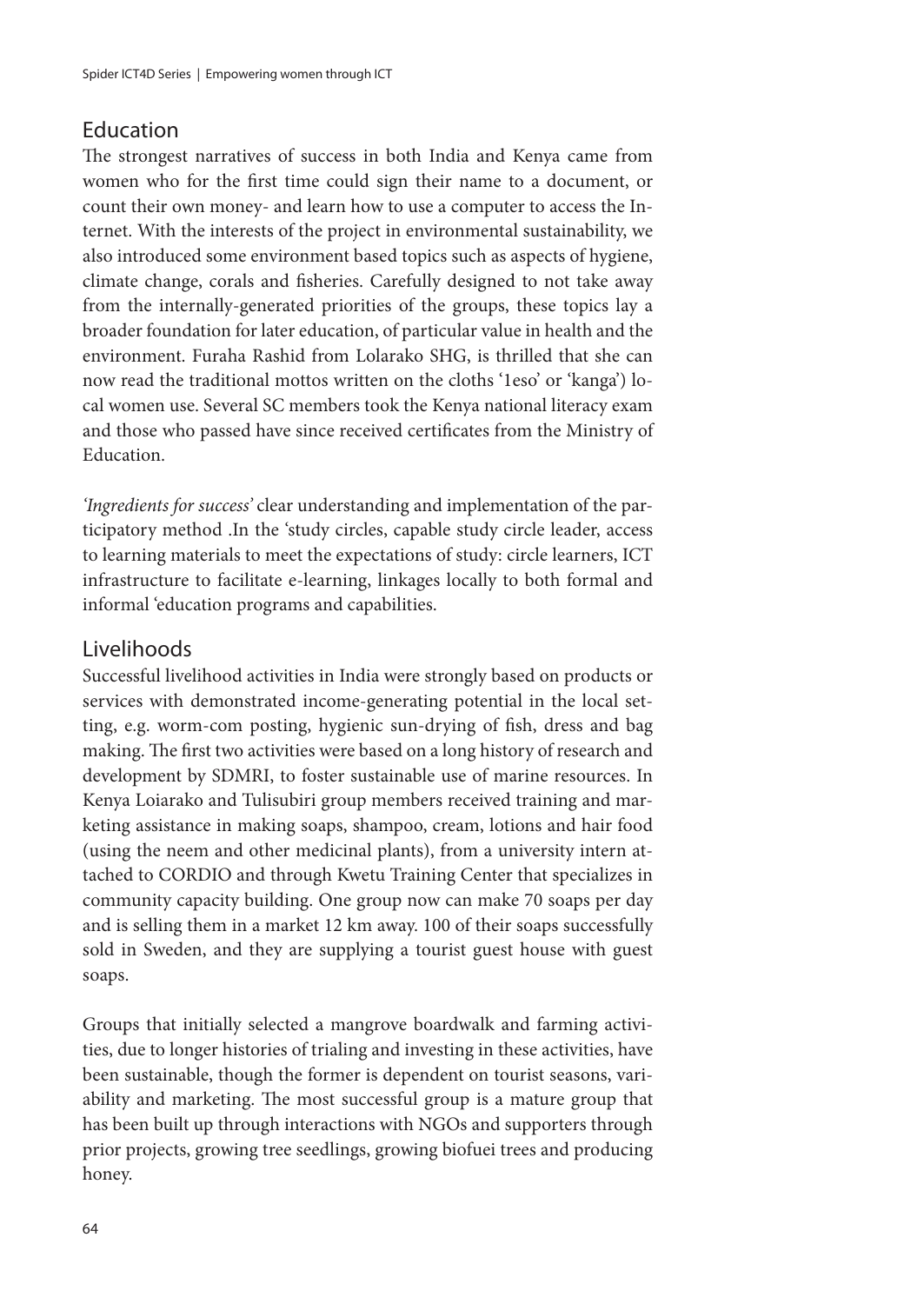Ingredients for success- accessible local asset/resource in good health, low barrier to exploitation and reaching a market, new technology accessible through some training, capital investment minor.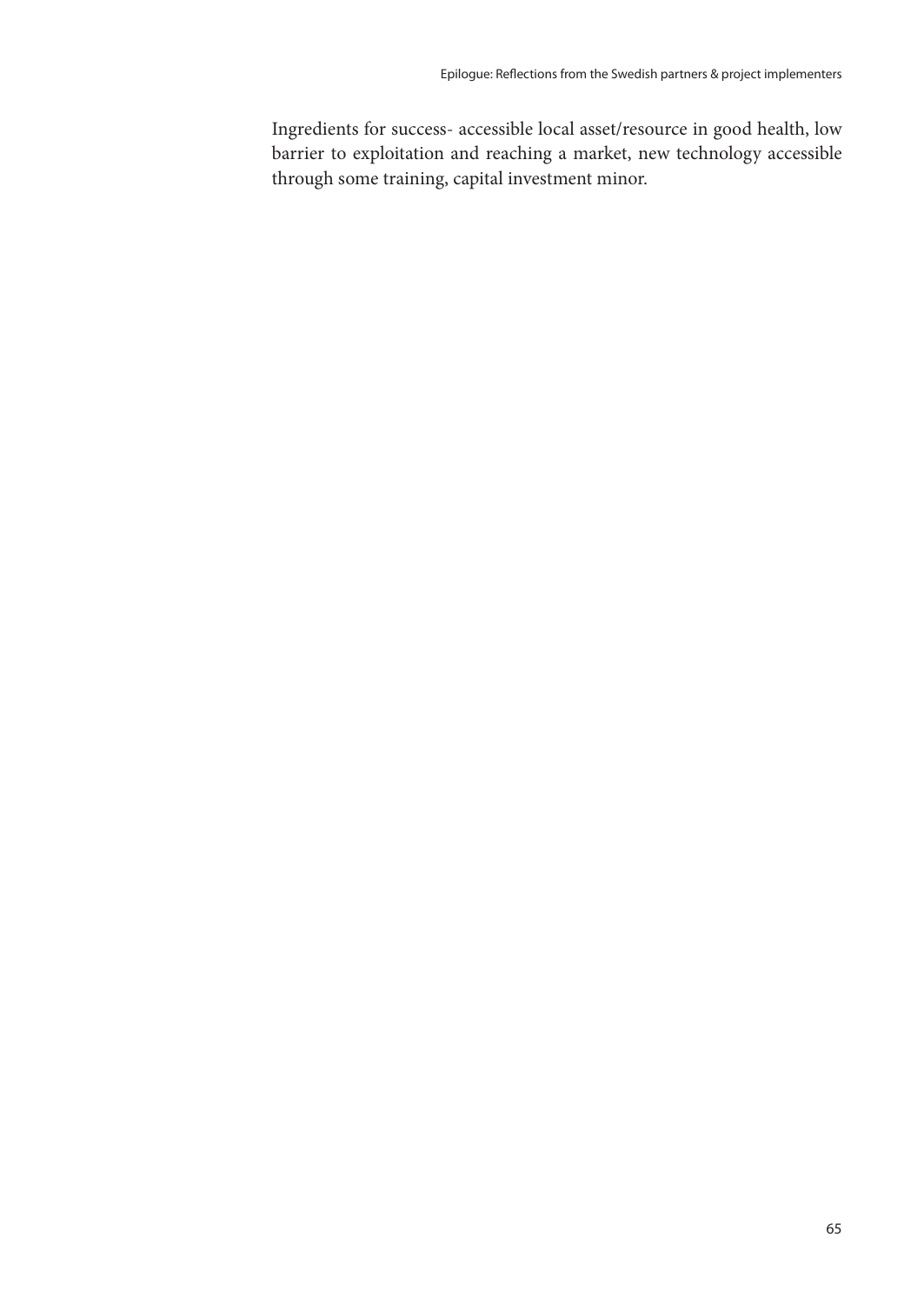Spider ICT4D Series | Empowering women through ICT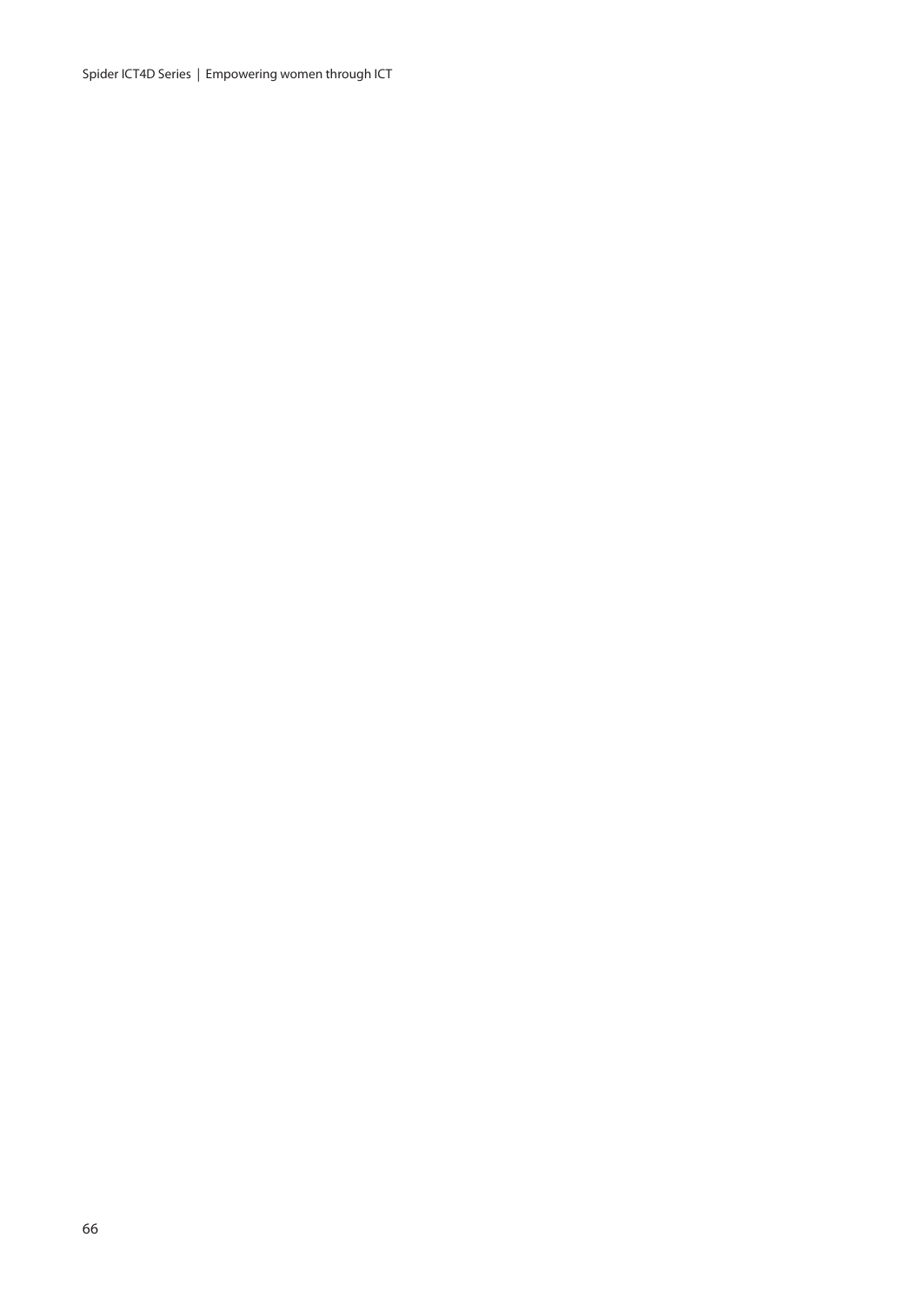# Putting Knowledge to Better use: Industry responsiveness to gender differences in ICT demand in Vietnam

#### **Bo Göransson**

Coordinator for LEAP4D, Lund Univresity

#### Background

The projects started with the perhaps mundane observation that in developed as well as developing countries, women are poorly represented in scientific research and particularly in the fields of engineering and natural sciences. Partly due to this lack of women as developers and innovators in technologies, women as end-users have been poorly taken into account. Their needs have mostly been considered when the inventor has been a woman herself. This may be surprising, given the fact that women represent a growing proportion of customers of everyday techniques. In a global perspective, women tend to be more educated and economically more independent than the women of previous generations. Also in traditionally patriarchal societies, women constitute an important and growing user-group of ICT products and services. It is also clear that women use ICT for different purposes and have different demands than their male counterparts.

Many studies confirm that women are more likely than men to use ICT for family related purposes, such as health and education, as well as for smallscale social business activities (see e.g. Göransson 2010, Gurumurthy 2008, James 2004, and Thioune 2003). It is no coincidence that the microcredit movement, initiated by the Nobel Peace Prize winning Muhammed Yunus, focuses its lending to women. In February 2007, the Grameen Bank had 7 million borrowers in rural Bangladesh, 97 percent of whom are women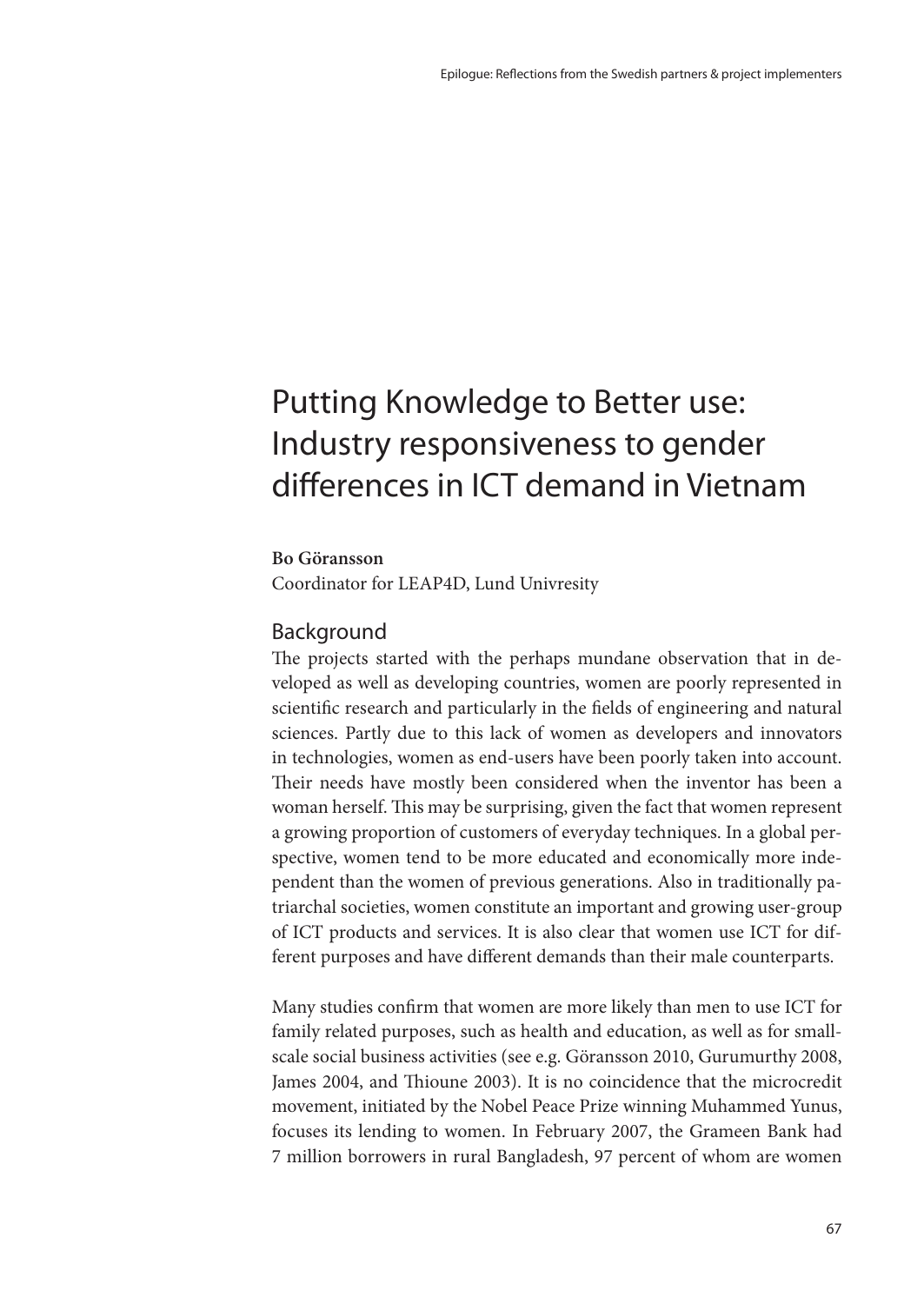(Grameen Bank 2007). The Grameen Bank and its off-shoot Grameen Phone are two of few examples of business models aimed at women in developing countries. Given the differences in demand for ICT services, we would expect to see this demand being catered for by ICT manufacturers and service providers. From the perspective of national systems of innovation this would imply that the capacity for technological development is not fully utilized and that there is a pent up innovation potential in the innovation system. Moreover, it can be argued no country can afford to miss out on the quantitative as well as qualitative innovation potential represented by women researchers. It is our contention that there exists an opportunity for ICT entrepreneurs to develop products and services to cater for women demand for ICT products. This opportunity could be translated into a competitive advantage for an innovating company or even for a country as a whole. Given the differing economic and cultural situation in developing and developed countries there appears to be plenty of scope and opportunities for innovators in developing countries. This project is devoted to exploring how representatives of the ICT industry in Vietnam are reacting to this challenge.

## **Objectives**

The general objective of the study was to explore the opportunities for ICT entrepreneurs in Vietnam to develop products and services in response to demand by women for ICT services and products and examine whether or not this opportunity could be translated into a competitive advantage for an innovating company. The specific objectives were a) to investigate gender differences in the ICT demands in Vietnam, b) to identify major obstacles to gender-specific technological development in ICT, and c) to explore the viability of business models aimed at women as users of ICT.

## Methodology

A project team was set up during Fall 2009 consisting of Dr. Tran Ngoc Ca, National Council for Science and Technology Policy, Vietnam, Dr. Le Thi Quy, Research Center for Gender and Development, Vietnam, Mr. Nguyen Xuan Hieu, Vietnam ICT Association, Vietnam, and Dr. Bo Göransson, Research Policy Institute (project coordinator).

Draft questionnaires were produced in October 2009. The purpose of the questionnaires was to explore in quantitative terms to what extent women participate in the development of the ICT sector in Vietnam, either as managers or as researchers and developers of ICT technology. The aim of the survey was to target as many ICT companies in Vietnam as possible (see further below). Moreover, the questionnaire was designed to be compatible with similar studies in other countries.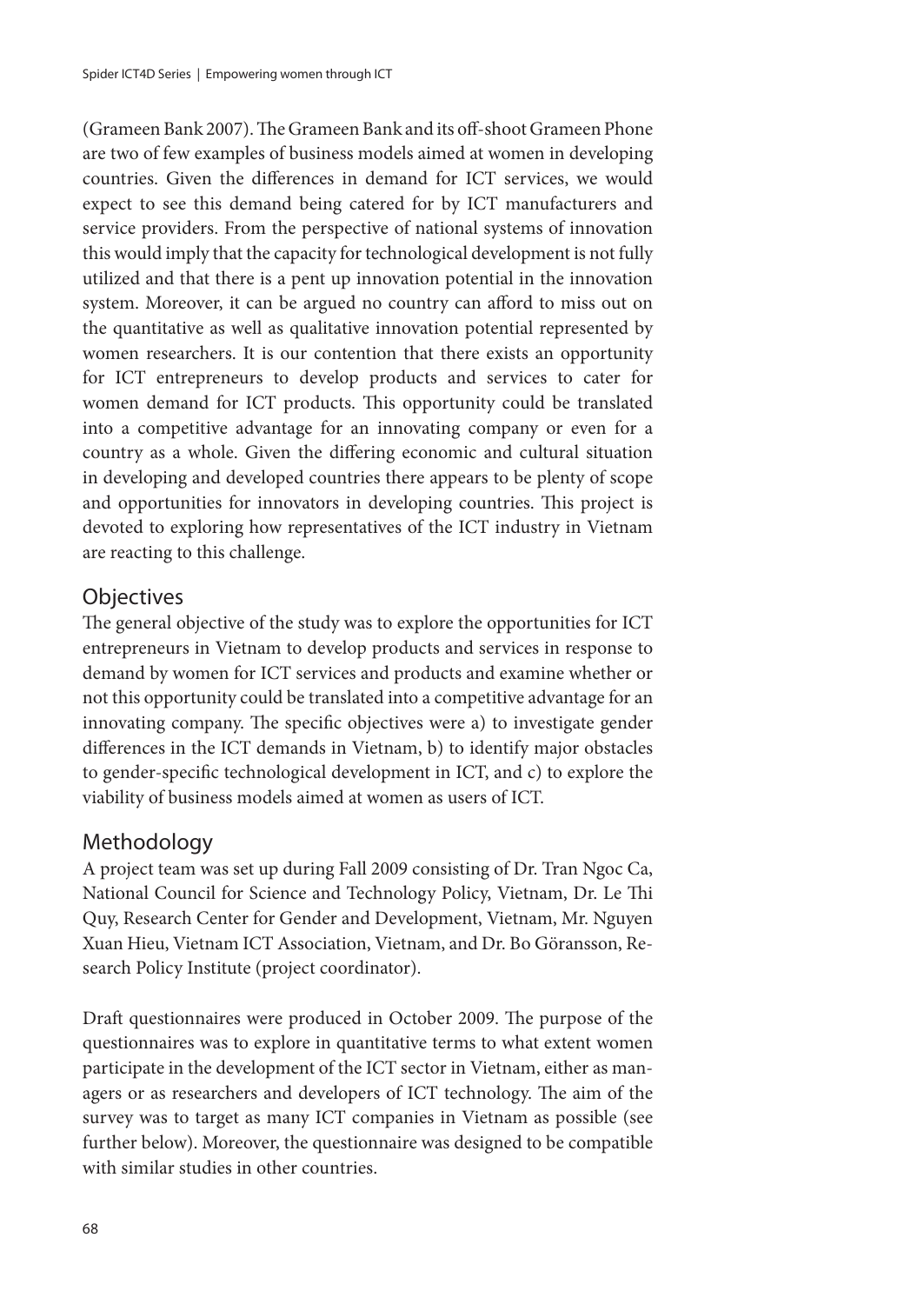A first team meeting was carried out in November 2009. The full team met and hammered out remaining research methodology issues and produced a project roadmap. The road map confirmed the different areas of responsibility and laid out the time table for engaging in the project activities. In short it was agreed that 1) Pilot interviews to test the draft questionnaire should be carried out in December 2009. 2) The questionnaire should be revised in January 2010 according to the results of the interviews. 3) The full-scale survey should be carried out during Spring/Summer 2010. 4) A background report on gender issues in Vietnam be drafted during Summer 2010. 5) Interviews with particularly interesting cases should be carried out during Fall 2010. 6) A final workshop to be carried out in November 2010. In other words, we decided more concretely on the timeline indicated in the project application.

In December 2009 pilot interviews of the questionnaires were carried out. Based on the results of these interviews, the questionnaires for the survey as well as for the case studies were revised in January 2010. The pilot interviews indicated that some questions related to size and turnover were considered very sensitive by the companies. Accordingly, these questions were reformulated and made voluntary to respond to. On the whole, the questionnaire worked quite well; the respondents understood the questions well and responded to most of the questions. This indicated that the questions were relevant. (The questionnaire is attached to this report). The full-scale survey started during Spring 2010 with companies in Hanoi and continued with companies in the Ho Chi Minh City (HCMC) area.

The method for the survey included considerable work on identifying the relevant companies to include in the survey. No complete list existed previously in Vietnam. The work started with identifying relevant sources for the construction of a complete list of ICT companies with a main product line in software, hardware or ICT services. List of company names were retrieved from the Vietnamese Association for Information Processing (VAIP), Vietnam Information Development Company (VIDC) and the Quang Trung Software City in HCMC. In addition, business directories as well as previous studies allowed the researchers to construct a list of possible companies to be included in the survey. In total, over 500 companies were on this first list. However, closer examination revealed a number of overlaps, companies that had gone out of business, that were un-contactable (no website or telephone), were branch offices or was wrongly classified as ICT companies.

After weeding out non-relevant listings, 100 companies remained in the Hanoi area and 107 in HCMC, all in all 207. All these companies were contacted by telephone and asked to participate. Some refused to participate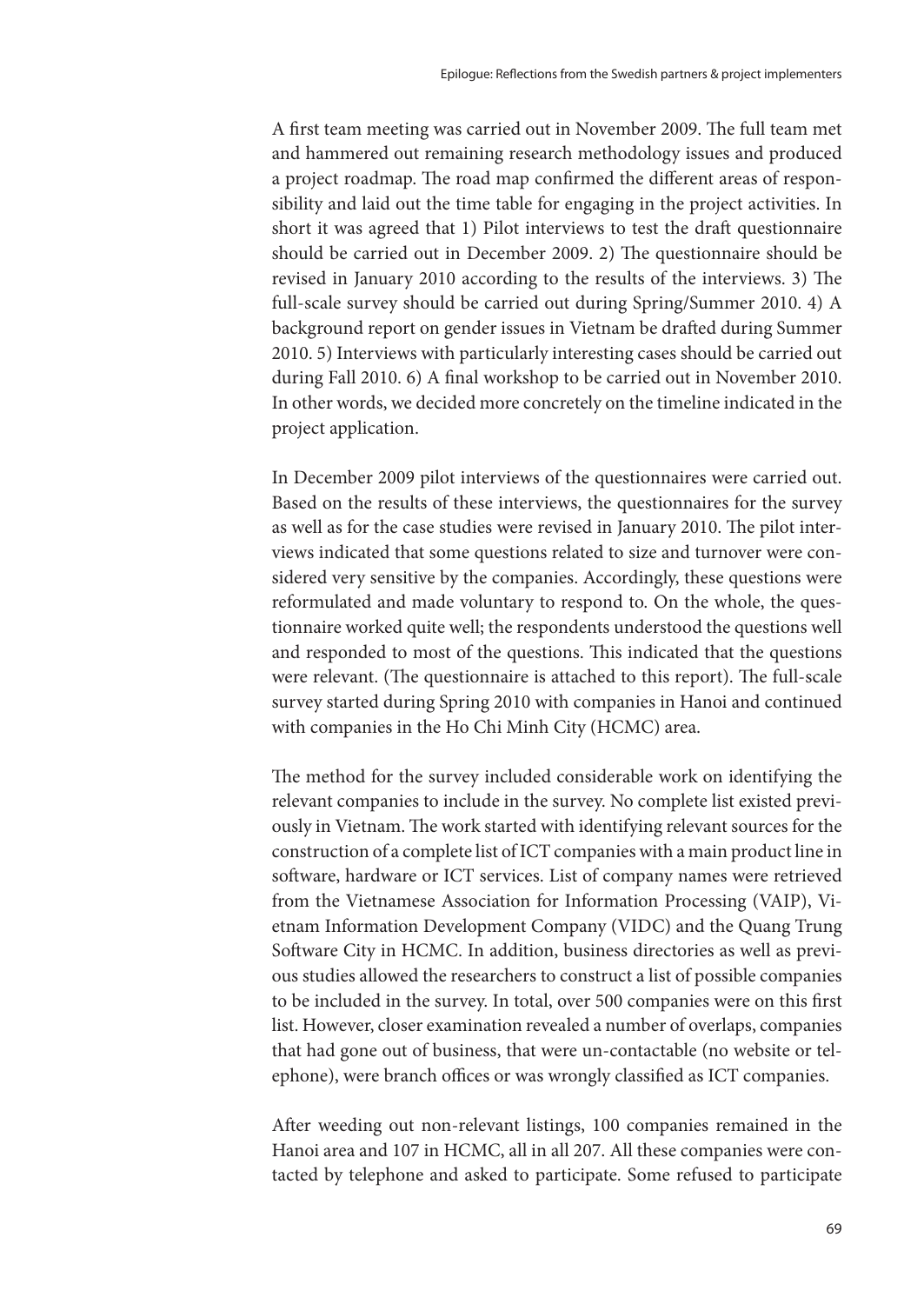already at this stage and some companies agreed to be interviewed but never completed the questionnaire even after several reminders. In total, 117 personal interviews were carried out successfully at the company sites, giving a response rate of over 50%. This must be considered quite good for this kind of survey.

The research team is also conducting an analysis of the non-respondents to make sure there was no bias in the responses. During Spring/Summer a draft background report on gender issues in Vietnam was carried out. The draft of this paper is attached to this report. A final workshop was carried out in November 2010. The workshop provided the project team with an opportunity to present main findings to representatives from academia, state administration and the business community. The response from the workshop participants were encouraging and the discussions indicated that the research has been relevant and interesting for the Triple Helix participants. As anecdotal evidence, it can be mentioned that one high-level manager of an ICT company announced that she would go straight back to her company and explore the market potential and interest in gender-specific products. The discussions and comments on the research results provided a good basis for finalizing the project outputs.

## Findings

The survey of the Vietnamese ICT industry shows that the level of women participation in the ICT field in Vietnam is still low, but also that it is growing. Particularly in the Hanoi area, the number of women in corporate R&D and management is substantial with women accounting for 37% of the work force in the industry. Perhaps surprisingly, the percentage of women in R&D is higher than at management level; with women constituting 40% of the product development personnel, Vietnam would appear to have higher than average participation in the product development process in the ICT sector compared to most other countries. The total size of the companies surveyed in terms of number of employees was almost thirty thousand, with a small number of large enterprises dominating the sector and with a mean size of around 25 employees per company.

The ownership structure of the ICT companies is dominated by private joint stock companies. Apart from the few large scale companies, they are tend to be small sized enterprises with a turnover of USD 50,000 – USD 500,000 per annum. The main products are development of software and services, and improvement of existing software. The production and development base for hardware is still quite weak. Most of the companies are incorporating a user perspective in general in their work but the number of companies concerned with development of gender-specific products is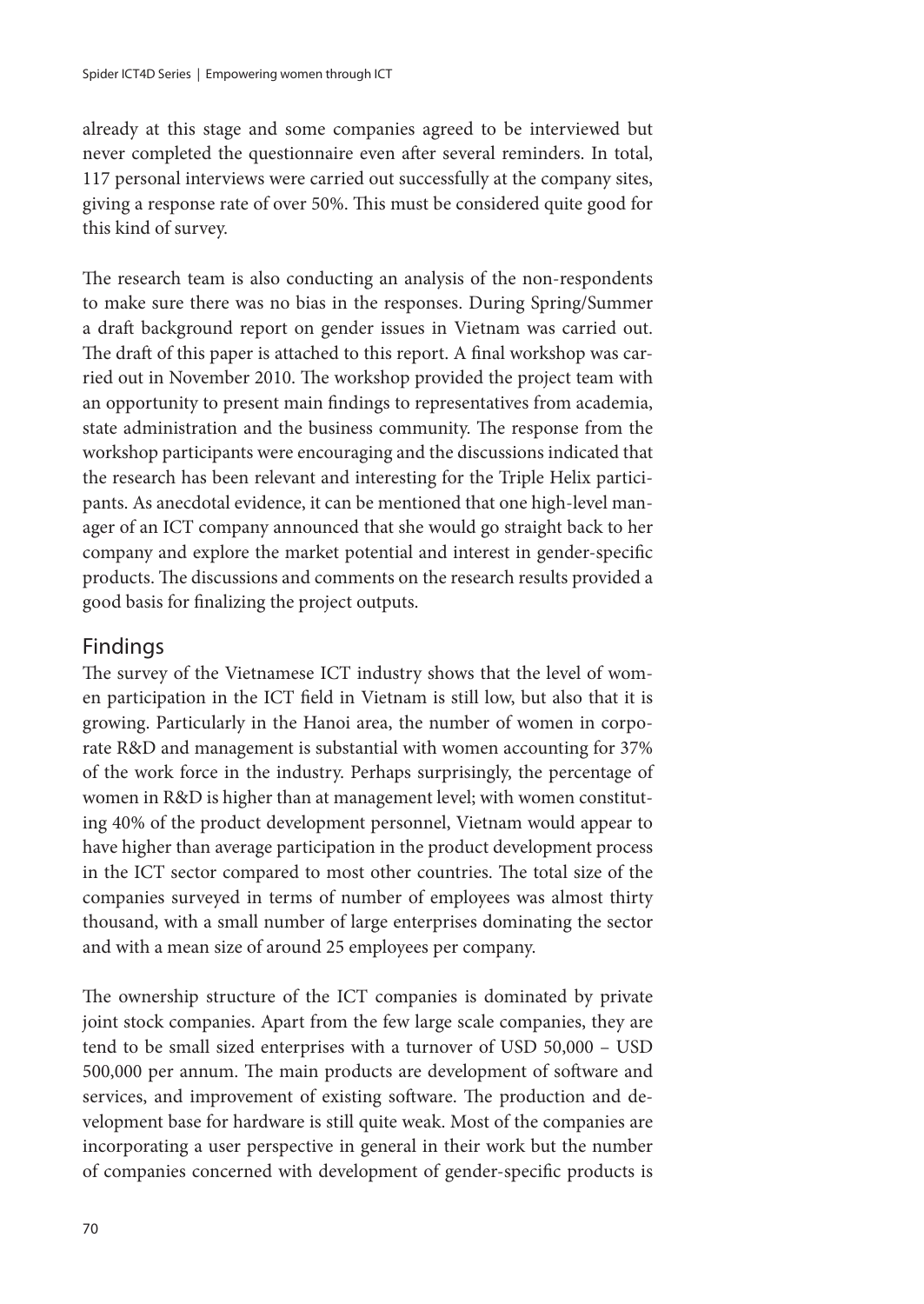low. The information derived from different kinds of user-interaction indicating differing gender preferences, apparently has not translated into gender specific product development activities other than in exceptional cases. Consequently, the share of companies developing products for a particular gender is as low as 9%. The reasons given by companies for not engaging in development projects aimed at a specific gender differ but are all concerned with doubt on either the risk of the projects or doubts if a market for such product exists. The perception is that it is difficult to determine a clear aim, goal or benefit from such projects since the demand for the products and services for a particular gender is uncertain. Gender has never been considered to be a major factor in demand for ICT products and companies are slow to move into new fields. Moreover, many companies function as subcontractors and produce what they are contracted for without being concerned with gender specific demand. Finally, technology is traditionally regarded as gender-neutral in the sense that preferences for it do not differ between genders.

However, some enterprises have welcomed specific project for particular gender because, as one responded stated, "as society grows, demand is expanding and diversifying day by day and daily-life activities are more and more individual. All persons want to be able to express their own special personalities". The success rate of such gender-specific projects appears to be quite high, indicating that these companies are early adopters of a business model based on tapping the potential of women as product developer and as users of technology. Some of the companies that already are actively pursuing such projects do not have a detailed business plan, although they have the human resources and instruments needed for further exploring this field. Overall, Vietnam is seen as a quite pro gender development and equality. The issue of increasing female participation in job positions, in S&T activities as well as business is well on the agenda for many policy makers. In fact, there are many existing documents and legal frameworks in place aiming at promoting this cause. However, in reality, things depend on many other factors.

Participation of female workers, managers in business activities of firms sometimes can exert influences on the orientation of firms' activities. Market factor is one of the most important in deciding the firms' decision on development of gender specific products and services. However, there is no systematic market survey aiming at this niche area. Hence, it is difficult to know if there are any market opportunities for this or not. In addition, dependence on the customers and markets can make firms less ready to take on any initiative for gender specific activities, either design or production of gender specific products and services. However, there are early signs that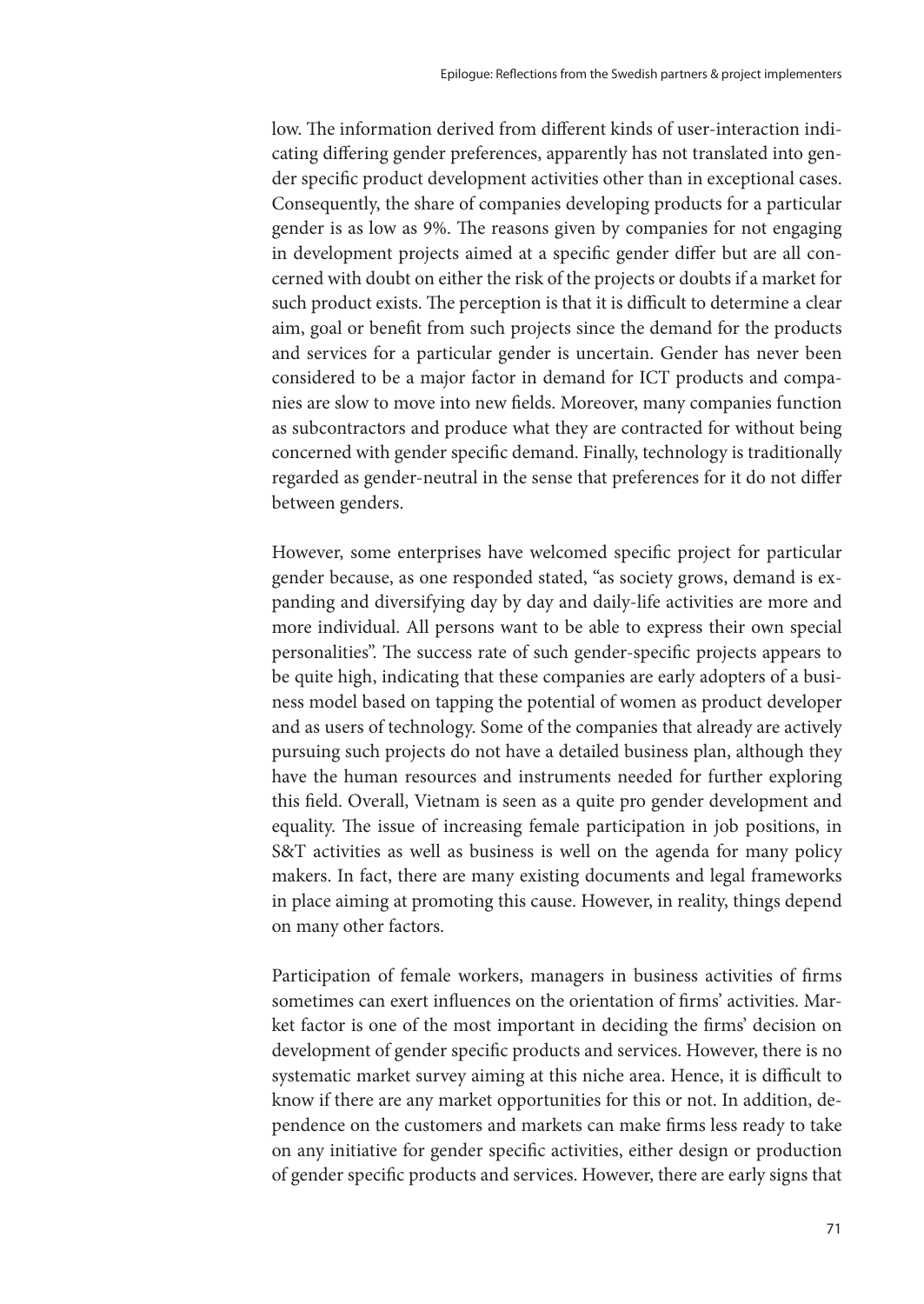companies are beginning to look into this issue and tapping into gender specific activities as new opportunities promise to bring benefits for firms. This will, however, will require some support from overall society as well as the policy framework.

Quantitatively, we have completed what we set out to do; completing background paper and research paper as well as carrying out the planned surveys and workshops. Beyond that, as a by-product, we have created a reasonably up-to-date database on Vietnamese companies active in the ICT-industry, something that did not exist earlier in Vietnam and that researchers can benefit from in future ICT related research projects.

Qualitatively, it is clear that the interaction between researchers, industry representatives and policy makers has resulted in a greater interest in developing business models aimed at women users of ICT. For some industry managers, the idea that gender is a factor in technological development has been an eye-opener. If this will be translated into new and successful businesses catering specifically towards women, as was envisaged in the project proposal, is too early to tell. However, there are examples of early adopters that could lead the way towards a more gender inclusive innovation pattern in ICT.

Some reflections, though. Language turned out to be more of an issue than we envisaged at the start of the project. The wordings of the questionnaires were agreed upon in an English version, but obviously had to be translated into Vietnamese. Some questions that did not work were reformulated after being tested in a pilot study, but some ambiguities apparently remained. To some extent it was a consequence of the economic hybrid system in Vietnam, but also a consequence of ambiguous wordings being interpreted by several different interviewers. A lesson learned is to put more time on streamlining questions and interviewers.

A second reflection concerns the capacity building effect. It should not be overlooked that the project has included a number of dedicated younger researchers who have visited over 200 ICT companies in Vietnam for the interviews. They have also worked with putting together a unique database and learned how to use it for quantitative analysis of an industry. The valuable learning experience and contact networks created through the project will benefit the participants long after the end of this project.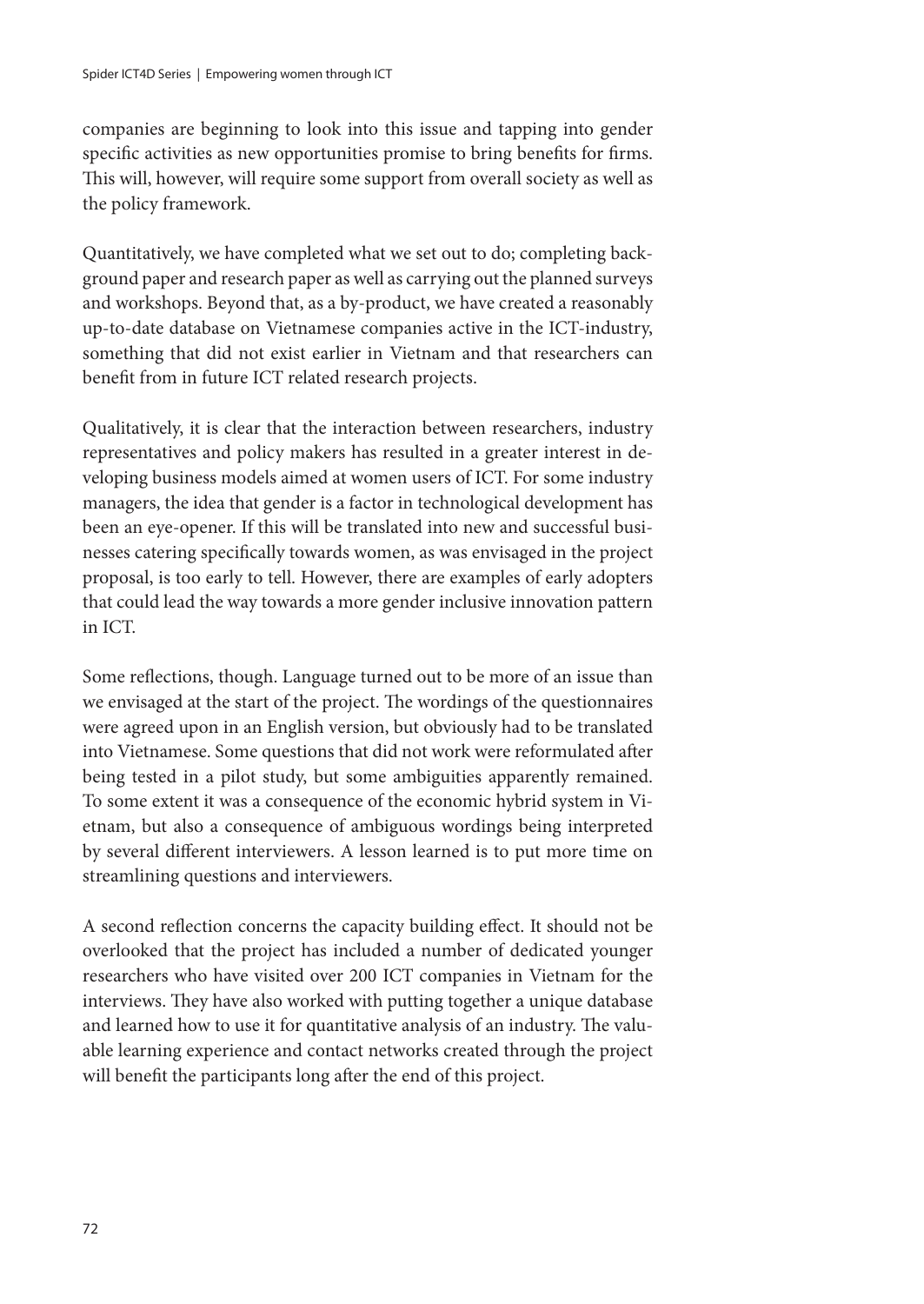Epilogue: Reflections from the Swedish partners & project implementers